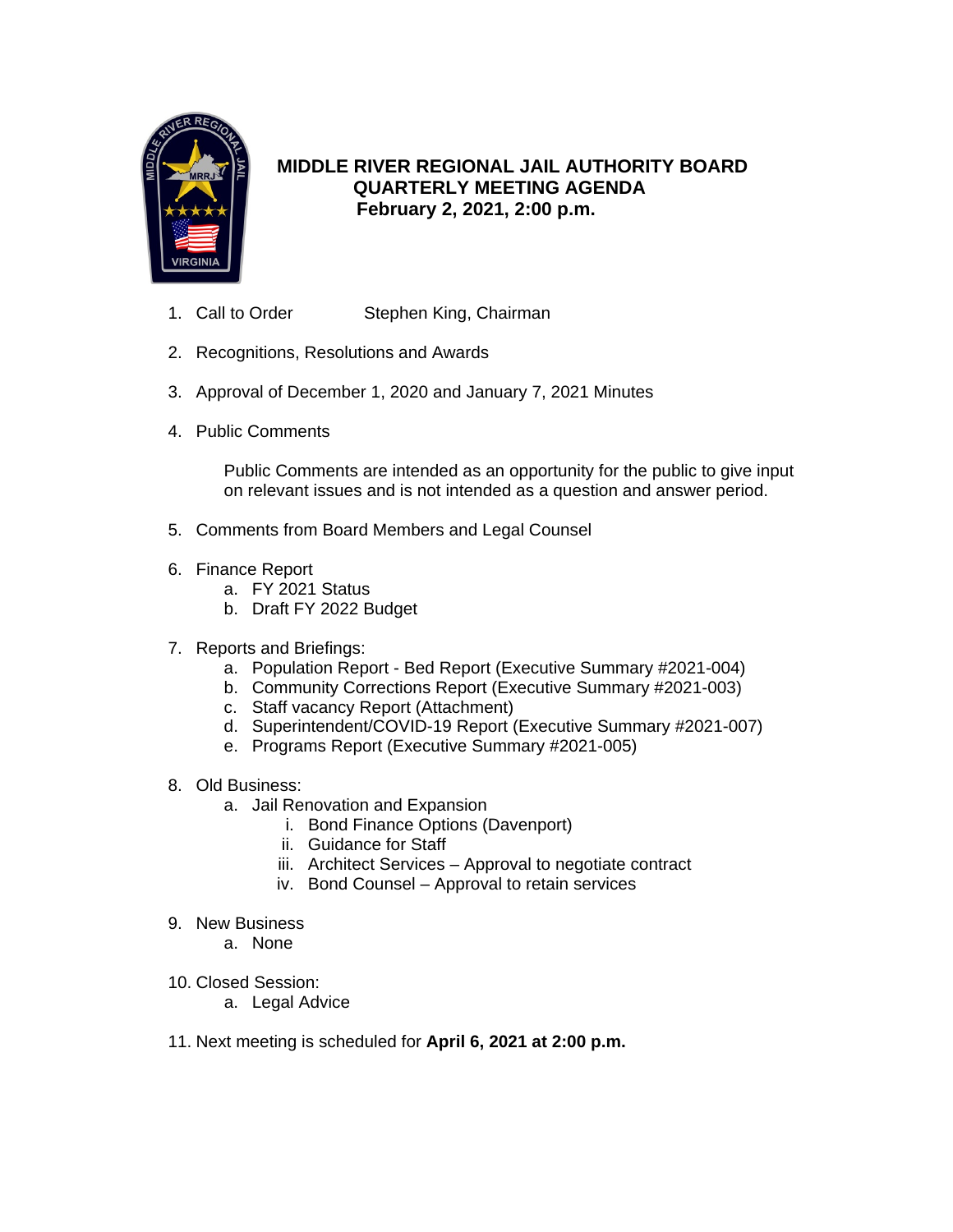

# **MIDDLE RIVER REGIONAL JAIL**

**Serving Staunton, Waynesboro, Harrisonburg and the Counties of Augusta and Rockingham**

**December 1, 2020 2:00 p.m.** 

Augusta County Government Center 18 Government Center Lane Verona Virginia 24482 (Via Webex)

### **1. CALL TO ORDER**

Upon determination of a quorum, Mr. King, Chairman, called the December 1, 2020 Middle River Regional Jail Authority Board meeting to order at 2:00 p.m.

#### **Members Present:**

Stephen King, Rockingham County Administrator (Chairman) Steven Rosenberg, Staunton City Manager (Vice Chairman) Timothy Fitzgerald, Augusta County Administrator Michael G. Hamp, Waynesboro City Manager Eric Campbell, Harrisonburg City Manager Jennifer Whetzel, Augusta Assistant County Administrator Cameron McCormick, Waynesboro City Finance Director Phillip Trayer, Staunton City Finance Director Larry Propst, Harrisonburg City Finance Director Patricia Davidson, Rockingham County Finance Director Gabriel Camacho (Harrisonburg Interim Chief of Police) Bryan Hutcheson, Rockingham County Sheriff Donald Smith, Augusta County Sheriff

#### **Members Absent:**

Joe Harris, Waynesboro City Sheriff Matt Robertson, Staunton City Sheriff

#### **Facility Staff:**

 Jeffery Newton, CJM, Superintendent, Middle River Regional Jail Eric Young, Director of Operations, Middle River Regional Jail Lori Nicholson, Director of Support Services, Middle River Regional Jail Jeannie Colvin, Finance Director, Middle River Regional Jail Tina Reed, Recorder, Middle River Regional Jail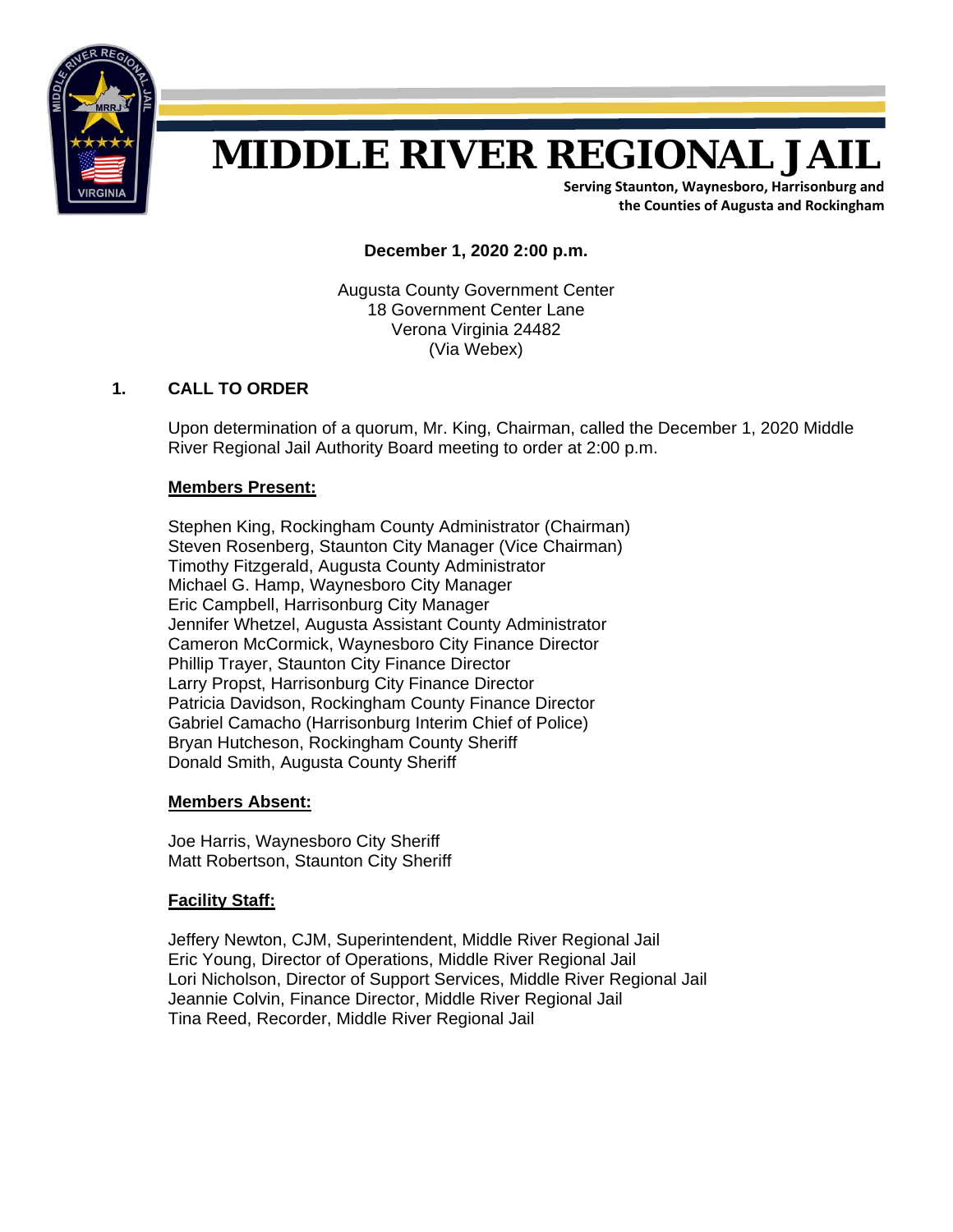#### **Others Present:**

 Jeff Gore, Legal Counsel, Middle River Regional Jail Authority Captain Jimmy L. Wimer, Rockingham County Tyler Moses, IT, Middle River Regional Jail Misty Cook, Finance Director, Augusta County Finance Director Tony Bell, Moseley Architects Adam Bricker, Moseley Architects Betsy Hendrick, PB Mares Tyler Farnsworth, PB Mares Approximately 15 citizens attended via Webex

#### **2. RECOGNITIONS, RESOLUTIONS, AWARDS, AND RETIREMENTS**

None at this time.

#### **3. APPROVAL OF MINUTES**

Mr. Campbell made a motion to approve the minutes from the October 6, 2020 meeting. Mr. Fitzgerald seconded the motion. Approval was **unanimous.**

#### **4. CITIZEN COMMENTS AND COMMUNICATIONS**

There were numerous questions and concerns from citizens:

- Is personal protective equipment being provided to the inmates? *Mr. King responded that this would be discussed later in the meeting*
- Concerns regarding family members and Covid. What is the process for early release? *Mr. King asked that concerned citizens wait until the end of the meeting for questions. Many answers may be given during the meeting as Covid 19 will be one of the issues discussed.*
- How are the inmates that are released being tracked if positive? *Mr. Newton stated a letter is provided to each inmate when released if they have tested positive. The letter states the offender should quarantine and follow-up with the Health Department. It is the Health Department's responsibility once the inmate is released from MRRJ custody. Mr. King stated that no one wants the inmates or staff to contract Covid. The jail staff are doing everything that the CDC and VDH require or recommend.*

#### **5. COMMENTS FROM BOARD MEMBERS OR LEGAL COUNSEL**

None at this time.

#### **6. FINANCE REPORT**

a. **FY 2020 Audit Report -** Betsy Hedrick and Tyler Farnsworth reviewed the Financial Audit Report for FY'20. Ms. Hedrick presented the report, noting that internal controls were reviewed and related issues have been addressed. The final report has an unmodified opinion. There were no audit adjustments needed. At this time Augusta County continues to serve as MRRJ fiscal agent. Ms. Whetzel made a motion to accept the audit report. Mr. Campbell seconded the motion. Approval was **unanimous.**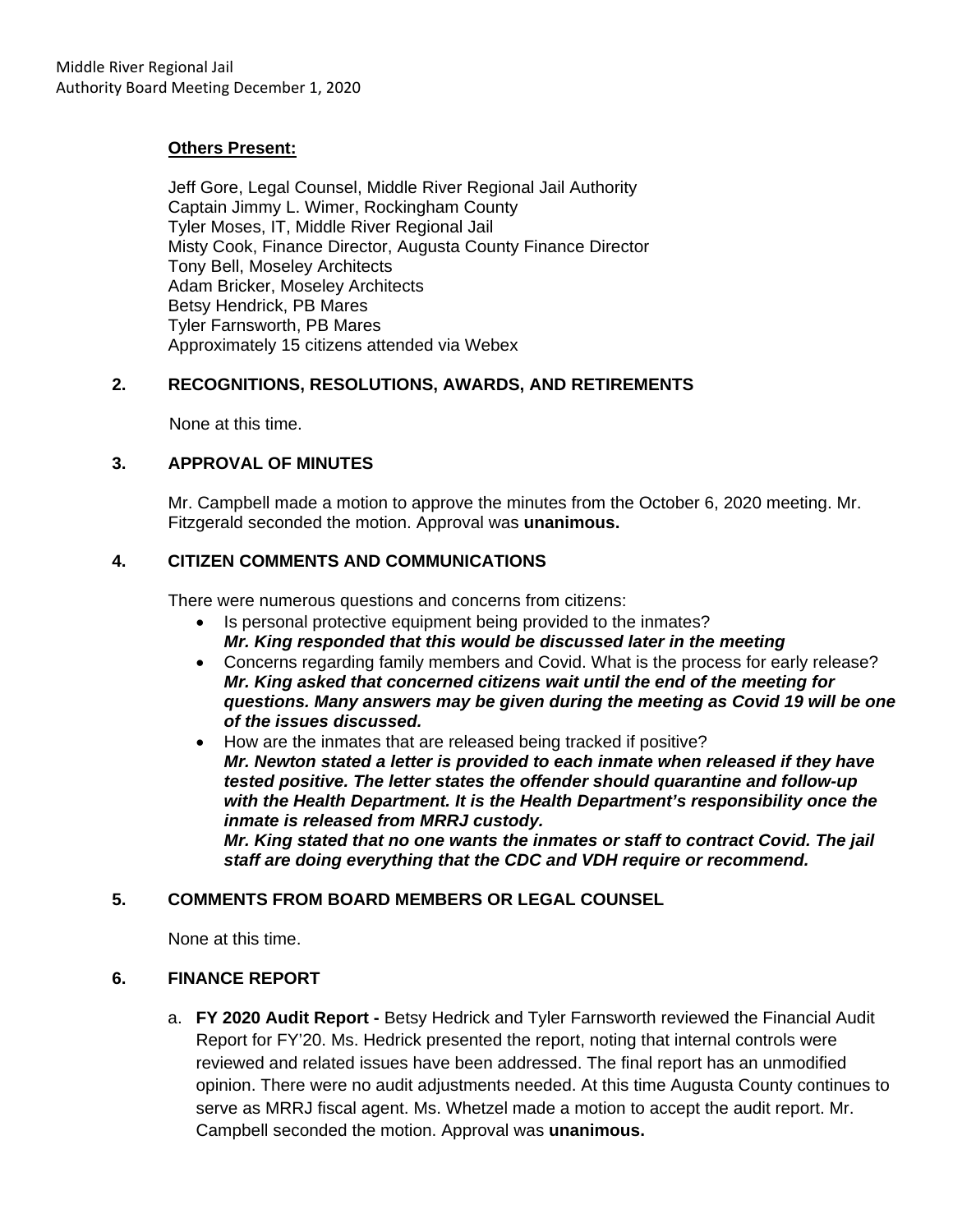- a. **FY 2021 Budget** Ms. Colvin alerted the Board that Work Release revenue is down due to Covid.
- b. **FY 2021 Budget Amendment #2** Ms. Colvin stated the total #2 budget amendment is \$357,100, this includes \$27,680.00 recovered costs from insurance for lightning strike damage and \$329,420.00 from the Compensation Board for 18 new emergency officer positions. No local money is needed for the additional emergency positions at this time as we anticipate enough vacancy savings. Mr. Trayer made a motion to accept the second budget amendment. Ms. Davidson seconded the motion. Approval was **unanimous.**
- c. Ms. Colvin stated that the FY 2022 budget process has begun.
- d. There is a Resolution to amend the MRRJA Cafeteria Plan and an Amendment eliminating the prescription requirement for OTC medications. Ms. Whetzel made a motion to accept the resolution and the Amendment to the Cafeteria Plan. Mr. Trayer seconded the motion. **Approval was unanimous.**

# **7. REPORTS AND BRIEFING**

Major Young reviewed the following reports:

- **a. Population Report** As of December 1, 2020, there are a total of 892 offenders being housed by MRRJ. 838 of these offenders are in-house. 345 are out of compliance with the Virginia Department of Corrections (VADOC). Since September 2020 the VADOC has only accepted 26 males and 5 females. Mr. Trayer inquired if there is a legal avenue that could be used to get the VADOC take inmates. Letters have been sent to the local legislative delegation from Mr. King regarding out of compliance inmates. Mr. Trayer is concerned for the safety of the inmates due to the over-crowding. Mr. Gore states that the state has a legal right to leave the offenders in the jails. Mr. Newton stated that the Virginia Association of Regional Jails and the Virginia Sheriff's Association are working on the issue as well. The VADOC did begin intaking females due to the letters that were sent to the local legislative delegation but the VADOC has the final say on all intakes.
- **b. Community Corrections Report –** Report reviewed and discussed. The program is going well. Sheriff Smith inquired as to the number of offenders that can be in the program. There is no limit to the number of offenders that can be in the program however they must meet qualifications.
- **c. Staff Vacancy Report** Reviewed. At this time there are 26 Officer vacancies. 18 of the vacant positions are from the November 1, 2020 Emergency Jail Officer positions from the Compensation Board. A job fair is planned. It can take several months to get someone ready to work alone. Mr. King noted that staff are working with the courts to get as many that can qualify to be released. Mr. Newton reviewed the evolution of jail population growth. The numbers are climbing every day. The jail does not control the number of individuals arrested or the amount of time an offender must serve.

# **d. Superintendent's Report –**

- COVID-19 update At this time we have had 47 staff and 213 inmates test positive. We began mass testing weekly November 25, 2020. Once results are received staff meet with each inmate, positive or negative to discuss the results.
- Mr. Newton advised that the jail has instructed all staff and inmates to wear the masks which are provided. Inmates and staff receive a new mask daily. There have been no supply issues. Cleaning products are also provided to the inmates' numerous times a day.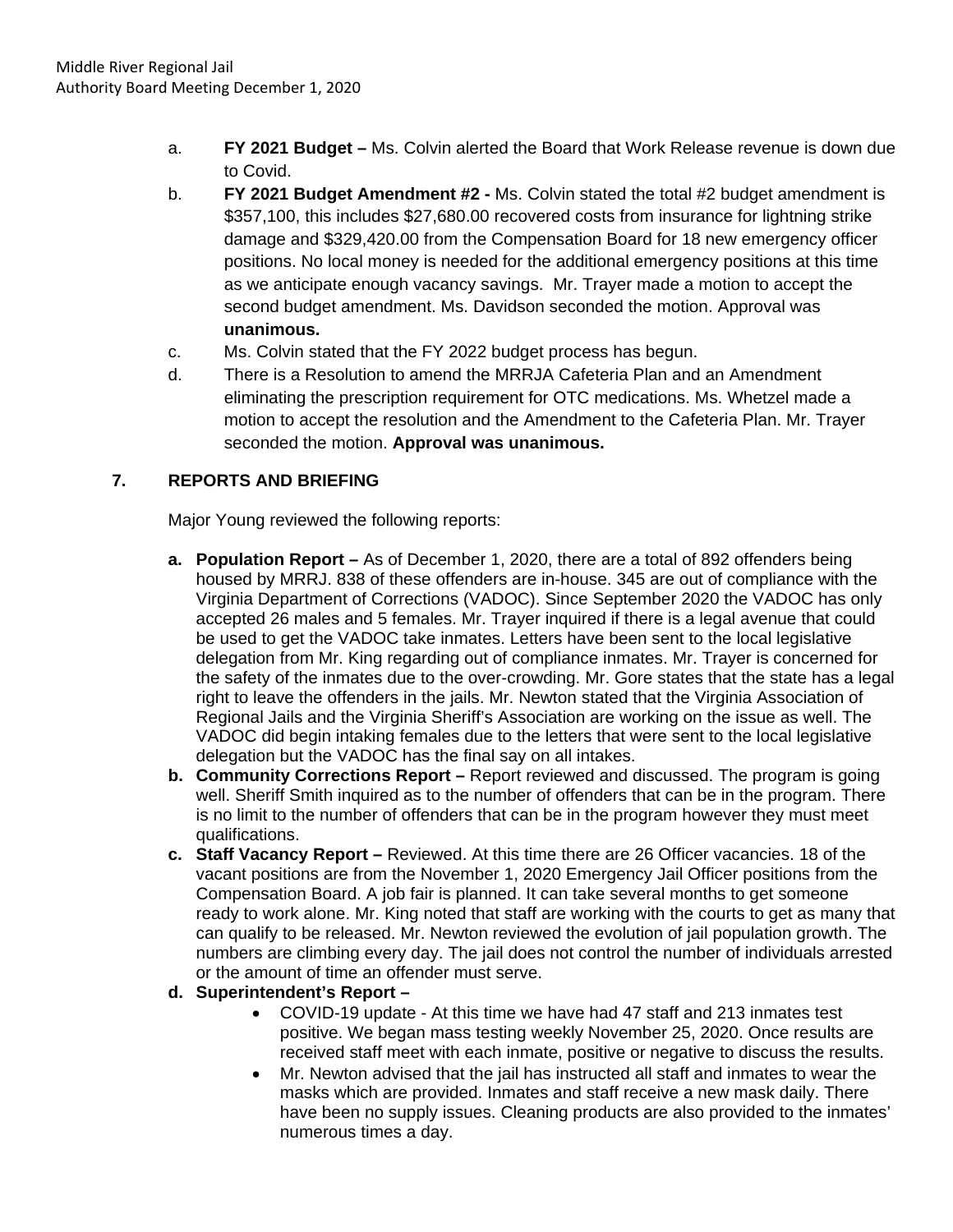#### **8. OLD BUSINESS**

- a. **Community Based Corrections Plan Guidance** Mr. Newton reminded the Board that the Community Based Corrections Plan was approved by the Board of Local and Regional Jails. The Board will need to decide which option and select an architect and bond counsel at the February Board meeting. Mr. Trayer likes the options however his locality can't afford any option at this time. Mr. Trayer would also like to look at more programs instead of expansion at this time. Mr. King asked that over the next 30 days get all questions concerning expansion to jail staff so the issue can be discussed at the February 2, 2021 meeting. Sheriff Smith feels there is a need to aggressively lower the offender rate. There are too many offenders in the jail at this time. Ms. Whetzel states that programs should be looked into however, expansion must happen with the numbers we are facing.
- b. **Community Based Corrections Plan Review** Mr. King had requested that Mr. Bell with Moseley Architects provide MRRJA with a review of previously discussed Expansion Options. Mr. Bell reviewed Expansion Option A, Option B and Option C.
- c. **Community Based Corrections Plan Population Projection Update**  Mr. Newton had requested Mr. Bell and Moseley staff consider recently approved earned good time changes for VADOC inmates and how these changes might impact previously developed Population projections. The earned good time changes have the potential to reduce the MRRJ population projection by about 60 inmates in 2023 from 1,060 to 1, 001.

|         | <b>Fiscal Year</b> |       |       |       |       |       |       |       |  |  |  |  |  |  |  |
|---------|--------------------|-------|-------|-------|-------|-------|-------|-------|--|--|--|--|--|--|--|
|         | 2022               | 2023  | 2024  | 2025  | 2026  | 2027  | 2028  | 2029  |  |  |  |  |  |  |  |
| Jul     | 883                | 921   | 964   | 1,005 | 1,048 | 1,090 | 1,132 | 1174  |  |  |  |  |  |  |  |
| Aug     | 889                | 929   | 971   | 1,013 | 1,055 | 1,097 | 1,139 | 1181  |  |  |  |  |  |  |  |
| Sep     | 897                | 936   | 978   | 1,020 | 1,062 | 1,105 | 1,146 | 1188  |  |  |  |  |  |  |  |
| Oct     | 900                | 939   | 981   | 1,023 | 1,066 | 1,107 | 1,150 | 1191  |  |  |  |  |  |  |  |
| Nov     | 900                | 938   | 981   | 1,023 | 1,065 | 1,107 | 1,150 | 1191  |  |  |  |  |  |  |  |
| Dec     | 892                | 930   | 973   | 1,015 | 1,057 | 1,099 | 1,141 | 1184  |  |  |  |  |  |  |  |
| Jan     | 898                | 936   | 979   | 1,021 | 1,063 | 1,105 | 1,147 | 1189  |  |  |  |  |  |  |  |
| Feb     | 908                | 947   | 989   | 1,031 | 1,073 | 1,116 | 1,157 | 1200  |  |  |  |  |  |  |  |
| Mar     | 916                | 955   | 998   | 1,040 | 1,082 | 1,124 | 1,167 | 1208  |  |  |  |  |  |  |  |
| Apr     | 919                | 959   | 1,001 | 1,043 | 1,085 | 1,127 | 1,170 | 1211  |  |  |  |  |  |  |  |
| May     | 917                | 958   | 1,000 | 1,042 | 1,085 | 1,126 | 1,169 | 1210  |  |  |  |  |  |  |  |
| Jun     | 912                | 954   | 997   | 1,038 | 1,081 | 1,122 | 1,165 | 1206  |  |  |  |  |  |  |  |
| Average | 903                | 942   | 985   | 1,027 | 1,069 | 1,111 | 1,153 | 1,195 |  |  |  |  |  |  |  |
| Minimum | 883                | 921   | 964   | 1,005 | 1,048 | 1,090 | 1,132 | 1,174 |  |  |  |  |  |  |  |
| Maximum | 919                | 959   | 1,001 | 1,043 | 1,085 | 1,127 | 1,170 | 1,211 |  |  |  |  |  |  |  |
| Change  |                    |       |       |       |       |       |       |       |  |  |  |  |  |  |  |
| Percent | -                  | 4.32% | 4.38% | 4.20% | 4.03% | 3.87% | 3.82% | 3.50% |  |  |  |  |  |  |  |
| Number  | ₩,                 | 39    | 42    | 42    | 42    | 42    | 43    | 41    |  |  |  |  |  |  |  |

UPDATED PROJ BASED ON OFFENDER COUNT 20% REDUCTION OF STATE RESP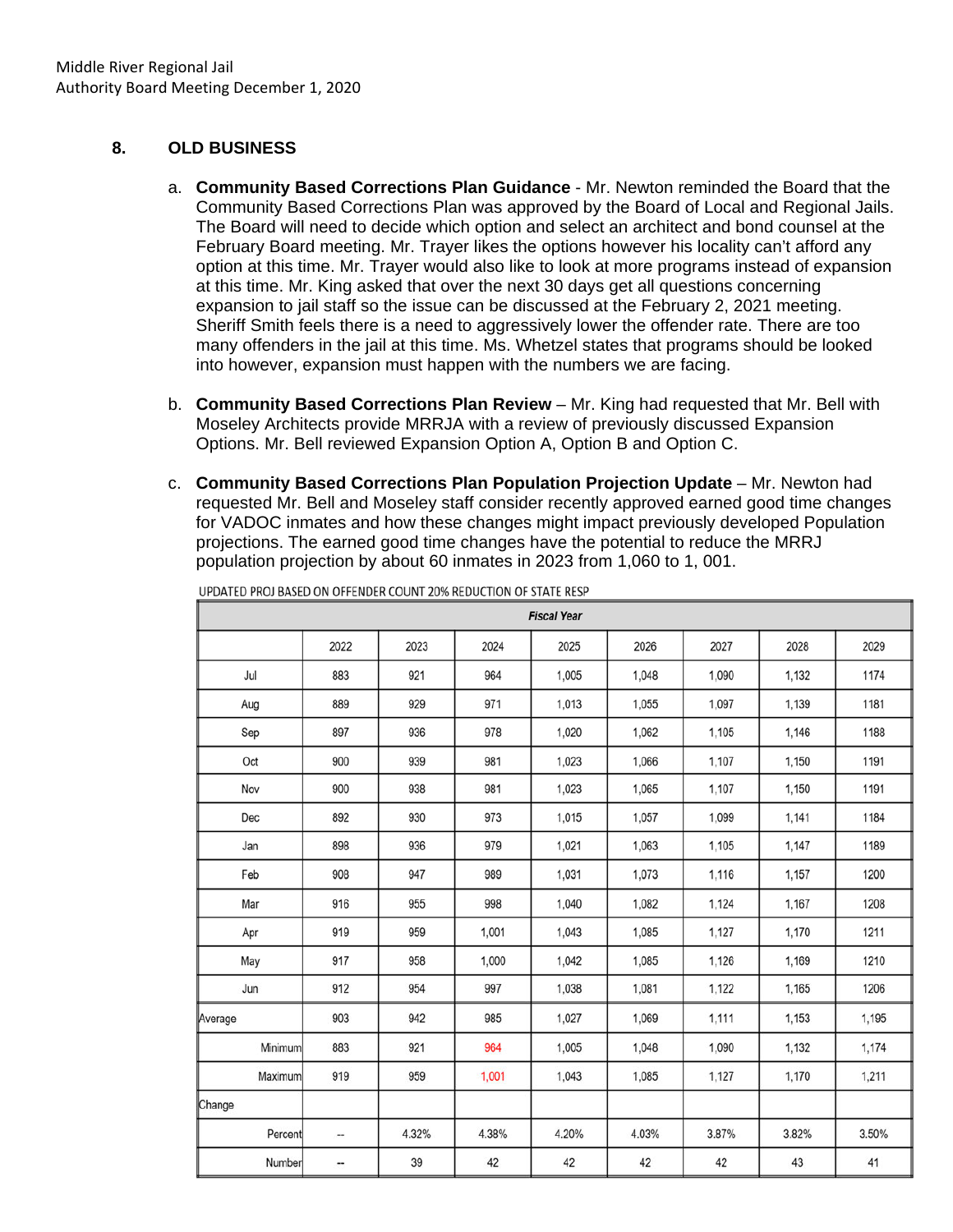#### **9. NEW BUSINESS**

- **a. Compensation Board \$500 Bonus to Sworn Staff only** Mr. Newton reviewed the Compensation Board \$500 bonus proposed for December 1, 2020. The bonus is proposed for sworn staff only. There would be no additional cost to MRRJA. After a discussion concerning the bonus and the fact that the funds can be used to help defray the \$2,500 bonus previously awarded staff by MRRJA, Mr. Hamp made a motion to withhold the bonus and use the funds to help defray the previous bonus. Mr. Rosenberg seconded the motion. **There were twelve affirmative votes and one dissenting vote.**
- **b. 2021 Meeting Dates** Mr. Newton presented the Board with the proposed meeting dates for 2021. Mr. Rosenberg made a motion to accept all meeting dates. Mr. Trayer seconded the motion. Approval was **unanimous.**

Mr. King asked if there were any public comments or questions before the meeting closed. A citizen inquired as to the issuance of masks to inmates as well as why staff were not wearing masks. *Mr. Newton has responded to this issue in the Superintendent's report.* 

Mr. King stated that if there are any further questions or concerns from the public, please send an email to Mrs. Reed. The jail staff will respond as requests are received.

#### **10. CLOSED SESSION**

There was not a closed session held.

### **11. ADJOURNMENT**

With no additional business before the Authority Board, the meeting was adjourned at 4:27 p.m.

**The next Authority Board meeting is scheduled for February 2, 2021 at 2:00 p.m.** 

#### **This meeting will be held in person**

**Location: Augusta County Government Center Smith Board Room West.** 

\*\*\*\*\*\*\*\*\*\*\*\*\*\*\*\*\*\*\*\*\*\*\*\*\*\*\*\*\*\*\*\*\*\*\*\*\*\*\*\*\*\*\*\*\*\*\*\*\*\*\*\*\*\*\*\*\*\*\*\*\*\*\*\*\*\*\*\*\*\*\*\*\*\*\*\*\*\*\*\*\*\*\*\*\*\*

 $\overline{a}$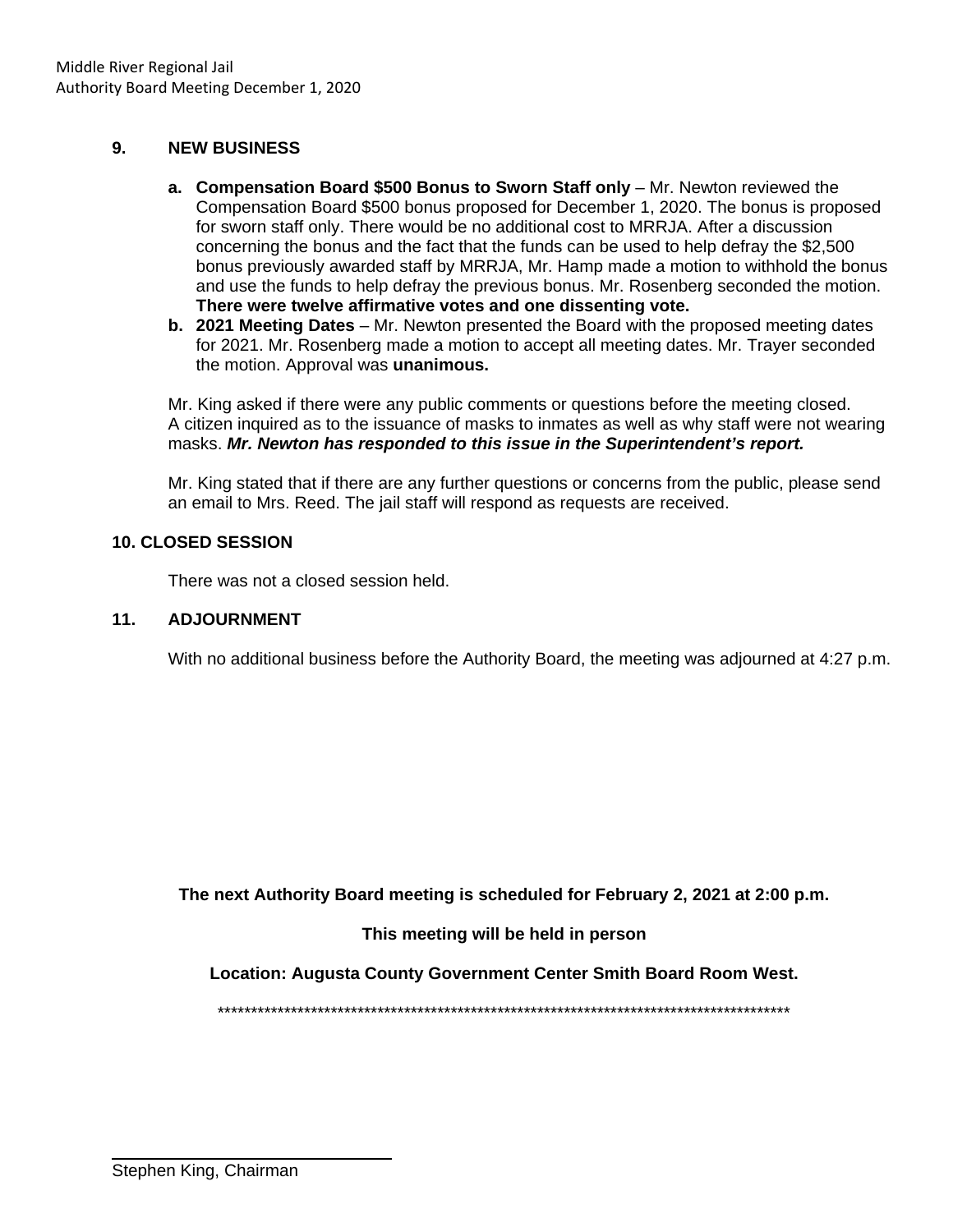

# **MIDDLE RIVER REGIONAL JAIL**

**Serving Staunton, Waynesboro, Harrisonburg and the Counties of Augusta and Rockingham**

**January 7, 2021 2:00 p.m.** 

Augusta County Government Center 18 Government Center Lane Verona Virginia 24482 (Via Webex)

#### **1. CALL TO ORDER**

Upon determination of a quorum, Mr. King, Chairman, called the January 7, 2021 Middle River Regional Jail Authority Board Work Session to order at 2:00 p.m.

#### **Members Present:**

Stephen King, Rockingham County Administrator (Chairman) Steven Rosenberg, Staunton City Manager (Vice Chairman) Michael G. Hamp, Waynesboro City Manager Eric Campbell, Harrisonburg City Manager Jennifer Whetzel, Augusta Assistant County Administrator Cameron McCormick, Waynesboro City Finance Director Phillip Trayer, Staunton City Finance Director Gabriel Camacho (Harrisonburg Interim Chief of Police) Bryan Hutcheson, Rockingham County Sheriff Donald Smith, Augusta County Sheriff Matt Robertson, Staunton City Sheriff

#### **Members Absent:**

Timothy Fitzgerald, Augusta County Administrator Larry Propst, Harrisonburg City Finance Director Patricia Davidson, Rockingham County Finance Director Joe Harris, Waynesboro City Sheriff

#### **Facility Staff:**

 Jeffery Newton, CJM, Superintendent, Middle River Regional Jail Eric Young, Director of Operations, Middle River Regional Jail Lori Nicholson, Director of Support Services, Middle River Regional Jail Jeannie Colvin, Finance Director, Middle River Regional Jail Tina Reed, Recorder, Middle River Regional Jail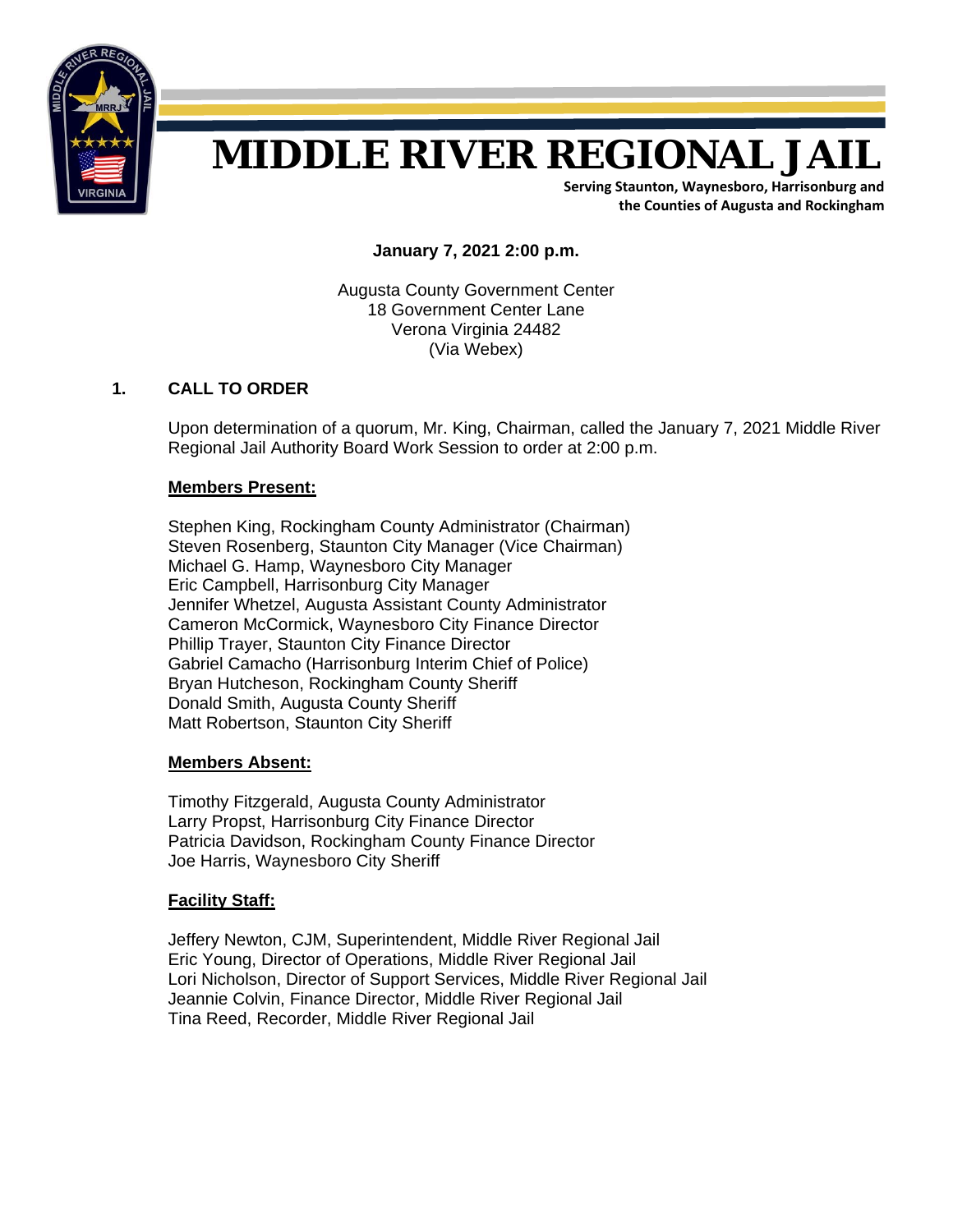#### **Others Present:**

 Jeff Gore, Legal Counsel, Middle River Regional Jail Authority Tyler Moses, IT, Middle River Regional Jail Regina Chestnut, Medical Administrator, Middle River Regional Jail Todd Lloyd, Captain, Operations, Middle River Regional Jail Misty Cook, Finance Director, Augusta County Finance Director Tony Bell, Moseley Architects Adam Bricker, Moseley Architects Jimmy Sanderson, Davenport Financial

#### **2. CITIZEN COMMENTS AND COMMUNICATIONS**

There were no citizen comments. There were no citizens in attendance.

Mr. King started the meeting stating this is a work session only regarding the expansion options for the Board to consider.

**3. Jail Expansion Options** - Mr. Newton noted that after the December 1, 2020 MRRJA Board meeting it was clear that Option A, the option submitted with the Community Based Corrections Plan, was larger in scope than the MRRJA Board was prepared to execute. MRRJ staff met with Mr. Bell and requested that Moseley staff modify the scope of the potential expansion project and provide the MRRJA Board with expansion options that could be used to tailor a project to better meet MRRJ needs. Mr. Bell reviewed the updated expansion presentation with the Board (Decision A, Decision B, Decision C, Decision D, Decision E and Decision F).

Mr. King thanked Moseley Architects and MRRJ staff for the enormous amount of work that has been done to present different scenarios and options to the Board.

#### **The next Authority Board meeting is scheduled for February 2, 2021 at 2:00 p.m.**

**This meeting will be held in person** 

**Location: Augusta County Government Center Smith Board Room West.** 

\*\*\*\*\*\*\*\*\*\*\*\*\*\*\*\*\*\*\*\*\*\*\*\*\*\*\*\*\*\*\*\*\*\*\*\*\*\*\*\*\*\*\*\*\*\*\*\*\*\*\*\*\*\*\*\*\*\*\*\*\*\*\*\*\*\*\*\*\*\*\*\*\*\*\*\*\*\*\*\*\*\*\*\*\*\*

Stephen King, Chairman

L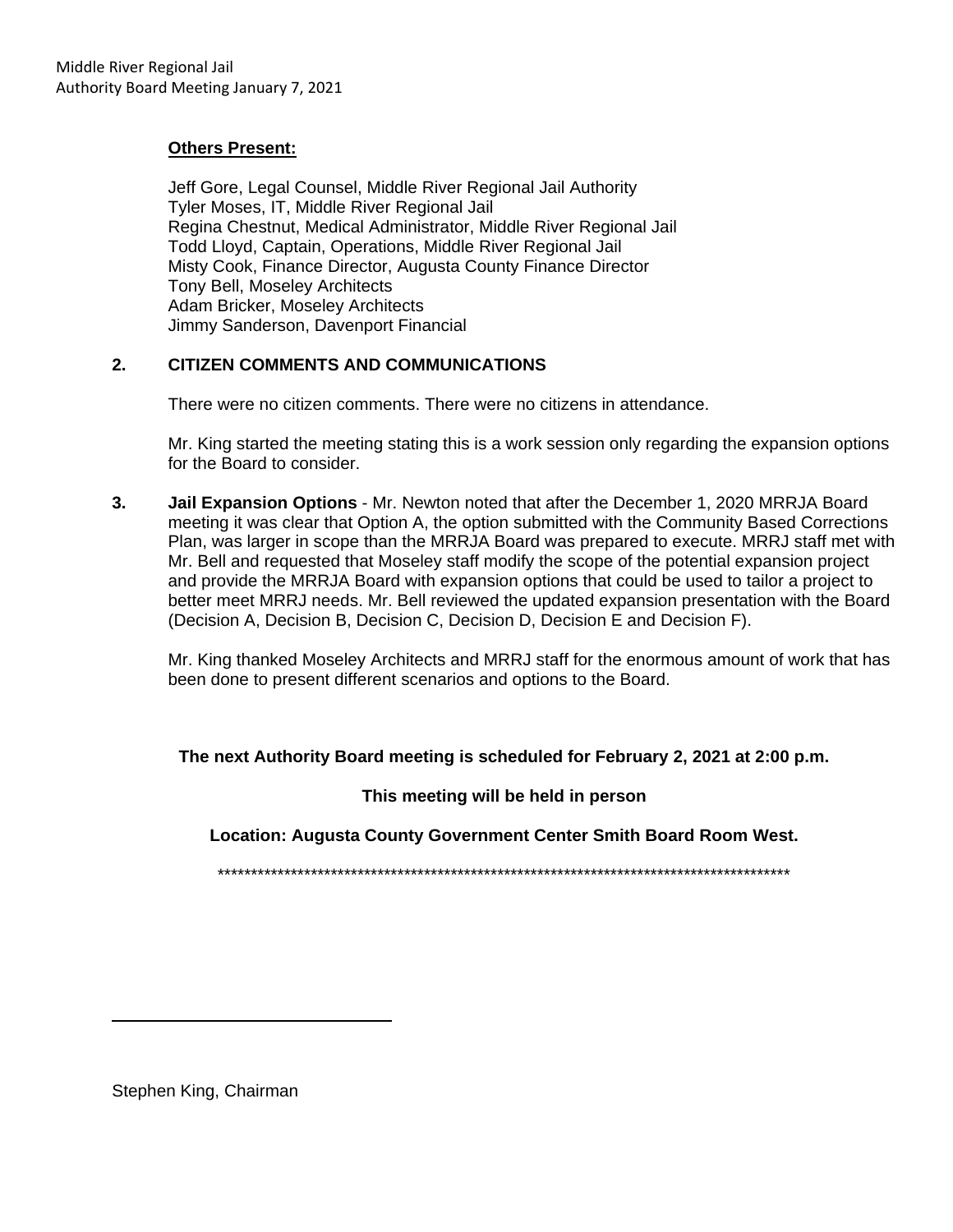| 1/22/2021                                                                                                                                                                                                                                                                                                                                                                                                                                                                                              | $*GLO60*$<br>FUND #-098 **MIDDLE RIVER REG.JAIL AUTH.*         |                          | COUNTY OF AUGUSTA<br>REVENUE SUMMARY<br>7/01/2020 - 12/31/2020 |                                             | PAGE<br>TIME                         | $\overline{\phantom{a}}$<br>11:19<br>$-D$ E T A I L- |
|--------------------------------------------------------------------------------------------------------------------------------------------------------------------------------------------------------------------------------------------------------------------------------------------------------------------------------------------------------------------------------------------------------------------------------------------------------------------------------------------------------|----------------------------------------------------------------|--------------------------|----------------------------------------------------------------|---------------------------------------------|--------------------------------------|------------------------------------------------------|
| MAJOR<br>ACCT#<br>$\begin{tabular}{cccccc} \multicolumn{2}{c}{} & \multicolumn{2}{c}{} & \multicolumn{2}{c}{} & \multicolumn{2}{c}{} & \multicolumn{2}{c}{} & \multicolumn{2}{c}{} & \multicolumn{2}{c}{} & \multicolumn{2}{c}{} & \multicolumn{2}{c}{} & \multicolumn{2}{c}{} & \multicolumn{2}{c}{} & \multicolumn{2}{c}{} & \multicolumn{2}{c}{} & \multicolumn{2}{c}{} & \multicolumn{2}{c}{} & \multicolumn{2}{c}{} & \multicolumn{2}{c}{} & \multicolumn{2}{c}{} & \multicolumn{2}{c}{} & \mult$ | DESCRIPTION<br>___________                                     | BUDGET<br>AMOUNT         | CURRENT<br>AMOUNT<br>_________                                 | $Y-T-D$<br>AMOUNT                           | BALANCE                              | နွ                                                   |
| 000999<br>0000                                                                                                                                                                                                                                                                                                                                                                                                                                                                                         | **MIDDLE RIVER REG.JAIL AUTH.*                                 |                          |                                                                |                                             |                                      |                                                      |
| 015000<br>0000                                                                                                                                                                                                                                                                                                                                                                                                                                                                                         | **REV USE OF MONEY & PROPERTY*                                 |                          |                                                                |                                             |                                      |                                                      |
| 015010                                                                                                                                                                                                                                                                                                                                                                                                                                                                                                 |                                                                |                          |                                                                |                                             |                                      |                                                      |
| 0001<br>0099                                                                                                                                                                                                                                                                                                                                                                                                                                                                                           | INTEREST INCOME<br>INTEREST INCOME-DEBT SVC RES U              | 125,000.00               | 4, 203.83 21, 715.34<br>13.07 98.28                            | 98.28                                       | 103,284.66 82.62<br>$98.28 -$        |                                                      |
| 015020                                                                                                                                                                                                                                                                                                                                                                                                                                                                                                 |                                                                |                          |                                                                |                                             |                                      |                                                      |
| 0007                                                                                                                                                                                                                                                                                                                                                                                                                                                                                                   | SALE OF SALVAGE & SURPLUS                                      | _____________            |                                                                | 2,290.00 35,522.00                          | 35,522.00-<br>______________         |                                                      |
|                                                                                                                                                                                                                                                                                                                                                                                                                                                                                                        | **REV USE OF MONEY & PROPERTY* 125,000.00 6,506.90 57,335.62   |                          |                                                                |                                             | 67,664.38 54.13                      |                                                      |
| 016050                                                                                                                                                                                                                                                                                                                                                                                                                                                                                                 |                                                                |                          |                                                                |                                             |                                      |                                                      |
| 0001                                                                                                                                                                                                                                                                                                                                                                                                                                                                                                   | EMPLOYEE MEALS                                                 | 4,000.00                 |                                                                |                                             | 4,000.00 100.00                      |                                                      |
| 0002                                                                                                                                                                                                                                                                                                                                                                                                                                                                                                   |                                                                | 425,000.00               |                                                                |                                             | 425,000.00 100.00                    |                                                      |
| 0003                                                                                                                                                                                                                                                                                                                                                                                                                                                                                                   | INMATE PHONE SYSTEM<br>INMATE MEDICAL CO-PAY                   | 66,000.00                |                                                                | 5,783.27 32,631.87                          | 33,368.13 50.55                      |                                                      |
| 0004                                                                                                                                                                                                                                                                                                                                                                                                                                                                                                   | HOME ELECTRONIC MONITORING                                     |                          |                                                                |                                             |                                      |                                                      |
| 0005                                                                                                                                                                                                                                                                                                                                                                                                                                                                                                   | WORK RELEASE<br>INMATE KEEP FEES                               | 525,000.00<br>230,000.00 |                                                                |                                             | 434,409.76 82.74                     |                                                      |
| 0006<br>0099                                                                                                                                                                                                                                                                                                                                                                                                                                                                                           | MISCELLANEOUS REVENUE                                          | 99,412.00                |                                                                | 30,575.16 90,590.24<br>29,278.58 201,454.10 | 28,545.90 12.41<br>99,412.00 100.00  |                                                      |
|                                                                                                                                                                                                                                                                                                                                                                                                                                                                                                        |                                                                |                          |                                                                |                                             |                                      |                                                      |
|                                                                                                                                                                                                                                                                                                                                                                                                                                                                                                        | EMPLOYEE MEALS                                                 | 1,349,412.00             |                                                                | 65,637.01 324,676.21                        | 1,024,735.79                         | 75.93                                                |
| 019020                                                                                                                                                                                                                                                                                                                                                                                                                                                                                                 |                                                                |                          |                                                                |                                             |                                      |                                                      |
| 0001                                                                                                                                                                                                                                                                                                                                                                                                                                                                                                   | BED RENTALS-STATE & FEDERAL                                    |                          |                                                                |                                             |                                      |                                                      |
| 0002                                                                                                                                                                                                                                                                                                                                                                                                                                                                                                   | LOCAL BED RENTALS                                              |                          |                                                                |                                             |                                      |                                                      |
| 0003<br>0004                                                                                                                                                                                                                                                                                                                                                                                                                                                                                           | LOCALITY CONTRIBUTIONS 11,908,817.00<br>LOCAL WORK FORCE       |                          |                                                                | 4,579,854.67 9,521,078.92                   | 2,387,738.08                         | 20.05                                                |
| 0011                                                                                                                                                                                                                                                                                                                                                                                                                                                                                                   | RECOVERED COSTS-COMMISSARY FUN 317,165.00 41,674.85 174,656.29 |                          |                                                                |                                             | 142,508.71 44.93                     |                                                      |
| 0012                                                                                                                                                                                                                                                                                                                                                                                                                                                                                                   | RECOVERED COSTS-OPERATIONS                                     | 47,296.00<br>35,000.00   | $1,783.13$<br>$31,481.36$<br>$120,179.22$                      |                                             | $1,271.38 - 2.68 - 85.179$           |                                                      |
| 0013                                                                                                                                                                                                                                                                                                                                                                                                                                                                                                   | RECOVERED COSTS-MEDICAL                                        |                          |                                                                |                                             |                                      |                                                      |
| 0014                                                                                                                                                                                                                                                                                                                                                                                                                                                                                                   | RECOVERED COSTS - STATE & FEDE                                 |                          |                                                                |                                             |                                      |                                                      |
|                                                                                                                                                                                                                                                                                                                                                                                                                                                                                                        | BED RENTALS-STATE & FEDERAL                                    | 12,308,278.00            | 4,654,794.01                                                   | 9,864,481.81                                | --------------<br>2,443,796.19 19.85 |                                                      |
| 023020                                                                                                                                                                                                                                                                                                                                                                                                                                                                                                 |                                                                |                          |                                                                |                                             |                                      |                                                      |
| 0002                                                                                                                                                                                                                                                                                                                                                                                                                                                                                                   | COMPENSATION BOARD REIMBURSEME                                 | 6, 193, 415.00           | 514,302.03                                                     | 2,555,749.10                                | 3,637,665.90                         | 58.73                                                |
| 0003                                                                                                                                                                                                                                                                                                                                                                                                                                                                                                   | STATE PER DIEM REIMBURSEMENT                                   | 2,056,500.00             |                                                                | 495,972.00                                  | 1,560,528.00                         | 75.88                                                |
| 0004                                                                                                                                                                                                                                                                                                                                                                                                                                                                                                   | STATE CAPITAL REIMBURSEMENT                                    |                          |                                                                |                                             |                                      |                                                      |
| 9999                                                                                                                                                                                                                                                                                                                                                                                                                                                                                                   | AID TO THE COMMONWEALTH-CONTRA                                 |                          |                                                                |                                             |                                      |                                                      |
|                                                                                                                                                                                                                                                                                                                                                                                                                                                                                                        | COMPENSATION BOARD REIMBURSEME 8,249,915.00 514,302.03         |                          | ______________                                                 | ______________<br>3,051,721.10              | 5,198,193.90                         | 63.00                                                |
|                                                                                                                                                                                                                                                                                                                                                                                                                                                                                                        |                                                                |                          |                                                                |                                             |                                      |                                                      |
| 024050<br>0006                                                                                                                                                                                                                                                                                                                                                                                                                                                                                         | DEPT BEH HLTH & DEV VCSB-TDO                                   | 64,590.00                |                                                                | 18,300.42                                   |                                      |                                                      |
| 0010                                                                                                                                                                                                                                                                                                                                                                                                                                                                                                   | MRRJ MENTAL HEALTH PROGRAM (GR                                 |                          |                                                                | 36,317.10                                   | 46,289.58 71.66<br>36,317 10         |                                                      |
|                                                                                                                                                                                                                                                                                                                                                                                                                                                                                                        |                                                                | -------------            |                                                                | -------------                               |                                      |                                                      |
|                                                                                                                                                                                                                                                                                                                                                                                                                                                                                                        | DEPT BEH HLTH & DEV VCSB-TDO                                   | 64,590.00                |                                                                | 54,617.52                                   | 9,972.48 15.43                       |                                                      |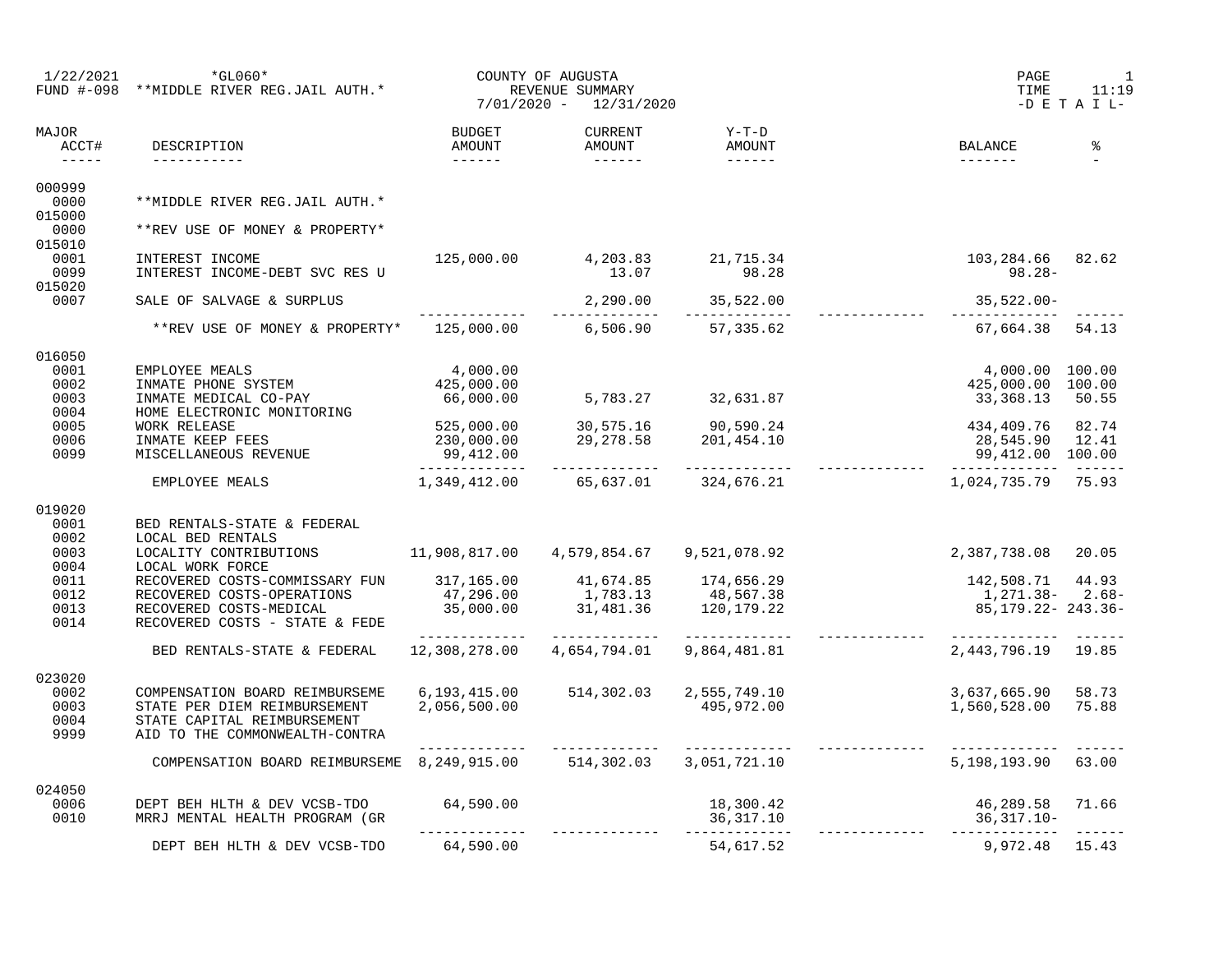| 1/22/2021<br>FUND #-098 | $*GLO60*$<br>**MIDDLE RIVER REG.JAIL AUTH.*      | $7/01/2020 -$           | COUNTY OF AUGUSTA<br>REVENUE SUMMARY<br>12/31/2020 |                   | PAGE<br>TIME   | 11:19<br>$-D$ E T A I L- |
|-------------------------|--------------------------------------------------|-------------------------|----------------------------------------------------|-------------------|----------------|--------------------------|
| MAJOR<br>ACCT#          | DESCRIPTION                                      | <b>BUDGET</b><br>AMOUNT | <b>CURRENT</b><br>AMOUNT                           | $Y-T-D$<br>AMOUNT | <b>BALANCE</b> | °                        |
| 033011<br>0003          | JUSTICE ASSISTANCE GRANT (JAG)<br>--FUND TOTAL-- | 22,097,195.00           | 5,241,239.95                                       | 13,352,832.26     | 8,744,362.74   | 39.57                    |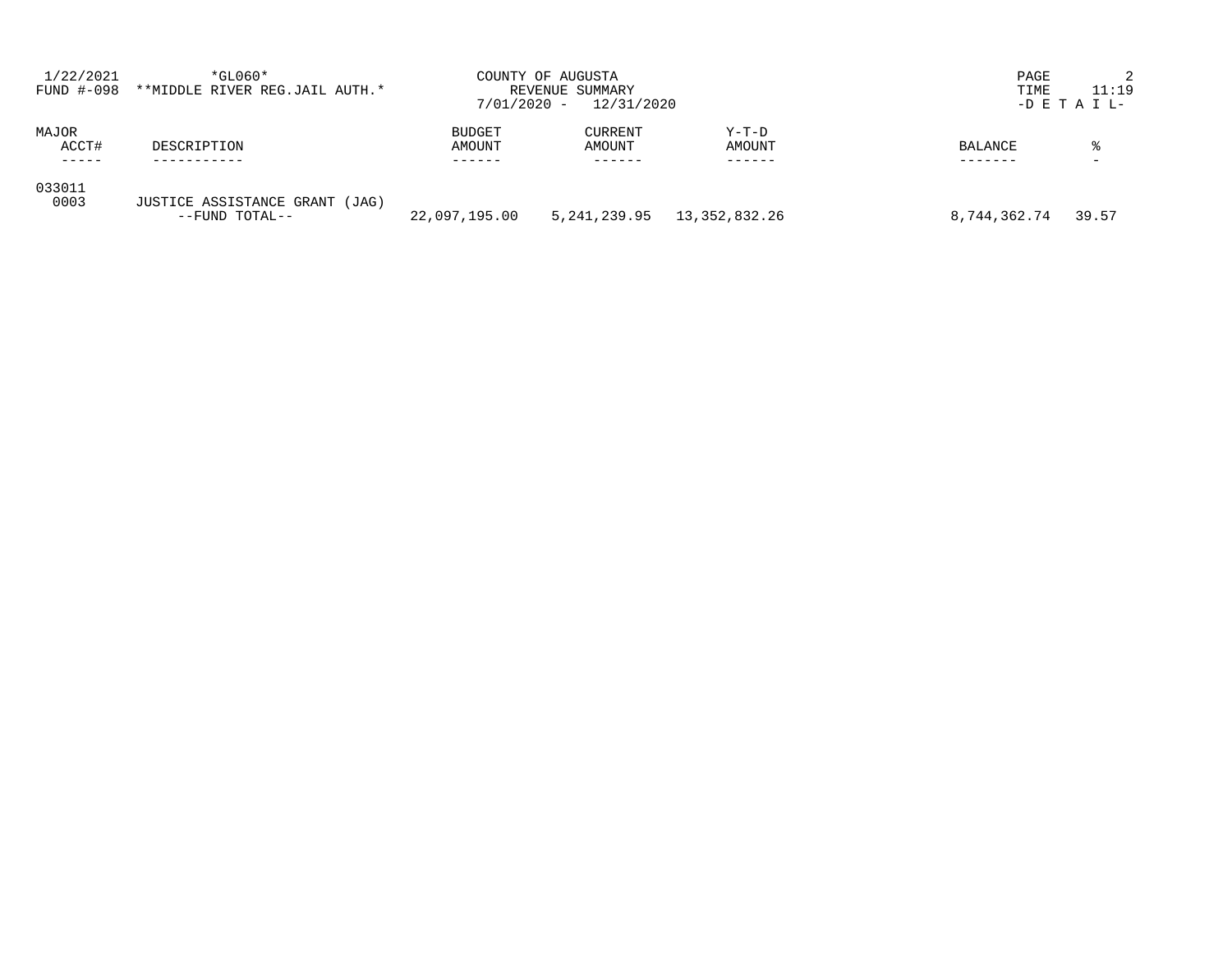|                                                                                                                                                                                                                                                                                                                                                                                                                | $1/22/2021 \begin{array}{l} \star_{\rm GL060} \star \\ \star_{\rm WIDDLE~RIVER~REG.JAIL~AUTH.* \end{array} \begin{array}{l} {\rm COUNTY~OF~AUGUSTA} \\ \star_{\rm EXPENDITURE~SUMMARY} \\ 7/01/2020 \end{array} \end{array}$                                                                                                                                                                                                                                                            |           |                                                                    |           | PAGE<br>TIME                                                                                                                                                                                                                                                           | 3<br>11:19<br>$-D$ E T A I L- |
|----------------------------------------------------------------------------------------------------------------------------------------------------------------------------------------------------------------------------------------------------------------------------------------------------------------------------------------------------------------------------------------------------------------|-----------------------------------------------------------------------------------------------------------------------------------------------------------------------------------------------------------------------------------------------------------------------------------------------------------------------------------------------------------------------------------------------------------------------------------------------------------------------------------------|-----------|--------------------------------------------------------------------|-----------|------------------------------------------------------------------------------------------------------------------------------------------------------------------------------------------------------------------------------------------------------------------------|-------------------------------|
| MAJOR<br>ACCT#<br>$\frac{1}{2} \frac{1}{2} \frac{1}{2} \frac{1}{2} \frac{1}{2} \frac{1}{2} \frac{1}{2} \frac{1}{2} \frac{1}{2} \frac{1}{2} \frac{1}{2} \frac{1}{2} \frac{1}{2} \frac{1}{2} \frac{1}{2} \frac{1}{2} \frac{1}{2} \frac{1}{2} \frac{1}{2} \frac{1}{2} \frac{1}{2} \frac{1}{2} \frac{1}{2} \frac{1}{2} \frac{1}{2} \frac{1}{2} \frac{1}{2} \frac{1}{2} \frac{1}{2} \frac{1}{2} \frac{1}{2} \frac{$ |                                                                                                                                                                                                                                                                                                                                                                                                                                                                                         |           |                                                                    |           |                                                                                                                                                                                                                                                                        |                               |
| 000999                                                                                                                                                                                                                                                                                                                                                                                                         |                                                                                                                                                                                                                                                                                                                                                                                                                                                                                         |           |                                                                    |           |                                                                                                                                                                                                                                                                        |                               |
| 0000                                                                                                                                                                                                                                                                                                                                                                                                           | **MIDDLE RIVER REG.JAIL AUTH.*                                                                                                                                                                                                                                                                                                                                                                                                                                                          |           |                                                                    |           |                                                                                                                                                                                                                                                                        |                               |
| 033020                                                                                                                                                                                                                                                                                                                                                                                                         |                                                                                                                                                                                                                                                                                                                                                                                                                                                                                         |           |                                                                    |           |                                                                                                                                                                                                                                                                        |                               |
| 0000                                                                                                                                                                                                                                                                                                                                                                                                           | **OPERATIONS**                                                                                                                                                                                                                                                                                                                                                                                                                                                                          |           |                                                                    |           |                                                                                                                                                                                                                                                                        |                               |
| 1100<br>1200                                                                                                                                                                                                                                                                                                                                                                                                   |                                                                                                                                                                                                                                                                                                                                                                                                                                                                                         |           |                                                                    |           |                                                                                                                                                                                                                                                                        | 50.72<br>46.77                |
| 1300                                                                                                                                                                                                                                                                                                                                                                                                           | $\begin{tabular}{l c c c c c} \texttt{\textbf{*} \mbox{OPERATIONS}} & \texttt{\textbf{*} \mbox{A}} & \texttt{\textbf{0}} & \texttt{\textbf{0}} & \texttt{\textbf{0}} & \texttt{\textbf{0}} & \texttt{\textbf{0}} & \texttt{\textbf{0}} & \texttt{\textbf{0}} & \texttt{\textbf{0}} & \texttt{\textbf{0}} & \texttt{\textbf{0}} & \texttt{\textbf{0}} & \texttt{\textbf{0}} & \texttt{\textbf{0}} & \texttt{\textbf{0}} & \texttt{\textbf{0}} & \texttt{\textbf{0}} & \texttt{\textbf{0$ |           |                                                                    |           |                                                                                                                                                                                                                                                                        | 65.51                         |
| 1400                                                                                                                                                                                                                                                                                                                                                                                                           |                                                                                                                                                                                                                                                                                                                                                                                                                                                                                         |           |                                                                    |           |                                                                                                                                                                                                                                                                        | 61.90                         |
| 2100                                                                                                                                                                                                                                                                                                                                                                                                           |                                                                                                                                                                                                                                                                                                                                                                                                                                                                                         |           |                                                                    |           |                                                                                                                                                                                                                                                                        | 52.64                         |
| 2210                                                                                                                                                                                                                                                                                                                                                                                                           |                                                                                                                                                                                                                                                                                                                                                                                                                                                                                         |           |                                                                    |           |                                                                                                                                                                                                                                                                        | 55.11                         |
| 2300                                                                                                                                                                                                                                                                                                                                                                                                           |                                                                                                                                                                                                                                                                                                                                                                                                                                                                                         |           |                                                                    |           |                                                                                                                                                                                                                                                                        | 55.79                         |
| 2400                                                                                                                                                                                                                                                                                                                                                                                                           |                                                                                                                                                                                                                                                                                                                                                                                                                                                                                         |           |                                                                    |           |                                                                                                                                                                                                                                                                        | 55.11                         |
| 2500                                                                                                                                                                                                                                                                                                                                                                                                           |                                                                                                                                                                                                                                                                                                                                                                                                                                                                                         |           |                                                                    |           |                                                                                                                                                                                                                                                                        | 50.00                         |
| 2600                                                                                                                                                                                                                                                                                                                                                                                                           |                                                                                                                                                                                                                                                                                                                                                                                                                                                                                         |           |                                                                    |           |                                                                                                                                                                                                                                                                        | 45.25                         |
| 2700                                                                                                                                                                                                                                                                                                                                                                                                           |                                                                                                                                                                                                                                                                                                                                                                                                                                                                                         |           |                                                                    |           |                                                                                                                                                                                                                                                                        | 46.32                         |
| 2800                                                                                                                                                                                                                                                                                                                                                                                                           | HEALTH INSURANCE                                                                                                                                                                                                                                                                                                                                                                                                                                                                        |           |                                                                    |           |                                                                                                                                                                                                                                                                        |                               |
| 2801                                                                                                                                                                                                                                                                                                                                                                                                           |                                                                                                                                                                                                                                                                                                                                                                                                                                                                                         |           |                                                                    |           |                                                                                                                                                                                                                                                                        |                               |
| 2802                                                                                                                                                                                                                                                                                                                                                                                                           |                                                                                                                                                                                                                                                                                                                                                                                                                                                                                         |           |                                                                    |           |                                                                                                                                                                                                                                                                        | 58.33                         |
| 3102                                                                                                                                                                                                                                                                                                                                                                                                           |                                                                                                                                                                                                                                                                                                                                                                                                                                                                                         |           |                                                                    |           |                                                                                                                                                                                                                                                                        |                               |
| 3103                                                                                                                                                                                                                                                                                                                                                                                                           |                                                                                                                                                                                                                                                                                                                                                                                                                                                                                         |           |                                                                    |           | 13,446.17- 81.98-                                                                                                                                                                                                                                                      |                               |
| 3110                                                                                                                                                                                                                                                                                                                                                                                                           |                                                                                                                                                                                                                                                                                                                                                                                                                                                                                         |           |                                                                    |           |                                                                                                                                                                                                                                                                        | 60.97                         |
| 3111                                                                                                                                                                                                                                                                                                                                                                                                           | HOSPITAL HEALTH SERVICES                                                                                                                                                                                                                                                                                                                                                                                                                                                                |           |                                                                    |           |                                                                                                                                                                                                                                                                        |                               |
| 3112                                                                                                                                                                                                                                                                                                                                                                                                           | HOSPITAL HEALTH SERVICES<br>PHYSICALS NEW EMPLOYEES 7,800.00<br>JAIL EDUCATION PROGRAM<br>PROFESSIONAL SERVICES 83,000.00<br>REPAIRS & MAINTENANCE-CONTRACT 212,550.00<br>MAINTENANCE SERVICE CONTRACTS 60,000.00<br>TECHNOLOGY MAINT. CON                                                                                                                                                                                                                                              |           |                                                                    |           | 7,800.00 100.00                                                                                                                                                                                                                                                        |                               |
| 3121                                                                                                                                                                                                                                                                                                                                                                                                           |                                                                                                                                                                                                                                                                                                                                                                                                                                                                                         |           |                                                                    |           |                                                                                                                                                                                                                                                                        |                               |
| 3124                                                                                                                                                                                                                                                                                                                                                                                                           |                                                                                                                                                                                                                                                                                                                                                                                                                                                                                         |           |                                                                    |           |                                                                                                                                                                                                                                                                        |                               |
| 3310                                                                                                                                                                                                                                                                                                                                                                                                           |                                                                                                                                                                                                                                                                                                                                                                                                                                                                                         |           |                                                                    |           |                                                                                                                                                                                                                                                                        |                               |
| 3320                                                                                                                                                                                                                                                                                                                                                                                                           |                                                                                                                                                                                                                                                                                                                                                                                                                                                                                         |           |                                                                    |           |                                                                                                                                                                                                                                                                        |                               |
| 3321<br>3322                                                                                                                                                                                                                                                                                                                                                                                                   |                                                                                                                                                                                                                                                                                                                                                                                                                                                                                         |           |                                                                    |           |                                                                                                                                                                                                                                                                        |                               |
| 3324                                                                                                                                                                                                                                                                                                                                                                                                           |                                                                                                                                                                                                                                                                                                                                                                                                                                                                                         |           |                                                                    |           |                                                                                                                                                                                                                                                                        |                               |
| 3330                                                                                                                                                                                                                                                                                                                                                                                                           |                                                                                                                                                                                                                                                                                                                                                                                                                                                                                         |           |                                                                    |           |                                                                                                                                                                                                                                                                        |                               |
| 3600                                                                                                                                                                                                                                                                                                                                                                                                           | ADVERTISING                                                                                                                                                                                                                                                                                                                                                                                                                                                                             | 2,000.00  |                                                                    |           |                                                                                                                                                                                                                                                                        | $491.25 - 24.56 -$            |
| 3900                                                                                                                                                                                                                                                                                                                                                                                                           |                                                                                                                                                                                                                                                                                                                                                                                                                                                                                         |           |                                                                    |           |                                                                                                                                                                                                                                                                        |                               |
| 5100                                                                                                                                                                                                                                                                                                                                                                                                           |                                                                                                                                                                                                                                                                                                                                                                                                                                                                                         |           |                                                                    |           |                                                                                                                                                                                                                                                                        |                               |
| 5102                                                                                                                                                                                                                                                                                                                                                                                                           |                                                                                                                                                                                                                                                                                                                                                                                                                                                                                         |           |                                                                    |           |                                                                                                                                                                                                                                                                        |                               |
| 5103                                                                                                                                                                                                                                                                                                                                                                                                           |                                                                                                                                                                                                                                                                                                                                                                                                                                                                                         |           |                                                                    |           |                                                                                                                                                                                                                                                                        |                               |
| 5104                                                                                                                                                                                                                                                                                                                                                                                                           |                                                                                                                                                                                                                                                                                                                                                                                                                                                                                         |           |                                                                    |           |                                                                                                                                                                                                                                                                        |                               |
| 5201                                                                                                                                                                                                                                                                                                                                                                                                           |                                                                                                                                                                                                                                                                                                                                                                                                                                                                                         |           |                                                                    |           |                                                                                                                                                                                                                                                                        |                               |
| 5203                                                                                                                                                                                                                                                                                                                                                                                                           |                                                                                                                                                                                                                                                                                                                                                                                                                                                                                         |           |                                                                    |           |                                                                                                                                                                                                                                                                        |                               |
| 5300                                                                                                                                                                                                                                                                                                                                                                                                           | ADVERTISING 2,000.00<br>INDIRECT COST TO FISCAL AGENT 133,491.00<br>ELECTRIC SERVICES 425,000.00<br>HEATING SERVICES 175,000.00<br>WATER & SEWER SERVICES 175,000.00<br>WATER & SEWER SERVICES 400,000.00<br>POSTAGE COLLECTION 25,000.00<br>                                                                                                                                                                                                                                           |           |                                                                    |           | $\begin{array}{cccccc} 16,337.66 & 42,994.86 & 7,800.00 & 100.00 \\ 1,520.59 & 165,731.69 & 40,005.14 & 48.19 \\ 1,280.00 & 7,343.25 & 46,818.31 & 22.07.6 \\ 22,400.92 & 155,012.49 & 69,987.51 & 31.10 \\ 75,00 & 375.00 & 5,781.92 & 75.00 \\ 69,987.51 & 31.10 & $ |                               |
| 5305                                                                                                                                                                                                                                                                                                                                                                                                           |                                                                                                                                                                                                                                                                                                                                                                                                                                                                                         |           |                                                                    |           |                                                                                                                                                                                                                                                                        |                               |
| 5501                                                                                                                                                                                                                                                                                                                                                                                                           |                                                                                                                                                                                                                                                                                                                                                                                                                                                                                         |           |                                                                    |           |                                                                                                                                                                                                                                                                        |                               |
| 5801                                                                                                                                                                                                                                                                                                                                                                                                           |                                                                                                                                                                                                                                                                                                                                                                                                                                                                                         |           |                                                                    |           |                                                                                                                                                                                                                                                                        |                               |
| 6001                                                                                                                                                                                                                                                                                                                                                                                                           |                                                                                                                                                                                                                                                                                                                                                                                                                                                                                         |           |                                                                    |           |                                                                                                                                                                                                                                                                        |                               |
| 6002                                                                                                                                                                                                                                                                                                                                                                                                           |                                                                                                                                                                                                                                                                                                                                                                                                                                                                                         |           |                                                                    |           | $234, 714.65$<br>$62, 883.09$<br>$78, 447.40$<br>$22, 116.91$<br>$525$<br>$62, 116.91$<br>$625$<br>$75, 62$                                                                                                                                                            |                               |
| 6003                                                                                                                                                                                                                                                                                                                                                                                                           | עטט<br>PRESCRIPTION DRUGS 706,965.00<br>MEDICAL SUPPLIES 85,000.00                                                                                                                                                                                                                                                                                                                                                                                                                      |           | 39,834.89 234,714.65<br>24,780.06 62,883.09<br>18.633.11 78,447.40 |           |                                                                                                                                                                                                                                                                        | 66.79                         |
| 6004                                                                                                                                                                                                                                                                                                                                                                                                           |                                                                                                                                                                                                                                                                                                                                                                                                                                                                                         |           |                                                                    |           |                                                                                                                                                                                                                                                                        | 26.01                         |
| 6005                                                                                                                                                                                                                                                                                                                                                                                                           | LAUN, HOUSEKEEPING & JANIT SUP                                                                                                                                                                                                                                                                                                                                                                                                                                                          | 90,000.00 | 18,633.11                                                          | 78,447.40 |                                                                                                                                                                                                                                                                        | 12.84                         |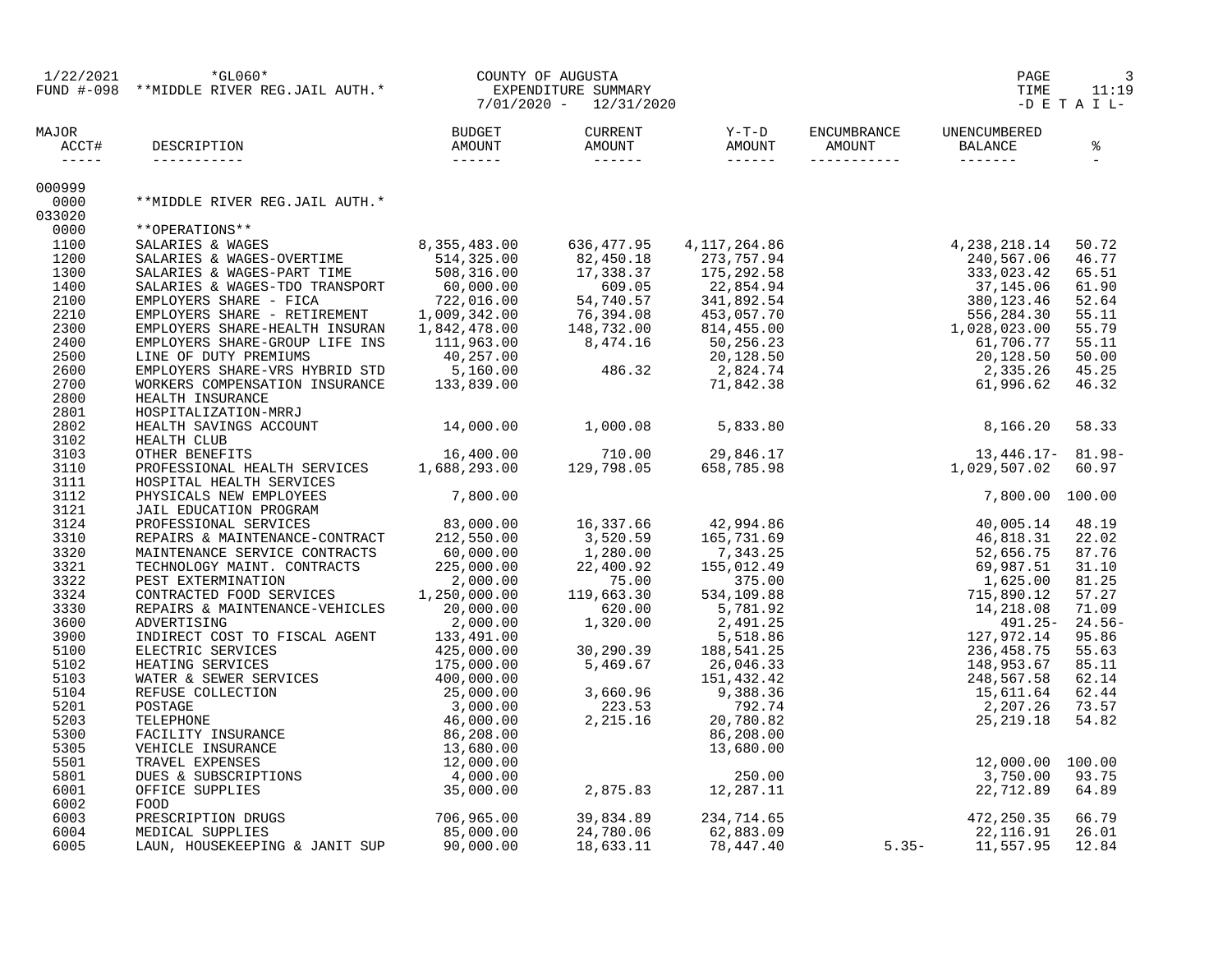| 1/22/2021                                | *GL060*<br>FUND #-098 **MIDDLE RIVER REG.JAIL AUTH.* |                          | COUNTY OF AUGUSTA<br>EXPENDITURE SUMMARY                                   |                                                                                                                                                                             | PAGE<br>TIME                                                                                  | 11:19                               |                 |
|------------------------------------------|------------------------------------------------------|--------------------------|----------------------------------------------------------------------------|-----------------------------------------------------------------------------------------------------------------------------------------------------------------------------|-----------------------------------------------------------------------------------------------|-------------------------------------|-----------------|
|                                          |                                                      |                          | $7/01/2020 - 12/31/2020$                                                   |                                                                                                                                                                             |                                                                                               |                                     | $-D$ E T A I L- |
| MAJOR<br>ACCT#<br>$\cdots \cdots \cdots$ | AMOUNT<br>DESCRIPTION<br>------------                | BUDGET                   | <b>CURRENT</b><br>AMOUNT<br>-------                                        | $Y-T-D$<br>AMOUNT                                                                                                                                                           | ENCUMBRANCE<br>AMOUNT<br>-----------                                                          | UNENCUMBERED<br>BALANCE<br>-------- | ႜ<br>$\equiv$   |
| 6006                                     | LINEN SUPPLIES                                       | 20,000.00                |                                                                            | 8,489.00                                                                                                                                                                    |                                                                                               | 11,511.00                           | 57.55           |
| 6007                                     | REPAIR & MAINTENANCE SUPPLIES                        | 147,100.00               | 20,153.80                                                                  |                                                                                                                                                                             | $75,948.51$<br>$5,087.77$<br>$2,612.28$<br>$36,890.84$<br>$12,450.12$<br>$450.12$<br>$86.46-$ | 295.88- 71,447.37                   | 48.57           |
| 6008                                     | VEHICLE FUEL                                         | 40,000.00                | 1,009.01                                                                   |                                                                                                                                                                             |                                                                                               | 34,912.23                           | 87.28           |
| 6009                                     | VEHICLE MAINTENANCE                                  | $32,000.00$<br>50,000.00 | 621.00                                                                     |                                                                                                                                                                             |                                                                                               | 29,387.72                           | 91.83           |
| 6010                                     | POLICE SUPPLIES                                      |                          | 574.53                                                                     |                                                                                                                                                                             |                                                                                               | 13,109.16                           | 26.21           |
| 6011                                     |                                                      | 35,000.00                | 1,111.30                                                                   |                                                                                                                                                                             |                                                                                               | 22,636.34                           | 64.67           |
| 6012                                     | UNIFORMS-OFFICERS<br>FOOD SERVICE SUPPLIES           | 20,000.00                |                                                                            |                                                                                                                                                                             |                                                                                               | 15,048.62                           | 75.24           |
| 6013                                     | COMPUTER/TECHNOLOGY SUPPLIES                         | 146,000.00               |                                                                            |                                                                                                                                                                             |                                                                                               | 44,362.58                           | 30.38           |
| 6016                                     | PERSONAL SUPPLIES INMATES                            | 85,000.00                |                                                                            |                                                                                                                                                                             |                                                                                               | 38,842.30                           | 45.69           |
| 6017                                     | WEARING APPAREL INMATES                              | 35,000.00                |                                                                            |                                                                                                                                                                             |                                                                                               | 24,916.88                           | 71.19           |
| 6018                                     | BED RENTALS-OTHER FACILITIES                         | 250,000.00               |                                                                            | $\begin{array}{cccc}\n 1,111.30 & 12,138 \\  4,951.38 \\  11,374.96 & 101,637.42 \\  20,005.60 & 46,157.70 \\  1,616.40 & 10,083.12 \\  2,174.53 & 86,426.28\n \end{array}$ |                                                                                               | 250,000.00 100.00                   |                 |
| 7002                                     | TRAINING                                             | 121,000.00               |                                                                            |                                                                                                                                                                             |                                                                                               | 34,573.72                           | 28.57           |
| 7003                                     | FIREARMS RANGE                                       |                          |                                                                            |                                                                                                                                                                             |                                                                                               |                                     |                 |
| 8000                                     | LAND                                                 |                          |                                                                            |                                                                                                                                                                             |                                                                                               |                                     |                 |
| 8001                                     |                                                      | 19,000.00                | 3,000.00                                                                   | 15,995.00                                                                                                                                                                   |                                                                                               | 3,005.00                            | 15.81           |
| 8002                                     | -----<br>EQUIPMENT<br>FURNITURE & FIXTURES           |                          |                                                                            |                                                                                                                                                                             |                                                                                               |                                     |                 |
| 8003                                     | COMPUTER HARDWARE                                    |                          | 14,182.00                                                                  | 18,201.20                                                                                                                                                                   |                                                                                               | 75,778.80                           | 80.63           |
| 8004                                     | COMPUTER SOFTWARE                                    | 93,980.00<br>125,000.00  |                                                                            |                                                                                                                                                                             |                                                                                               | 125,000.00 100.00                   |                 |
| 8005                                     |                                                      | 99,000.00                |                                                                            |                                                                                                                                                                             |                                                                                               | 30,714.50                           | 31.02           |
| 8006                                     | MOTOR VEHICLES<br>FACILITY IMPROVEMENTS              |                          |                                                                            |                                                                                                                                                                             |                                                                                               |                                     |                 |
| 8007                                     | S.A.W. RANGE                                         |                          |                                                                            |                                                                                                                                                                             |                                                                                               |                                     |                 |
| 8021                                     | EQUIPMENT (COVID GRANT)                              |                          |                                                                            | 5,520.00 17,493.38                                                                                                                                                          |                                                                                               | 17,493.38-                          |                 |
| 8210                                     | DEPRECIATION EXPENSE                                 |                          |                                                                            |                                                                                                                                                                             | $2.00-$                                                                                       | 2.00                                |                 |
| 8211                                     | LOSS ON DISPOSAL OF FIXED ASSE                       |                          |                                                                            |                                                                                                                                                                             |                                                                                               |                                     |                 |
| 8999                                     | OTHER                                                |                          |                                                                            |                                                                                                                                                                             |                                                                                               |                                     |                 |
| 9110                                     | REDEMPTION OF PRINCIPAL                              | 1,085,000.00             |                                                                            |                                                                                                                                                                             |                                                                                               | 1,085,000.00 100.00                 |                 |
| 9150                                     | INTEREST EXPENSE-BONDS                               | 871,528.00               | 447, 765.63                                                                |                                                                                                                                                                             |                                                                                               | 423,762.37 48.62                    |                 |
| 9210                                     | OPERATING RESERVE                                    |                          |                                                                            |                                                                                                                                                                             |                                                                                               |                                     |                 |
| 9220                                     |                                                      |                          |                                                                            |                                                                                                                                                                             |                                                                                               |                                     |                 |
| 9230                                     | REPAIR & REPLACEMENT RESERVE                         |                          |                                                                            |                                                                                                                                                                             |                                                                                               |                                     |                 |
| 9240                                     | MOTOR VEHICLE RESERVE                                |                          |                                                                            |                                                                                                                                                                             | $39,320.00$ 20,677.50- 18,642.50-                                                             |                                     |                 |
| 9250                                     | COMPUTER EQUIPMENT RESERVE<br>OPEB RESERVE           |                          |                                                                            |                                                                                                                                                                             |                                                                                               |                                     |                 |
|                                          | **OPERATIONS**                                       |                          | 22,399,174.00  1,531,755.01  9,852,026.34  68,955.97- 12,616,103.63  56.32 |                                                                                                                                                                             |                                                                                               |                                     |                 |
| 033030                                   |                                                      |                          |                                                                            |                                                                                                                                                                             |                                                                                               |                                     |                 |
| 0000                                     | **DCJS/JAIL MENTAL HEALTH PROG                       |                          |                                                                            |                                                                                                                                                                             |                                                                                               |                                     |                 |
| 3100                                     | PERSONNEL                                            |                          | 5,702.12                                                                   |                                                                                                                                                                             |                                                                                               | 39,539.39-                          |                 |
| 3110                                     | CONSULTANT                                           |                          | 7,400.00                                                                   | 39, 539.39                                                                                                                                                                  |                                                                                               | 26,825.00-                          |                 |
| 3900                                     | INDIRECT COSTS                                       |                          | 997.87                                                                     | 26,825.00<br>6,919.38                                                                                                                                                       |                                                                                               | 6,919.38-                           |                 |
| 5501                                     | TRAVEL                                               |                          |                                                                            |                                                                                                                                                                             |                                                                                               |                                     |                 |
| 6015                                     | SUPPLIES/OTHER                                       |                          | 34.49                                                                      |                                                                                                                                                                             | $11,457.69$ $234.76 11,222.93-$                                                               |                                     |                 |
| 8001                                     | EOUIPMENT                                            |                          |                                                                            |                                                                                                                                                                             | $6,904.65$ $-11.7$                                                                            | 6,904.65-                           |                 |
|                                          |                                                      |                          |                                                                            |                                                                                                                                                                             |                                                                                               |                                     |                 |
|                                          | **DCJS/JAIL MENTAL HEALTH PROG                       |                          | 14, 134. 48                                                                | 91,646.11                                                                                                                                                                   | 234.76-                                                                                       | $91,411.35-$                        |                 |
|                                          | --FUND TOTAL--                                       | 22,399,174.00            | 1,545,889.49                                                               | 9,943,672.45                                                                                                                                                                |                                                                                               | 69.190.73- 12.524.692.28 55.91      |                 |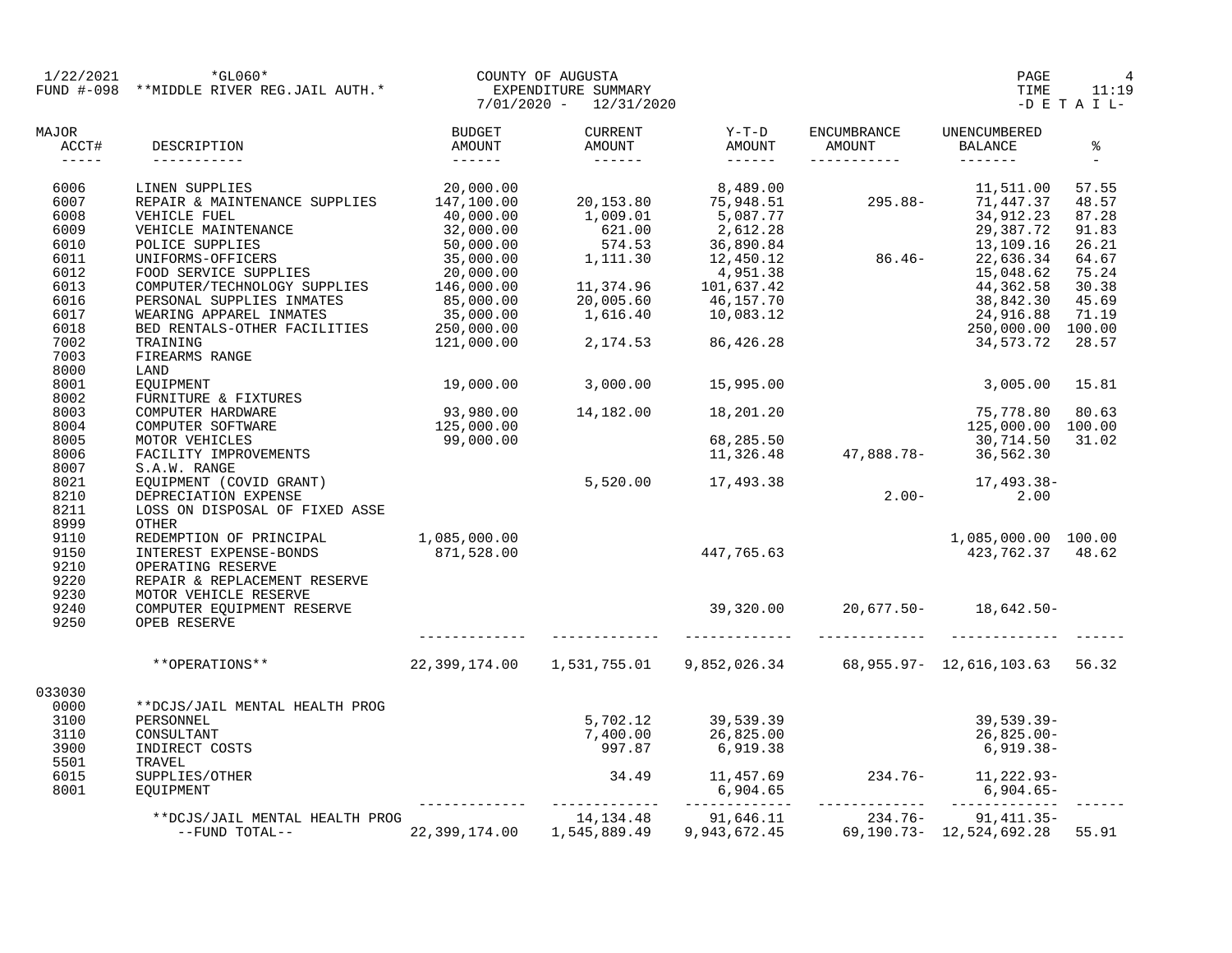|                                | FY2022 PROPOSED BUDGET, JAN 22 2021                                                                            |               |           | FY2020        |                  | FY 2021       |                                                              | FY 2021                   |                |               | FY 2021            |               | FY 2022         | FY 2022                        |
|--------------------------------|----------------------------------------------------------------------------------------------------------------|---------------|-----------|---------------|------------------|---------------|--------------------------------------------------------------|---------------------------|----------------|---------------|--------------------|---------------|-----------------|--------------------------------|
|                                | $ADP = 750$<br><b>MALES XXX, FEMALES XXX</b>                                                                   |               |           |               | <b>ACTUALS</b>   |               | <b>APPROVED</b>                                              |                           | <b>TOTAL</b>   |               | <b>YTD ACTUALS</b> |               | <b>PROPOSED</b> | <b>VS</b>                      |
|                                |                                                                                                                |               |           |               |                  |               | <b>BUDGET</b>                                                |                           | <b>REVISED</b> |               | <b>DEC 31 2020</b> |               | <b>BUDGET</b>   | FY 2021                        |
|                                |                                                                                                                |               |           |               |                  |               |                                                              |                           | <b>BUDGET</b>  |               |                    |               |                 | <b>REVISED</b>                 |
|                                | 4-98-33020-EXPENDITURES:                                                                                       |               |           |               |                  |               |                                                              |                           |                |               |                    |               |                 |                                |
| <b>SALARIES &amp; BENEFITS</b> |                                                                                                                |               |           |               |                  |               |                                                              |                           |                |               |                    |               |                 |                                |
|                                | 1100 SALARIES & WAGES                                                                                          |               |           | \$            | $7,576,340$ \$   |               | 8,355,483                                                    | \$                        | $8,969,416$ \$ |               | 4,117,265          | \$            | $9,451,676$ \$  | 482,260                        |
|                                | <b>BASE</b>                                                                                                    | \$            | 8,927,835 |               |                  |               |                                                              |                           |                |               |                    |               |                 |                                |
|                                | <b>3% PAY INCREASE</b>                                                                                         | \$            | 275,291   |               |                  |               |                                                              |                           |                |               |                    |               |                 |                                |
|                                | <b>DEPUTY SUPERINTENDENT</b>                                                                                   | $\frac{4}{5}$ | 115,000   |               |                  |               |                                                              |                           |                |               |                    |               |                 |                                |
|                                | <b>NURSES (2) JAN 1 2022</b>                                                                                   | \$            | 65,000    |               |                  |               |                                                              |                           |                |               |                    |               |                 |                                |
|                                | <b>ACCOUNTING TECHNICIAN</b>                                                                                   | \$            | 40,000    |               |                  |               |                                                              |                           |                |               |                    |               |                 |                                |
|                                | IT ADMINISTRATOR JAN 1 2022                                                                                    | \$            | 28,550    |               |                  |               |                                                              |                           |                |               |                    |               |                 |                                |
|                                | COMP BOARD -RC7 & REC7 POSITIONS <1 YR (39) X<br>$$897 = $34,983$                                              |               |           |               |                  |               |                                                              |                           |                |               |                    |               |                 |                                |
|                                | COMP BOARD -RC8 & REC8 POSITIONS >1 YR (58) X<br>$$938 = $54,404$                                              |               |           |               |                  |               |                                                              |                           |                |               |                    |               |                 |                                |
|                                | 1200 OVERTIME                                                                                                  |               |           | \$            | 336,808          | \$            | $514,325$ \$                                                 |                           | $514,325$ \$   |               | 273,758            | \$            | $555,765$ \$    | 41,440                         |
|                                | + COMP BRD EMERGENCY POSITIONS - NOV 2020-18<br><b>NEW OFFICERS X .5HR X 14 DAYS X 13 PERIODS @</b><br>\$25.30 | \$            | 41,440    |               |                  |               |                                                              |                           |                |               |                    |               |                 | \$<br>$\overline{\phantom{a}}$ |
|                                | 1300 PART TIME                                                                                                 |               |           | \$            | 369,476          | \$            | 508,316                                                      | \$                        | 508,316        | \$            | 182,692            | $\frac{1}{2}$ | 523,316         | \$<br>15,000                   |
|                                | <b>PHLEBOTOMIST ( 50 HOURS/MONTH X \$25 X 12 MONTHS   \$</b>                                                   |               | 15,000    |               |                  |               |                                                              |                           |                |               |                    |               |                 | \$<br>$\overline{\phantom{a}}$ |
|                                | <b>3% PAY INCREASE</b>                                                                                         | \$            | 15,700    |               |                  |               |                                                              |                           |                |               |                    |               |                 |                                |
|                                | 1400 TDO TRANSPORT                                                                                             |               |           | \$            | 89,546           | \$            | $60,000$ \$                                                  |                           | $60,000$ \$    |               | 22,845             | \$            | $60,000$ \$     | $\overline{\phantom{a}}$       |
|                                | 2100 EMPLOYERS SHARE FICA-7.65%                                                                                |               |           | \$            | $635,633$ \$     |               | $722,016$ \$                                                 |                           | 768,501 \$     |               | 341,892 \$         |               | $810,192$ \$    | 41,691                         |
|                                | 2210 EMPLOYERS SHARE RETIREMENT- 12.08%                                                                        |               |           | $\frac{1}{2}$ | 924,935          | $\frac{1}{2}$ | $1,009,342$ \$                                               |                           | $1,052,967$ \$ |               | 453,057 \$         |               | $1,141,762$ \$  | 88,795                         |
|                                | 2300 EMPLOYERS SHARE HEALTH INSURANCE- 15% INCREASE UPDATE                                                     |               |           | \$            | $2,328,406$ \$   |               | 1,842,478 \$                                                 |                           | $1,842,478$ \$ |               | $814,455$ \$       |               | $3,165,260$ \$  | 1,322,782                      |
|                                | +18 NEW COMP BRD OFFICERS + 3.5 NEW POSITIONS                                                                  | \$            |           |               |                  |               | 215,000 ADJUST BASED ON NEW RATES TO BE RECEIVED JAN 31 2021 |                           |                |               |                    |               |                 |                                |
|                                | 2400 EMPLOYER'S SHARE GROUP LIFE INSURANCE-1.34%                                                               |               |           | \$            | $82,925$ \$      |               | $111,963$ \$                                                 |                           | 116,933        | \$            | $50,256$ \$        |               | $126,652$ \$    | 9,719                          |
|                                | 2500 EMPLOYERS SHARE LINE OF DUTY-INCREASE +18                                                                 | <b>UPDATE</b> |           | \$            | 36,801           | $\frac{1}{2}$ | $40,257$ \$                                                  |                           | $40,257$ \$    |               | $20,129$ \$        |               | $55,000$ \$     | 14,743                         |
|                                | 2600 EMPLOYERS SHARE-VRS HYBRID STD/LTD                                                                        |               |           | \$            | 4,815            | \$            | 5,160                                                        | $\sqrt{5}$                | $5,160$ \$     |               | $2,825$ \$         |               | $5,650$ \$      | 490                            |
|                                | 2700 WORKERS COMP. INSURANCE                                                                                   | <b>UPDATE</b> |           | \$            | 111,230          | \$            | 133,839                                                      | \$                        | 133,839        | $\frac{1}{2}$ | $71,842$ \$        |               | $177,225$ \$    | 43,386                         |
|                                | 2802 HEALTH SAVINGS ACCOUNTS                                                                                   |               |           | $\frac{4}{5}$ | 12,918           | \$            | 14,000                                                       | $\frac{1}{2}$             | 14,000         | $\frac{4}{3}$ | 5,834              | \$            | $14,000$ \$     | $\sim$                         |
|                                | 3103 OTHER BENEFITS + UNEMPLOYMENT CLAIMS                                                                      |               |           | \$            | $24,712$ \$      |               | 16,400                                                       | $\overline{\mathfrak{s}}$ | 23,145         | $\frac{4}{3}$ | 28,217             | $\frac{4}{5}$ | $35,000$ \$     | 11,855                         |
|                                | <b>SALARIES &amp; BENEFITS:</b>                                                                                |               |           |               | $$12,534,545$ \$ |               | 13,333,579                                                   | -\$                       | 14,049,337     | \$            | 6,385,067          | \$            | 16,121,498      | \$<br>2,072,161                |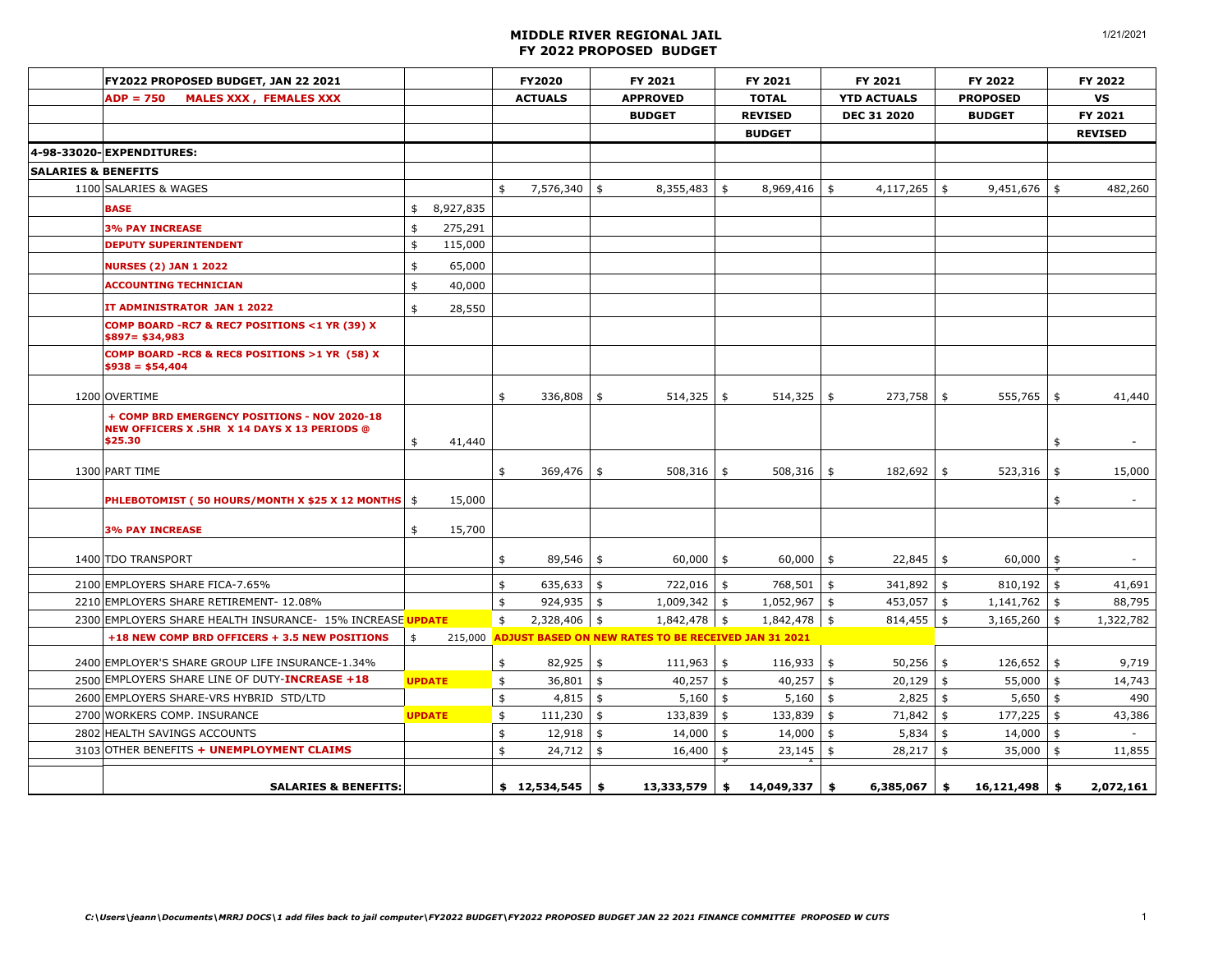|                                                                                                                                      |              | <b>FY2020</b><br><b>ACTUALS</b> |    | FY 2021<br><b>APPROVED BUDGET</b> |               | FY 2021                        |    | FY 2021                                  |               | FY 2022                          |               | FY 2022                  |
|--------------------------------------------------------------------------------------------------------------------------------------|--------------|---------------------------------|----|-----------------------------------|---------------|--------------------------------|----|------------------------------------------|---------------|----------------------------------|---------------|--------------------------|
|                                                                                                                                      |              |                                 |    |                                   |               | <b>TOTAL</b><br><b>REVISED</b> |    | <b>YTD ACTUALS</b><br><b>DEC 31 2020</b> |               | <b>PROPOSED</b><br><b>BUDGET</b> |               | VS<br>FY 2021            |
|                                                                                                                                      |              |                                 |    |                                   |               | <b>BUDGET</b>                  |    |                                          |               |                                  |               | <b>REVISED</b>           |
| <b>PURCHASED SERVICES</b>                                                                                                            |              |                                 |    |                                   |               |                                |    |                                          |               |                                  |               |                          |
| 3110 PROFESS. HEALTH SERVICES                                                                                                        |              | \$<br>$1,337,796$ \$            |    | 1,688,293                         | \$            | 1,688,293                      | \$ | 574,640                                  | \$            | 1,698,293                        | \$            | 10,000                   |
| ADA COMPLIANCE INTERPRETER SERVICES                                                                                                  | \$<br>10,000 |                                 |    |                                   |               |                                |    |                                          |               |                                  | \$            | $\sim$                   |
| 3112 PHYSICALS/IMMUNIZATIONS                                                                                                         |              |                                 | \$ | 7,800                             | $\frac{4}{5}$ | 7,800                          | \$ | $\sim$                                   | \$            | 7,800                            | $\frac{1}{2}$ | $\blacksquare$           |
| 3121 JAIL EDUCATION PROGRAM                                                                                                          |              |                                 |    |                                   | \$            | $\overline{\phantom{a}}$       | \$ | $\overline{\phantom{a}}$                 |               |                                  | \$            | $\mathbb{Z}^2$           |
| 3124 PROFESSIONAL SERVICES                                                                                                           |              | \$<br>$62,983$ \$               |    | $83,000$ \$                       |               | 83,000                         | \$ | 42,995                                   | $\frac{4}{3}$ | 95,000                           | \$            | 12,000                   |
| <b>HEFTY WILEY / GORE-INCREASE \$6,000</b>                                                                                           | \$<br>6,000  |                                 |    |                                   |               |                                |    |                                          |               |                                  | \$            | $\sim$                   |
| <b>OPEB CONSULTANT-MCGRIFF</b>                                                                                                       | \$<br>6,000  |                                 |    |                                   |               |                                |    |                                          |               |                                  | \$            | $\sim$                   |
| 3310 REPAIRS & MAIN. CONTRACTUAL                                                                                                     |              | \$<br>$250,572$ \$              |    | 212,550                           | $\frac{1}{2}$ | 212,550                        | \$ | 106,534                                  | \$            | 256,950                          | \$            | 44,400                   |
| <b>MAJOR MECHANICAL UNIT FAILURE</b><br>/FREEZER/PIPES/HOT WATER/CHILLERS                                                            | \$<br>40,000 |                                 |    |                                   |               |                                |    |                                          |               |                                  | \$            | $\sim$                   |
| HVAC/ AHU ECONOMIZER RETROFIT AND FUNCTION<br><b>CHECKS TO CONTROL HEAT/AIR SYSTEMS USING</b><br><b>OUTSIDE AIR MORE EFFICIENTLY</b> | \$<br>4,400  |                                 |    |                                   |               |                                |    |                                          |               |                                  | \$            |                          |
| 3320 MAINT. SERV CONTRACTS                                                                                                           |              | \$<br>$35,901$ \$               |    | $60,000$ \$                       |               | $60,000$ \$                    |    | 6,663                                    | \$            | $66,000$ \$                      |               | 6,000                    |
| SEWER SCREEN PREVENTIVE MAINTENANCE CONTRACT                                                                                         | \$<br>6,000  |                                 |    |                                   |               |                                |    |                                          |               |                                  |               |                          |
| 3321 TECHN. MAINT. CONTRACTS                                                                                                         |              | \$<br>206,622                   | \$ | 225,000                           | \$            | 260,403                        | \$ | 148,353                                  | \$            | 336,341                          | $\frac{4}{3}$ | 75,938                   |
| EYVO PURCHASING SOFTWARE \$10,219 x1.05%                                                                                             | \$<br>511    |                                 |    |                                   |               |                                |    |                                          |               |                                  | \$            | $\sim$                   |
| ATTENTI GPS BRACELETS - INCREASE-BASED ON INMATE<br><b>NUMBERS</b>                                                                   | \$<br>24,000 |                                 |    |                                   |               |                                |    |                                          |               |                                  | \$            | $\overline{\phantom{a}}$ |
| KRONOS LICENSING INCREASE FOR ADDITIONAL<br><b>CLOCKS INSTALLED</b>                                                                  | \$<br>1,075  |                                 |    |                                   |               |                                |    |                                          |               |                                  | \$            | $\overline{\phantom{a}}$ |
| LUMOS INTERNET CONNECTIONS - \$4600, 1/2 PAID BY<br><b>COMMISSARY FUND FOR INMATE TECHNOLOGY</b>                                     | \$<br>2,300  |                                 |    |                                   |               |                                |    |                                          |               |                                  | \$            |                          |
| <b>GUARD1 PIPE SYSTEM UPDATE ANNUAL LICENSE</b>                                                                                      | \$<br>1,000  |                                 |    |                                   |               |                                |    |                                          |               |                                  | \$            | $\sim$                   |
| <b>CISCO WEBEX MEETINGS LICENSING</b>                                                                                                | \$<br>2,000  |                                 |    |                                   |               |                                |    |                                          |               |                                  | \$            | $\sim$                   |
| <b>VERTIV / UPS MONITORING INCREASE</b>                                                                                              | \$<br>1,175  |                                 |    |                                   |               |                                |    |                                          |               |                                  | \$            | $\sim$                   |
| <b>OFF-SITE EMERGENCY BACKUP</b>                                                                                                     | \$<br>5,500  |                                 |    |                                   |               |                                |    |                                          |               |                                  | \$            | $\sim$                   |
| <b>COMCAST</b>                                                                                                                       | \$<br>2,280  |                                 |    |                                   |               |                                |    |                                          |               |                                  | \$            | $\blacksquare$           |
| <b>DUO 2-FACTOR AUTHENTICATION REQUIRED BY COUNTY</b>                                                                                | \$<br>7,700  |                                 |    |                                   |               |                                |    |                                          |               |                                  | \$            | $\overline{\phantom{a}}$ |
| <b>TECHNOLOGY LICENSING FOR OFFICE</b><br>365/ANTIVIRUS/FIREWALL/ SECURITY SWITCH                                                    | \$<br>63,800 |                                 |    |                                   |               |                                |    |                                          |               |                                  | \$            |                          |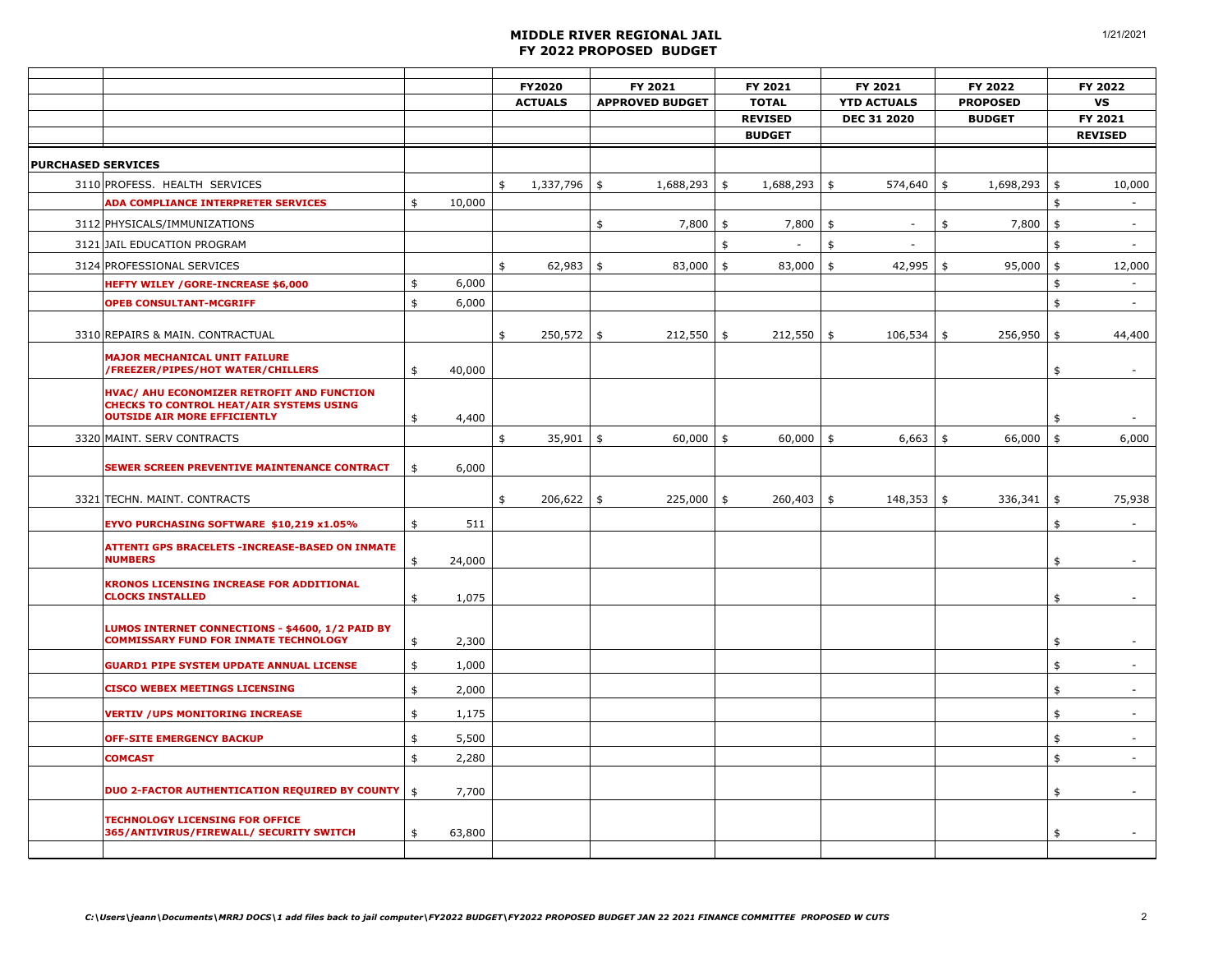|                                 |                                                                              |               |        | <b>FY2020</b>      |                | FY 2021       |                        |               | FY 2021                  |               | FY 2021                  |              | FY 2022         |                  | FY 2022                  |
|---------------------------------|------------------------------------------------------------------------------|---------------|--------|--------------------|----------------|---------------|------------------------|---------------|--------------------------|---------------|--------------------------|--------------|-----------------|------------------|--------------------------|
|                                 |                                                                              |               |        |                    | <b>ACTUALS</b> |               | <b>APPROVED BUDGET</b> |               | <b>TOTAL</b>             |               | <b>YTD ACTUALS</b>       |              | <b>PROPOSED</b> |                  | VS                       |
|                                 |                                                                              |               |        |                    |                |               |                        |               | <b>REVISED</b>           |               | DEC 31 2020              |              | <b>BUDGET</b>   |                  | FY 2021                  |
|                                 |                                                                              |               |        |                    |                |               |                        |               | <b>BUDGET</b>            |               |                          |              |                 |                  | <b>REVISED</b>           |
|                                 | 3322 PEST EXTERMINATION                                                      |               |        | \$                 | 1,827          | \$            | 2,000                  | \$            | 2,000                    | \$            | 375                      | \$           | 2,000           | \$               |                          |
|                                 | 3324 FOOD SERVICE CONTRACTED                                                 |               |        | \$                 | 229,502        | \$            | $1,250,000$ \$         |               | 1,250,000                | \$            | 498,906                  | \$           | 1,281,250       | \$               | 31,250                   |
|                                 | + 2.5% CONTRACT INCREASE                                                     | \$            | 31,250 |                    |                |               |                        |               |                          |               |                          |              |                 |                  |                          |
|                                 | 3330 MAINT/REPAIR VEHICLES CONTRACTED                                        |               |        | \$                 | 13,080         | \$            | 20,000                 | $\frac{1}{2}$ | 20,000                   | \$            | 6,592                    | \$           | 20,000          | \$               | $\overline{\phantom{a}}$ |
|                                 | 3600 ADVERTISING                                                             |               |        | \$                 | 390            | \$            | 2,000                  | \$            | 2,000                    | \$            | 2,491                    | \$           | 3,500           | \$               | 1,500                    |
|                                 | 3900 INDIRECT COST TO FISCAL AGENT                                           |               |        | \$                 | 129,529        | \$            | 133,491                | $\frac{1}{2}$ | 133,491                  | \$            | 5,519                    | \$           | 146,840         | \$               | 13,349                   |
|                                 | <b>PURCHASED SERVICES:</b>                                                   |               |        | \$                 | 2,268,202      | \$            | $3,684,134$ \$         |               | 3,719,537                | \$            | 1,393,068                | - \$         | 3,913,974       | $\ddot{\bullet}$ | 194,437                  |
|                                 | UTILITIES / TRAVEL/ INSURANCE                                                |               |        |                    |                |               |                        |               |                          |               |                          |              |                 |                  |                          |
|                                 | 5100 ELECTRIC SERVICES                                                       |               |        | \$                 | 365,793        | \$            | 425,000                | \$            | 425,000                  | \$            | 155,817                  | $\mathsf{s}$ | 425,000 \$      |                  | $\blacksquare$           |
|                                 | 5102 HEATING SERVICES                                                        |               |        | \$                 | 87,440         | \$            | 175,000                | $\frac{1}{2}$ | 175,000                  | $\frac{1}{2}$ | 21,898                   | \$           | 175,000         | \$               | $\mathcal{L}$            |
|                                 | 5103 WATER & SEWERAGE SERVICE - 3% RATE INCREASE                             |               |        | \$                 | 308,692        | \$            | 400,000                | \$            | 400,000                  | \$            | 105,078                  | \$           | 400,000         | \$               | $\overline{\phantom{a}}$ |
|                                 | 5104 REFUSE COLLECTION                                                       |               |        | \$                 | 15,244         | \$            | $25,000$ \$            |               | $25,000$ \$              |               | $7,963$ \$               |              | $25,000$ \$     |                  | $\overline{\phantom{a}}$ |
|                                 | 5201 POSTAGE                                                                 |               |        | \$                 | 1,829          | \$            | 3,000                  | \$            | 3,000                    | \$            | 340                      | \$           | 3,000           | \$               | $\sim$                   |
|                                 | 5203 TELEPHONE                                                               |               |        | \$                 | 43,065         | \$            | 46,000                 | $\frac{1}{2}$ | 46,000                   | \$            | 19,170                   | \$           | 48,300          | \$               | 2,300                    |
|                                 | 5300 FACILITY INSURANCE                                                      | <b>UPDATE</b> |        | \$                 | 84,606         | \$            | 86,208                 | \$            | 86,208                   | $\frac{4}{5}$ | 86,208                   | \$           | 94,830          | \$               | 8,622                    |
|                                 | 5305 VEHICLE INSURANCE                                                       | <b>UPDATE</b> |        | \$                 | 13,680         | \$            | 13,680                 | \$            | 13,680                   | \$            | 13,680                   | \$           | 18,000          | \$               | 4,320                    |
|                                 | 5501 TRAVEL EXPENSES                                                         |               |        | \$                 | 482            | \$            | 12,000                 | \$            | 12,000                   | \$            | $\overline{\phantom{a}}$ | \$           | 12,000          | \$               | $\sim$                   |
|                                 | 5801 DUES & SUBSCRIPTIONS                                                    |               |        | \$                 | 3,300          | \$            | 4,000                  | $\frac{1}{2}$ | 4,000                    | \$            | 250                      | \$           | 4,000           | \$               |                          |
|                                 | UTILITIES/TRAVEL & INSURANCE:                                                |               |        | \$                 | 924,131        | \$            | 1,189,888              | \$            | 1,189,888                | \$            | 410,404                  | \$           | 1,205,130       | \$               | 15,242                   |
| <b>MATERIALS &amp; SUPPLIES</b> |                                                                              |               |        |                    |                |               |                        |               |                          |               |                          |              |                 |                  |                          |
|                                 | 6001 OFFICE SUPPLIES                                                         |               |        | \$                 | 33,350         | \$            | 35,000                 | \$            | 35,000                   | \$            | 12,104                   | \$           | 35,000          | \$               | $\overline{\phantom{a}}$ |
|                                 | 6002 FOOD                                                                    |               |        | \$                 | 809,900        | \$            |                        | \$            | $\overline{\phantom{a}}$ | \$            | $\bar{a}$                | \$           |                 | \$               | $\sim$                   |
|                                 | 6003 PRESCRIPTION DRUGS                                                      |               |        | \$                 | 606,570        | \$            | 706,965                | $\frac{4}{3}$ | 706,965                  | \$            | 200,120                  | \$           | 706,965         | \$               | $\overline{a}$           |
|                                 | 6004 MEDICAL SUPPLIES                                                        |               |        | $\mathbf{\hat{z}}$ | 82,997         | \$            | 85,000                 | $\sqrt{2}$    | 120,287                  | \$            | 59,890                   | \$           | 143,500         | $\pmb{\$}$       | 23,213                   |
|                                 | 10% INCREASE/PRICE/INMATE ADP                                                | \$            | 8,500  |                    |                |               |                        |               |                          |               |                          |              |                 | \$               | $\sim$                   |
|                                 | <b>COVID19 PPE MASKS AND SUPPLIES</b>                                        | \$            | 50,000 |                    |                |               |                        |               |                          |               |                          |              |                 |                  |                          |
|                                 |                                                                              |               |        |                    |                |               |                        |               |                          |               |                          |              |                 |                  |                          |
|                                 | 6005 LAUN, HOUSEKEEP. & JANIT. SUP                                           |               |        | \$                 | 102,150        | \$            | 90,000                 | \$            | 146,687                  | \$            | 80,710                   | \$           | 100,000         | $\frac{1}{2}$    | (46, 687)                |
|                                 | <b>INCREASE BASED ON INMATE POPULATION/COVID19</b>                           | \$            | 10,000 |                    |                |               |                        |               |                          |               |                          |              |                 | \$               |                          |
|                                 |                                                                              |               |        |                    |                |               |                        |               |                          |               |                          |              |                 |                  |                          |
|                                 | 6006 LINEN SUPPLIES                                                          |               |        | \$                 | 5,984          | \$            | 20,000                 | \$            | 20,000                   | \$            | 7,894                    | \$           | 20,000          | \$               | $\blacksquare$           |
|                                 |                                                                              |               |        |                    |                |               |                        |               |                          |               |                          |              |                 | \$               |                          |
|                                 | 6007 REPAIR & MAINT. SUPPLIES                                                |               |        | \$                 | 142,740        | $\frac{1}{2}$ | $147,100$ \$           |               | 147,100                  | $\frac{1}{2}$ | 75,422                   | \$           | 167,100         | $\frac{4}{3}$    | 20,000                   |
|                                 | REPLACE FAILING SECURITY DOOR HARDWARE                                       | \$            | 10,000 |                    |                |               |                        |               |                          |               |                          |              |                 | $\frac{4}{3}$    | $\sim$                   |
|                                 | INSTALL PLUMBING SUPPLIES-HIGH VOLUME FITTINGS<br><b>FOR INMATE PLUMBING</b> | \$            | 10,000 |                    |                |               |                        |               |                          |               |                          |              |                 | \$               |                          |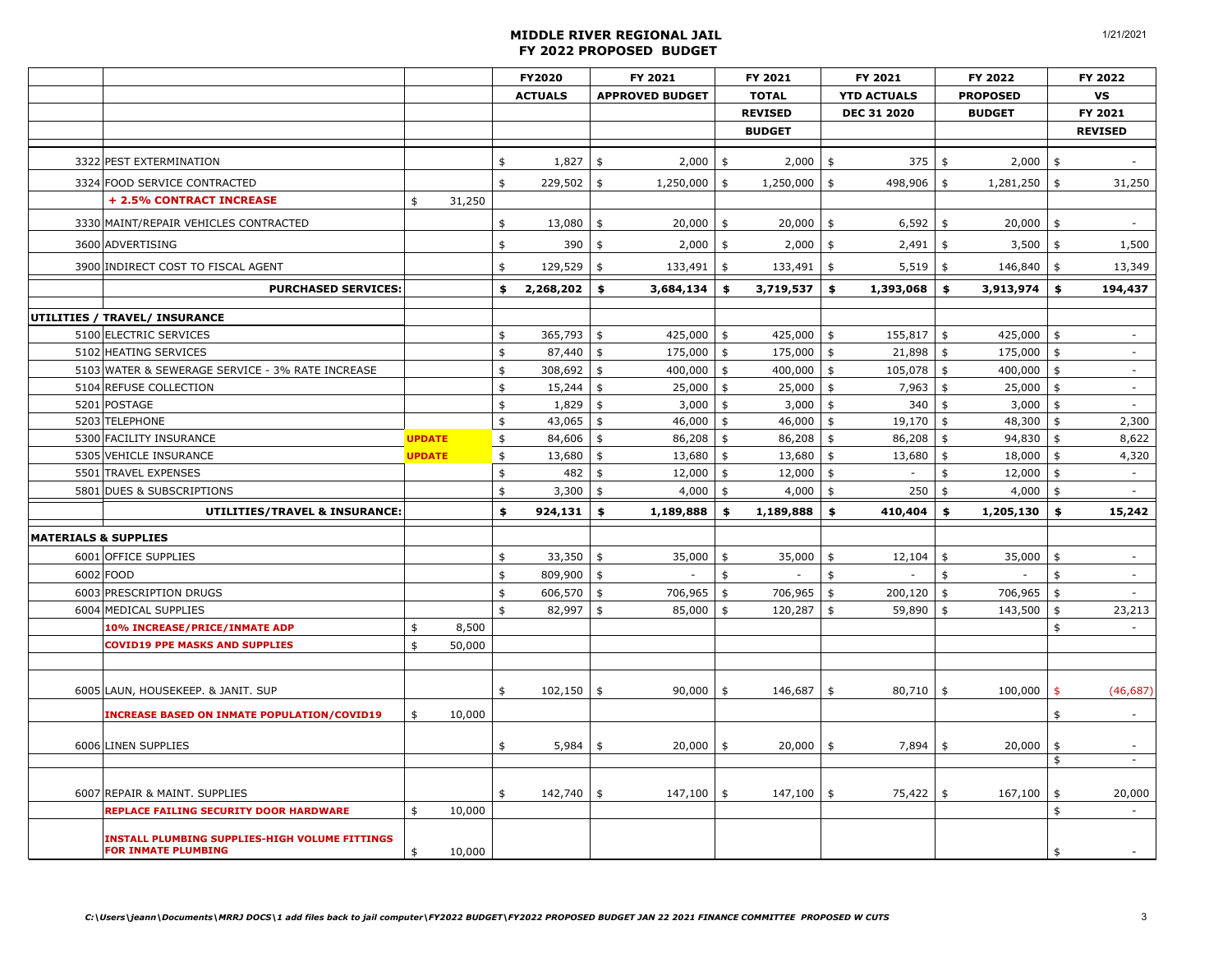|                                                                                                    |                 | FY2020<br><b>ACTUALS</b> |             | FY 2021<br><b>APPROVED BUDGET</b> |              | FY 2021<br><b>TOTAL</b><br><b>REVISED</b><br><b>BUDGET</b> |              |               | FY 2021<br><b>YTD ACTUALS</b><br>DEC 31 2021 |               | FY 2022<br><b>PROPOSED</b><br><b>BUDGET</b> |                     | FY 2022<br>VS<br>FY 2021 |
|----------------------------------------------------------------------------------------------------|-----------------|--------------------------|-------------|-----------------------------------|--------------|------------------------------------------------------------|--------------|---------------|----------------------------------------------|---------------|---------------------------------------------|---------------------|--------------------------|
|                                                                                                    |                 |                          |             |                                   |              |                                                            |              |               |                                              |               |                                             |                     | <b>REVISED</b>           |
| 6008 MOTOR VEHICLE FUEL                                                                            |                 | \$                       | 23,601      | \$                                | $40,000$ \$  |                                                            | $40,111$ \$  |               | 3,014                                        | \$            | 40,000                                      | $\mathsf{\$}$       | (111)                    |
| 6009 TRANSPORTATION VEHICLES REPAIRS                                                               |                 | \$                       | $4,318$ \$  |                                   | $32,000$ \$  |                                                            | 32,000       | $\frac{4}{5}$ | 2,590                                        | $\frac{4}{3}$ | $32,000$ \$                                 |                     | $\sim$                   |
| 6010 POLICE SUPPLIES                                                                               |                 | \$                       | $24,426$ \$ |                                   | $50,000$ \$  |                                                            | 50,000       | $\frac{4}{5}$ | $29,302$ \$                                  |               | $50,000$ \$                                 |                     | $\sim$                   |
| 6011 UNIFORMS - STAFF                                                                              |                 | \$                       | $28,434$ \$ |                                   | 35,000       | \$                                                         | 35,000       | \$            | 7,244                                        | \$            | 80,000                                      | $\frac{1}{2}$       | 45,000                   |
| 18 ADDITIONAL OFFICERS @ \$2,250 EACH                                                              | \$<br>40,500    |                          |             |                                   |              |                                                            |              |               |                                              |               |                                             | \$                  |                          |
| MEDICAL STAFF UNIFORMS/SCRUBS (15 STAFF X \$150 X<br>2 SETS)                                       | \$<br>4,500     |                          |             |                                   |              |                                                            |              |               |                                              |               |                                             |                     |                          |
| 6012 FOOD SERVICE SUPPLIES                                                                         |                 | \$                       | $9,101$ \$  |                                   | $20,000$ \$  |                                                            | 20,000       | \$            | 4,951                                        | \$            | $20,000$ \$                                 |                     |                          |
| 6013 COMPUTER/TECH. SUPPLIES                                                                       |                 | \$                       | $71,354$ \$ |                                   | $146,000$ \$ |                                                            | 146,000      | \$            | 104,177                                      | \$            | $151,400$ \$                                |                     | 5,400                    |
| <b>NEW COMPUTERS FOR NEW STAFF @ \$1800 EACH (3)</b><br><b>NEW POSITIONS</b>                       | \$<br>5,400     |                          |             |                                   |              |                                                            |              |               |                                              |               |                                             | \$                  | $\overline{\phantom{a}}$ |
| 6016 PERSONAL SUPPLIES INMATES                                                                     |                 | \$                       | $48,933$ \$ |                                   | $85,000$ \$  |                                                            | 85,000       | \$            | 48,274                                       | \$            | 85,000                                      | $\frac{1}{2}$       | $\sim$                   |
| 6017 WEARING APPAREL INMATES                                                                       |                 | \$                       | $15,624$ \$ |                                   | $35,000$ \$  |                                                            | 35,000       | \$            | 8,386                                        | \$            | 35,000                                      | \$                  | $\sim$                   |
| 6018 MRRJ BED RENTAL-OTHER FACILITIES                                                              |                 |                          |             | \$                                | $250,000$ \$ |                                                            | $250,000$ \$ |               | $\sim$                                       | \$            | 2,007,500                                   | \$<br>$\frac{1}{2}$ | 1,757,500                |
| 100 INMATES x 365 x \$55/day-ADP>750                                                               | \$<br>2,007,500 |                          |             |                                   |              |                                                            |              |               |                                              |               |                                             | \$                  |                          |
|                                                                                                    |                 |                          |             |                                   |              |                                                            |              |               |                                              |               |                                             |                     |                          |
| <b>MATERIALS &amp; SUPPLIES:</b>                                                                   |                 | \$                       | 2,009,481   | \$                                | 1,777,065    | \$                                                         | 1,869,150    | \$            | 644,078                                      | \$            | 3,673,465                                   | \$                  | 1,804,315                |
| <b>REGIONAL OPERATIONS</b>                                                                         |                 |                          |             |                                   |              |                                                            |              |               |                                              |               |                                             |                     |                          |
| 7002 TRAINING                                                                                      |                 | \$                       | $95,149$ \$ |                                   | $121,000$ \$ |                                                            | $121,000$ \$ |               | 86,534                                       | \$            | 176,687                                     | \$                  | 55,687                   |
| SHEN VALLEY CRIMINAL JUSTICE TRAINING ACADEMY-<br>160 OFFICERS X \$620 = \$99,200- 18 NEW OFFICERS | \$<br>12,400    |                          |             |                                   |              |                                                            |              |               |                                              |               |                                             |                     |                          |
| <b>ADDITIONAL TRAINING</b>                                                                         | \$<br>43,287    |                          |             |                                   |              |                                                            |              |               |                                              |               |                                             |                     |                          |
|                                                                                                    |                 |                          |             |                                   |              |                                                            |              |               |                                              |               |                                             |                     |                          |
| 7003 FIREARMS RANGE                                                                                |                 | \$                       | $10,000$ \$ |                                   |              | \$                                                         |              | \$            |                                              | \$            | $2,000$ \$                                  |                     | 2,000                    |
| <b>PAYMENT TO JOINT OPERATIONS:</b>                                                                |                 | \$                       | 105,149     | \$                                | 121,000      | \$                                                         | 121,000      | \$            | 86,534                                       | \$            | 178,687                                     | \$                  | 57,687                   |
|                                                                                                    |                 |                          |             |                                   |              |                                                            |              |               |                                              |               |                                             |                     |                          |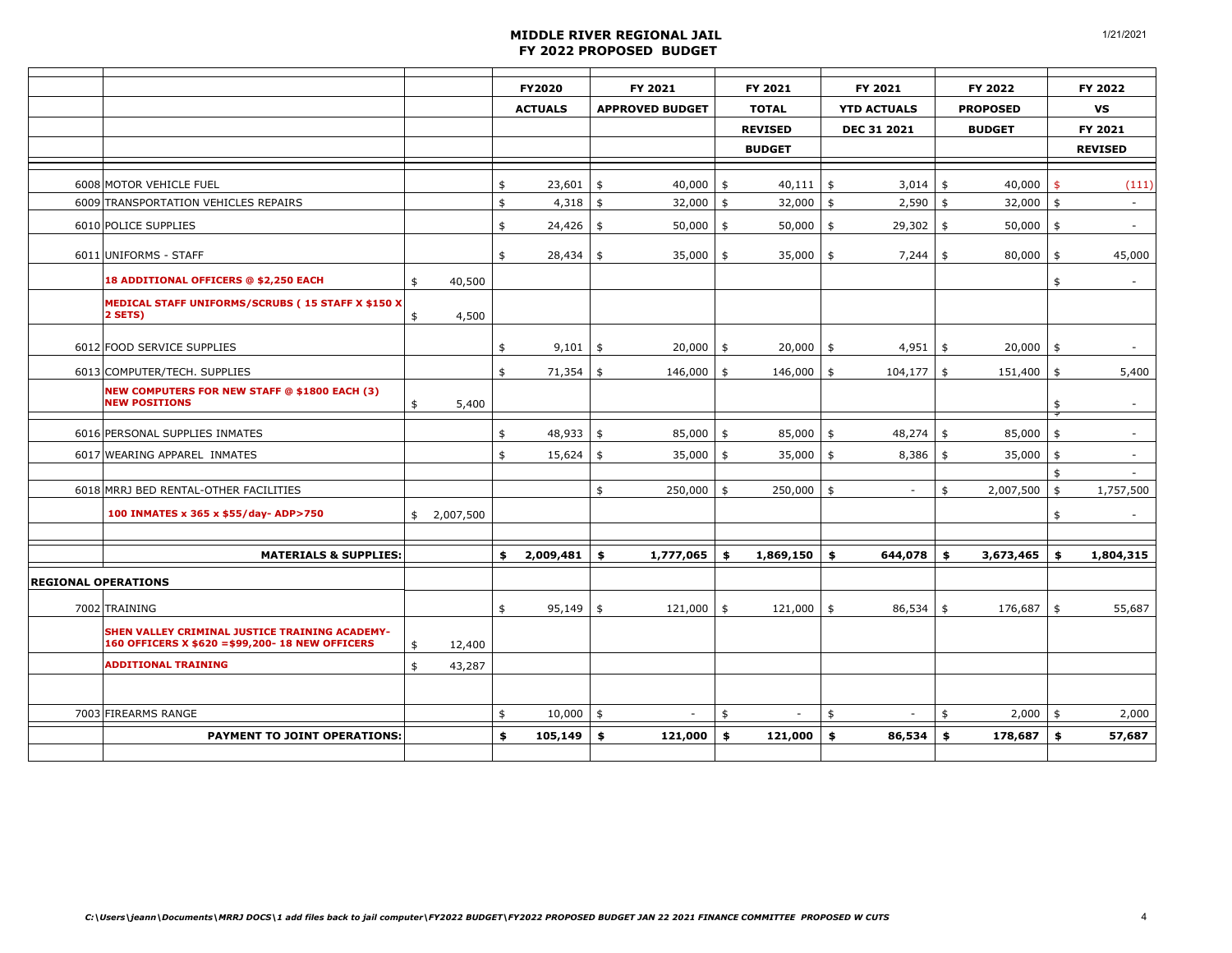|                       |                                                                                                                                   |                    |                  | FY2020          |            | FY 2021                | FY 2021        | FY 2021              | FY 2022                        |               | FY 2022        |
|-----------------------|-----------------------------------------------------------------------------------------------------------------------------------|--------------------|------------------|-----------------|------------|------------------------|----------------|----------------------|--------------------------------|---------------|----------------|
|                       |                                                                                                                                   |                    |                  | <b>ACTUALS</b>  |            | <b>APPROVED BUDGET</b> | <b>TOTAL</b>   | <b>YTD ACTUALS</b>   | <b>PROPOSED</b>                |               | VS             |
|                       |                                                                                                                                   |                    |                  |                 |            |                        | <b>REVISED</b> | <b>DEC 31 2021</b>   | <b>BUDGET</b>                  |               | FY 2021        |
|                       |                                                                                                                                   |                    |                  |                 |            |                        | <b>BUDGET</b>  |                      |                                |               | <b>REVISED</b> |
|                       |                                                                                                                                   |                    |                  |                 |            |                        |                |                      |                                |               |                |
| <b>CAPITAL OUTLAY</b> |                                                                                                                                   |                    |                  |                 |            |                        |                |                      |                                |               |                |
|                       | 8001 EQUIPMENT                                                                                                                    |                    |                  | \$<br>3,714     | \$         | 19,000                 | \$<br>37,000   | \$<br>15,995         | \$<br>95,000                   | \$            | 58,000         |
|                       | <b>SECURITY GATE REPLACEMENT- PARTS OBSOLETE</b>                                                                                  | \$                 | 45,000           |                 |            |                        |                |                      |                                |               |                |
|                       | <b>UTILITY TRACTOR</b>                                                                                                            | \$                 | 50,000           |                 |            |                        |                |                      |                                |               |                |
|                       | 8002 FURNITURE & FIXTURES                                                                                                         |                    |                  | \$              | \$         |                        | \$             | \$                   | \$<br>$26,000$ \$              |               | 26,000         |
|                       | <b>GAS KETTLE FOR KITCHEN</b>                                                                                                     | \$                 | 26,000           |                 |            |                        |                |                      |                                |               |                |
|                       | 8004 COMPUTER SOFTWARE                                                                                                            |                    |                  | \$              | \$         | 125,000                | \$<br>125,000  | \$<br>$\blacksquare$ | \$<br>$\overline{\phantom{a}}$ | \$            | (125,000)      |
|                       |                                                                                                                                   |                    |                  |                 |            |                        |                |                      |                                |               |                |
|                       | 8003 COMPUTER EQUIPMENT                                                                                                           |                    |                  | \$<br>7,338     | \$         | 93,980                 | \$<br>109,980  | \$<br>18,280         | \$<br>221,000                  | $\frac{1}{2}$ | 111,020        |
|                       | <b>NETWORK HARDWARE UPGRADE FOR</b><br>EMAIL/SERVERS/FIREWALL/CYBER SECURITY                                                      | \$                 | 155,000          |                 |            |                        |                |                      |                                |               |                |
|                       | REPLACEMENT 2005 OBSOLETE / EOL CAMERAS                                                                                           | \$                 | 50,000           |                 |            |                        |                |                      |                                |               |                |
|                       | CAMERAS-INTAKE/VIDEO COURT/BULLPEN (14)                                                                                           | \$                 | 16,000           |                 |            |                        |                |                      |                                |               |                |
|                       | 8005 MOTOR VEHICLES (NEW)                                                                                                         |                    |                  | \$              | \$         | 99,000                 | \$<br>138,320  | \$<br>68,285         | \$<br>$72,000$ \$              |               | (66, 320)      |
|                       | SUV VEHICLE WITH WINDOW ARMOR (2)                                                                                                 | \$                 | 72,000           |                 |            |                        |                |                      |                                |               |                |
|                       | 8006 FACILITY IMPROVEMENTS                                                                                                        |                    |                  | \$<br>127,112   | $\vert$ \$ | $\blacksquare$         | \$<br>30,000   | \$<br>9,631          | \$<br>503,000                  | $\frac{1}{2}$ | 473,000        |
|                       | REPLACE HVAC UNITS-CONTROL ROOM MINI-SPLIT                                                                                        |                    |                  |                 |            |                        |                |                      |                                |               |                |
|                       | <b>SYSTEM</b>                                                                                                                     | \$                 | 40,000           |                 |            |                        |                |                      |                                |               |                |
|                       | REPLACE FAILING CURRENT ILC CORE LIGHTING PANELS                                                                                  | $\mathbf{\hat{S}}$ | 80,000           |                 |            |                        |                |                      |                                |               |                |
|                       | <b>UPGRADE FRONT END HVAC CONTROL SYSTEMS</b>                                                                                     | \$                 | 33,000           |                 |            |                        |                |                      |                                |               |                |
|                       | MA 1-4 CEILINGS REPLACEMENT - UNSAFE- SECURITY<br>RISK- DAMAGED CEILINGS IN PODS DUE TO TRIPLE<br><b>BUNKING FOR OVERCROWDING</b> | \$                 | 260,000          |                 |            |                        |                |                      |                                |               |                |
|                       | <b>I-WAVE AIR PURIFIERS INSTALL IN 12 AIR HANDLER</b><br><b>UNITS FOR DISEASE CONTROL</b>                                         |                    |                  |                 |            |                        |                |                      |                                |               |                |
|                       | <b>CONTROL ROOMS UPGRADE/RETROFIT DESKS &amp; CAMERA</b><br><b>VIEWING STATIONS</b>                                               | \$<br>\$           | 65,000<br>25,000 |                 |            |                        |                |                      |                                |               |                |
|                       | 8210 DEPRECIATION EXPENSE                                                                                                         |                    |                  | \$<br>1,250,899 | $\vert$ \$ |                        | \$             |                      | \$<br>$1,250,900$ \$           |               | 1,250,900      |
|                       |                                                                                                                                   |                    |                  |                 |            |                        |                |                      |                                |               |                |
|                       | <b>CAPITAL OUTLAY:</b>                                                                                                            |                    |                  | \$<br>1,389,063 | \$         | 336,980                | \$<br>440,300  | \$<br>112,191        | \$<br>2,167,900                | \$            | 1,727,600      |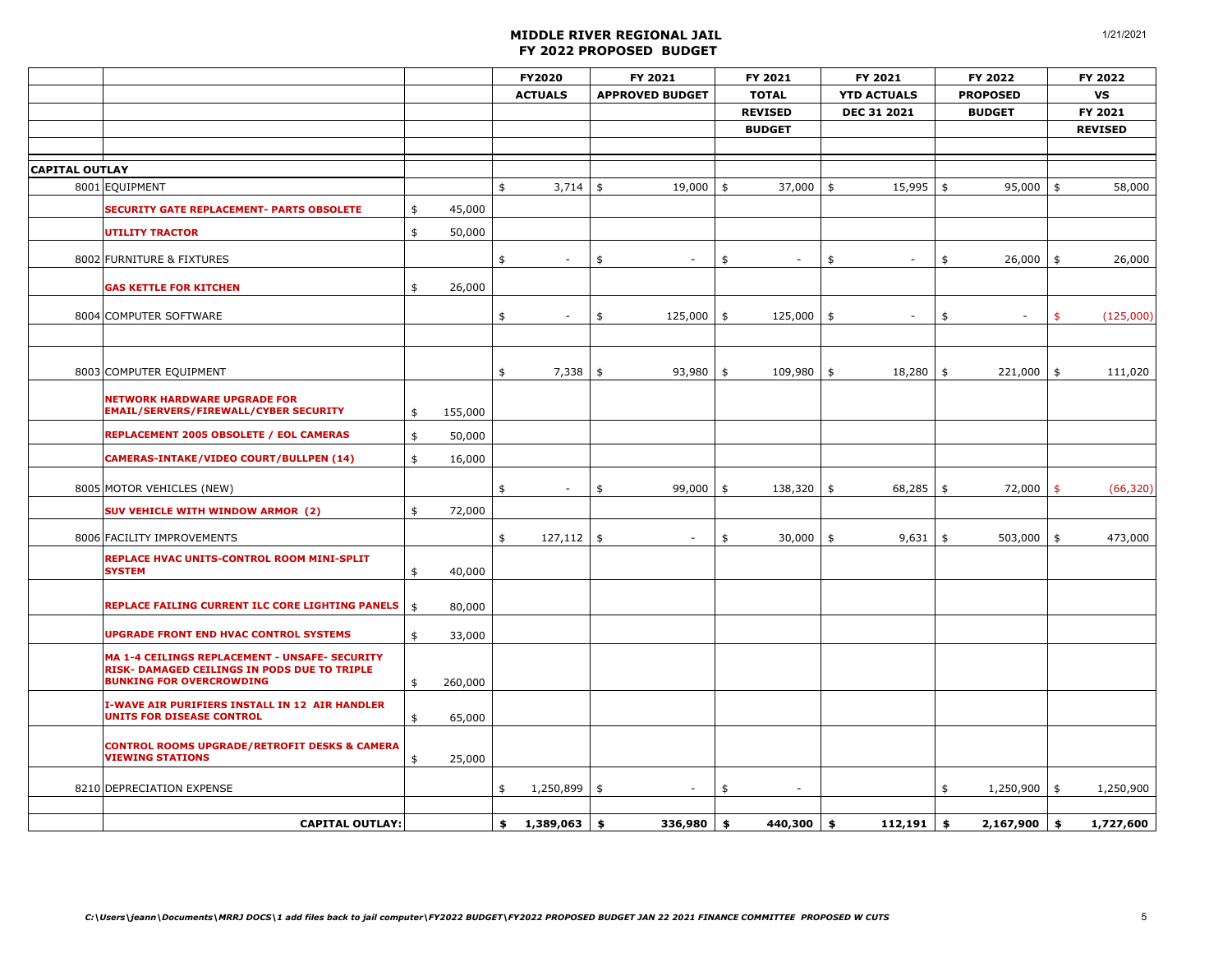|                               | FY2020         |    | FY 2021                  |    | FY 2021                  |    | FY 2021                  |     | FY 2022         | FY 2022                        |
|-------------------------------|----------------|----|--------------------------|----|--------------------------|----|--------------------------|-----|-----------------|--------------------------------|
|                               | <b>ACTUALS</b> |    | <b>APPROVED BUDGET</b>   |    | <b>TOTAL</b>             |    | <b>YTD ACTUALS</b>       |     | <b>PROPOSED</b> | VS                             |
|                               |                |    |                          |    | <b>REVISED</b>           |    | <b>DEC 31 2020</b>       |     | <b>BUDGET</b>   | FY 2021                        |
|                               |                |    |                          |    | <b>BUDGET</b>            |    |                          |     |                 | <b>REVISED</b>                 |
|                               |                |    |                          |    |                          |    |                          |     |                 |                                |
| <b>DEBT AND RESERVES</b>      |                |    |                          |    |                          |    |                          |     |                 |                                |
| 9110 REDEMPTION OF PRINCIPAL  |                | \$ | 1,085,000                | \$ | 1,085,000                | \$ | $\overline{\phantom{a}}$ | \$  | 1,135,000       | \$<br>50,000                   |
| 9150 INTEREST                 | \$<br>700,580  | \$ | 871,528                  | \$ | 871,528                  | \$ | $\overline{\phantom{a}}$ | -\$ | 818,441         | \$<br>(53,087)                 |
| 9210 OPERATING RESERVE        |                |    |                          | \$ |                          |    |                          |     |                 | \$<br>$\overline{\phantom{a}}$ |
| 9220 REPAIR & REPLACE RESERVE | \$<br>1,918    | \$ | $\overline{a}$           | \$ | $\blacksquare$           | \$ | $\overline{\phantom{a}}$ |     |                 | \$<br>$\sim$                   |
| 9230 MOTOR VEHICLE RESERVE    |                |    |                          | \$ | $\overline{\phantom{a}}$ |    |                          |     |                 | \$<br>$\sim$                   |
| 9240 COMPUTER EQUIP. RESERVE  |                | \$ | $\overline{\phantom{a}}$ | \$ | $\overline{\phantom{a}}$ | \$ | 39,320                   |     |                 | \$<br>$\sim$                   |
| 9250 OPEB RESERVE             |                |    |                          | \$ | $\overline{\phantom{a}}$ |    |                          |     |                 | \$<br>$\overline{\phantom{a}}$ |
| <b>DEBT AND RESERVES</b>      | \$<br>702,498  | \$ | 1,956,528                | \$ | 1,956,528                | \$ | 39,320                   | \$  | 1,953,441       | \$<br>(3,087)                  |
| <b>GRANTS</b>                 |                |    |                          |    |                          |    |                          |     |                 |                                |
| DCJS COVID19 EQUIPMENT GRANT  |                |    |                          | \$ | $15,872$ \$              |    | 17,493                   |     |                 | \$<br>(15, 872)                |
| MENTAL HEALTH GRANT           | \$<br>251,939  |    |                          | \$ | 288,362                  | \$ | 59,270                   | \$  | 288,362         | \$<br>$\blacksquare$           |
| <b>TOTAL GRANTS</b>           | \$<br>251,939  | \$ | $\sim$                   | \$ | 304,234                  | \$ | 76,763                   | \$  | 288,362         | \$<br>(15, 872)                |
|                               |                |    |                          |    |                          |    |                          |     |                 |                                |
| <b>TOTAL EXPENDITURES</b>     | \$20,185,008   | \$ | 22,399,175               | \$ | 23,649,974               | \$ | 9,147,425                | \$  | 29,502,457      | \$<br>5,852,483                |
|                               |                |    |                          |    |                          |    |                          |     |                 |                                |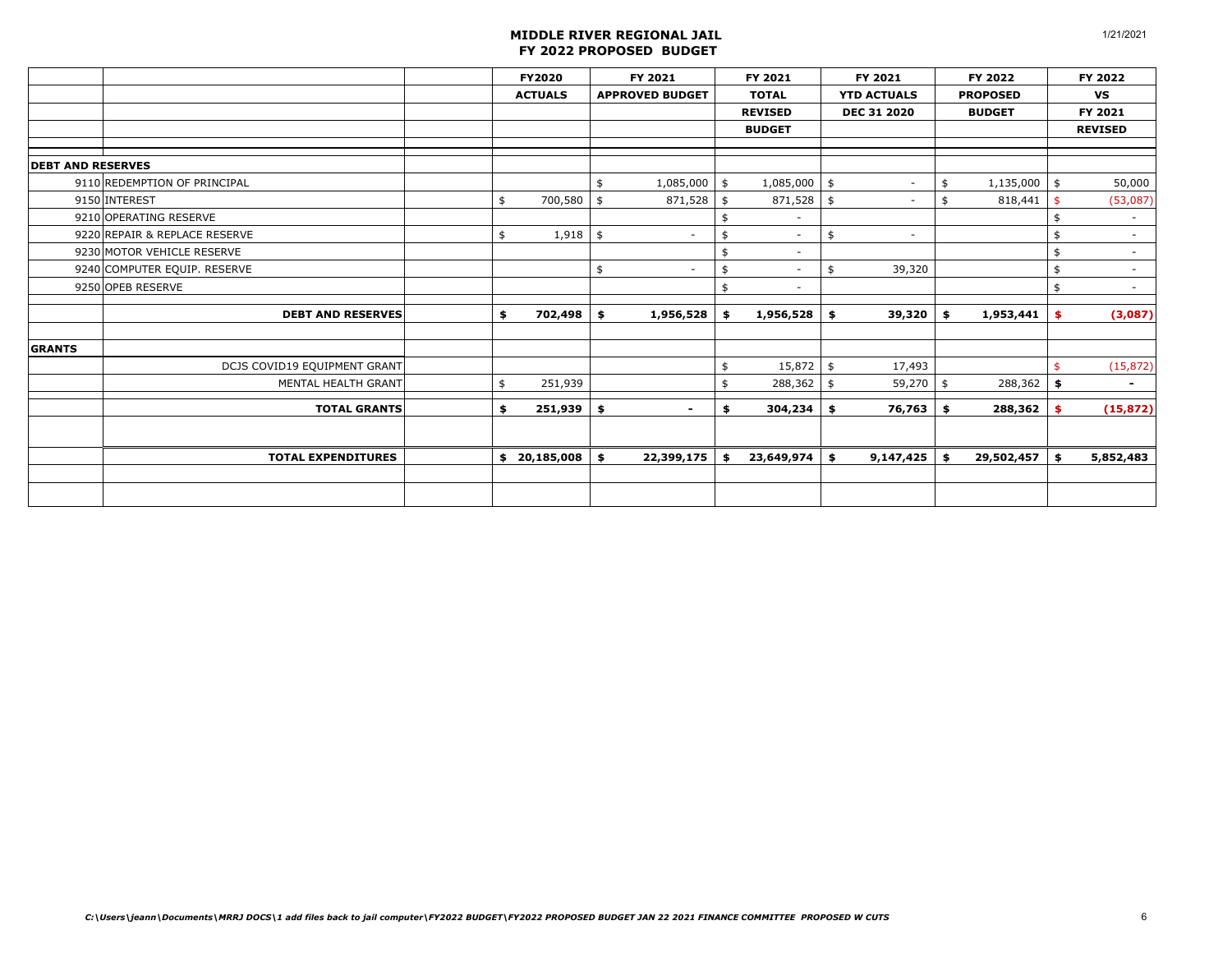|            |                                                                                                                                                                    |                 | FY 2020          |               | FY 2021                |               | FY 2021                  | FY 2021                        | FY 2022               |               | FY 2022                  |
|------------|--------------------------------------------------------------------------------------------------------------------------------------------------------------------|-----------------|------------------|---------------|------------------------|---------------|--------------------------|--------------------------------|-----------------------|---------------|--------------------------|
|            |                                                                                                                                                                    |                 |                  |               | <b>APPROVED BUDGET</b> |               | <b>TOTAL</b>             | <b>YTD ACTUALS</b>             | <b>PROPOSED</b>       |               | <b>VS</b>                |
|            |                                                                                                                                                                    |                 | <b>ACTUALS</b>   |               |                        |               | <b>REVISED</b>           | DEC 31 2020                    | <b>BUDGET</b>         |               | FY 2021                  |
| $3 - 98$   | <b>REVENUES:</b>                                                                                                                                                   |                 |                  |               |                        |               | <b>BUDGET</b>            |                                |                       |               | <b>REVISED</b>           |
| 15010-0001 | <b>INTEREST INCOME</b>                                                                                                                                             |                 | \$<br>141,360    | $\frac{4}{5}$ | 125,000                | $\frac{1}{2}$ | 125,000                  | \$<br>17,596                   | \$<br>50,000          | $\frac{1}{2}$ | (75,000)                 |
| 15020-0007 | <b>SALE OF SALVAGE &amp; SURPLUS</b>                                                                                                                               |                 |                  | \$            |                        | \$            |                          | \$<br>35,522                   | \$                    | \$            |                          |
| 16050-0001 | <b>EMPLOYEE MEALS</b>                                                                                                                                              |                 | \$<br>3,268      | \$            | 4,000                  | \$            | 4,000                    | \$<br>$\overline{\phantom{a}}$ | \$                    | \$            | (4,000)                  |
| 16050-0002 | INMATE PHONE SYSTEM-NEW GTL CONTRACT                                                                                                                               |                 |                  | \$            | 425,000                | \$            | 425,000                  | \$                             | \$<br>425,000         | \$            | $\sim$                   |
| 16050-0003 | INMATE MEDICAL CO-PAY                                                                                                                                              |                 | \$<br>85,457     | \$            | 66,000                 | \$            | 66,000                   | \$<br>28,694                   | \$<br>66,000          | \$            | $\sim$                   |
| 16050-0004 | HOME ELECTRONIC MONITORING                                                                                                                                         |                 | \$<br>2,967      | \$            |                        | \$            |                          | \$                             | \$                    | \$            |                          |
| 16050-0005 | <b>WORK RELEASE</b>                                                                                                                                                |                 | \$<br>311,686    | \$            | 525,000                | \$            | 525,000                  | \$<br>101,136                  | \$<br>350,000         | $\frac{4}{5}$ | (175,000)                |
|            | REVISED ESTIMATE- 50 INMATES X \$20/DAY X 7 DAYS X<br><b>50 WEEKS</b>                                                                                              | 350,000<br>\$   |                  |               |                        |               |                          |                                |                       |               |                          |
| 16050-0006 | INMATE KEEP FEES- \$3.00/DAY                                                                                                                                       |                 | \$<br>237,456    | $\frac{4}{3}$ | $230,000$ \$           |               | 230,000                  | \$<br>184,413                  | \$<br>275,000         | \$            | 45,000                   |
| 16050-0099 | MISC REVENUE- WORK FORCE CREWS                                                                                                                                     |                 | \$<br>239,787    | \$            | 99,412                 | \$            | 99,412                   | \$<br>$\overline{\phantom{a}}$ | \$                    | \$            | (99, 412)                |
| 19020-0001 | <b>BED RENTALS-STATE &amp; FEDERAL</b>                                                                                                                             |                 |                  |               |                        | \$            | $\overline{\phantom{a}}$ |                                |                       | \$            |                          |
| 19020-0002 | <b>LOCAL BED RENTALS</b>                                                                                                                                           |                 | \$<br>450        | \$            |                        | \$            |                          | \$                             | \$                    | \$            |                          |
| 19020-0003 | LOCALITY CONTRIBUTIONS                                                                                                                                             |                 | \$<br>10,703,848 | \$            | 11,908,817             | \$            | 12,498,283               | \$<br>5,028,528                | \$<br>18,524,855      | \$            | 6,026,572                |
| 19020-0004 | <b>LOCAL WORK FORCE</b>                                                                                                                                            |                 |                  | \$            |                        | \$            |                          | \$                             | \$                    | \$            |                          |
| 19020-0011 | <b>RECOVERED COSTS-COMMISSARY FUNDS</b>                                                                                                                            |                 | \$<br>216,635    | $\frac{1}{2}$ | 317,165                | \$            | 317,165                  | \$<br>146,266                  | \$<br>317,165         | $\frac{1}{2}$ |                          |
| 19020-0012 | <b>RECOVERED COSTS-OPERATIONS</b>                                                                                                                                  |                 | \$<br>180,467    | \$            | 47,296                 | \$            | 74,976                   | \$<br>44,091                   | \$<br>10,000          | \$            | (64, 976)                |
|            | <b>TRINITY SALARY SHARE COMPLETE</b>                                                                                                                               |                 |                  |               |                        |               |                          |                                |                       |               |                          |
| 19020-0013 | RECOVERED COSTS-MEDICAL- BASED ON # OF DOC INMATES                                                                                                                 |                 | \$<br>162,349    | \$            | 35,000                 | \$            | 35,000                   | \$<br>104,287                  | \$<br>35,000          | \$            |                          |
| 19020-0014 | <b>RECOVERED COSTS-STATE/FEDERAL</b>                                                                                                                               |                 |                  | \$            |                        | \$            |                          |                                |                       | \$            |                          |
| 23020-0002 | COMP BOARD SALARIES & FRINGE                                                                                                                                       |                 | \$<br>6,002,320  | \$            | 6,193,415              | \$            | 6,522,835                | \$<br>3,175,375                | \$<br>6,927,185       | \$            | 404,350                  |
|            | <b>BASE</b>                                                                                                                                                        | 6,828,806<br>\$ |                  |               |                        |               |                          |                                |                       |               |                          |
|            | POSITION UPGRADES RC7 & RC8-USED TO OFFSET 3%<br><b>PAY INCREASE</b>                                                                                               | \$<br>98,379    |                  |               |                        |               |                          |                                |                       |               |                          |
| 23020-0003 | COMP. BOARD PER DIEM                                                                                                                                               |                 | \$<br>2,109,120  | \$            | 2,056,500              | \$            | 2,056,500                | \$<br>917,204                  | \$<br>1,618,500       | $\frac{1}{2}$ | (438,000)                |
|            | LOSS OF DOC INMATES (100) TO BED RENTAL HOUSING<br><b>CAUSING REDUCTION IN PER DIEM REVENUE \$12/DAY</b>                                                           | \$ (438,000.00) |                  |               |                        |               |                          |                                |                       |               |                          |
| 24050-0006 | <b>DEPT BEHAVIORAL HEALTH-TDO</b>                                                                                                                                  |                 | \$<br>96,705     | \$            | 64,590                 | \$            | 64,590                   | \$<br>18,300                   | \$<br>64,590          | \$            | $\overline{\phantom{a}}$ |
| 24050-0010 | MENTAL HEALTH PROGRAM GRANT                                                                                                                                        |                 | \$<br>259,120    |               |                        | \$            | 288,362                  |                                | \$<br>288,362         | \$            | $\sim$                   |
|            | DCJS-COVID19 EQUIPMENT GRANT                                                                                                                                       |                 |                  |               |                        | \$            | 15,872                   |                                | \$                    | \$            | (15, 872)                |
|            | RESERVE FUNDS: TECHNOLOGY                                                                                                                                          |                 |                  | \$            | $93,980$ \$            |               | 93,980                   |                                | \$<br>$218,800$ \$    |               | 124,820                  |
|            | RESERVE FUNDS: VEHICLES- USE RESERVES                                                                                                                              |                 |                  | \$            | $64,000$ \$            |               | 64,000                   |                                | \$<br>$72,000$ \$     |               | 8,000                    |
|            | RESERVE FUNDS: CAPITAL EQUIPMENT                                                                                                                                   |                 |                  | \$            | 144,000                | \$            | 144,000                  |                                | \$<br>260,000         | \$            | 116,000                  |
|            | <b>TOTAL REVENUES:</b>                                                                                                                                             |                 | \$ 20,752,996    | \$            | 22,399,175             | \$            | 23,649,975               | \$<br>9,801,413                | \$<br>$29,502,457$ \$ |               | 5,852,482                |
|            | <b>TOTAL EXPENDITURES:</b>                                                                                                                                         |                 | \$20,185,008     | \$            | 22,399,175             | \$            | 23,649,974               | \$<br>9,147,425                | \$<br>29,502,457      |               |                          |
|            |                                                                                                                                                                    |                 |                  |               |                        |               |                          |                                | \$<br>5,852,483       |               |                          |
|            | <del>C:\Users\jeann\Documents\MRRJ DOCS\1 add files back to jail computer\FY2022 BUDGET\FY2022 PROPOSED BUDGET JAN 22 2021 FINANCE COMMITTEE_PROPOSED W CUTS</del> |                 |                  |               |                        |               |                          |                                | 24.7%                 |               |                          |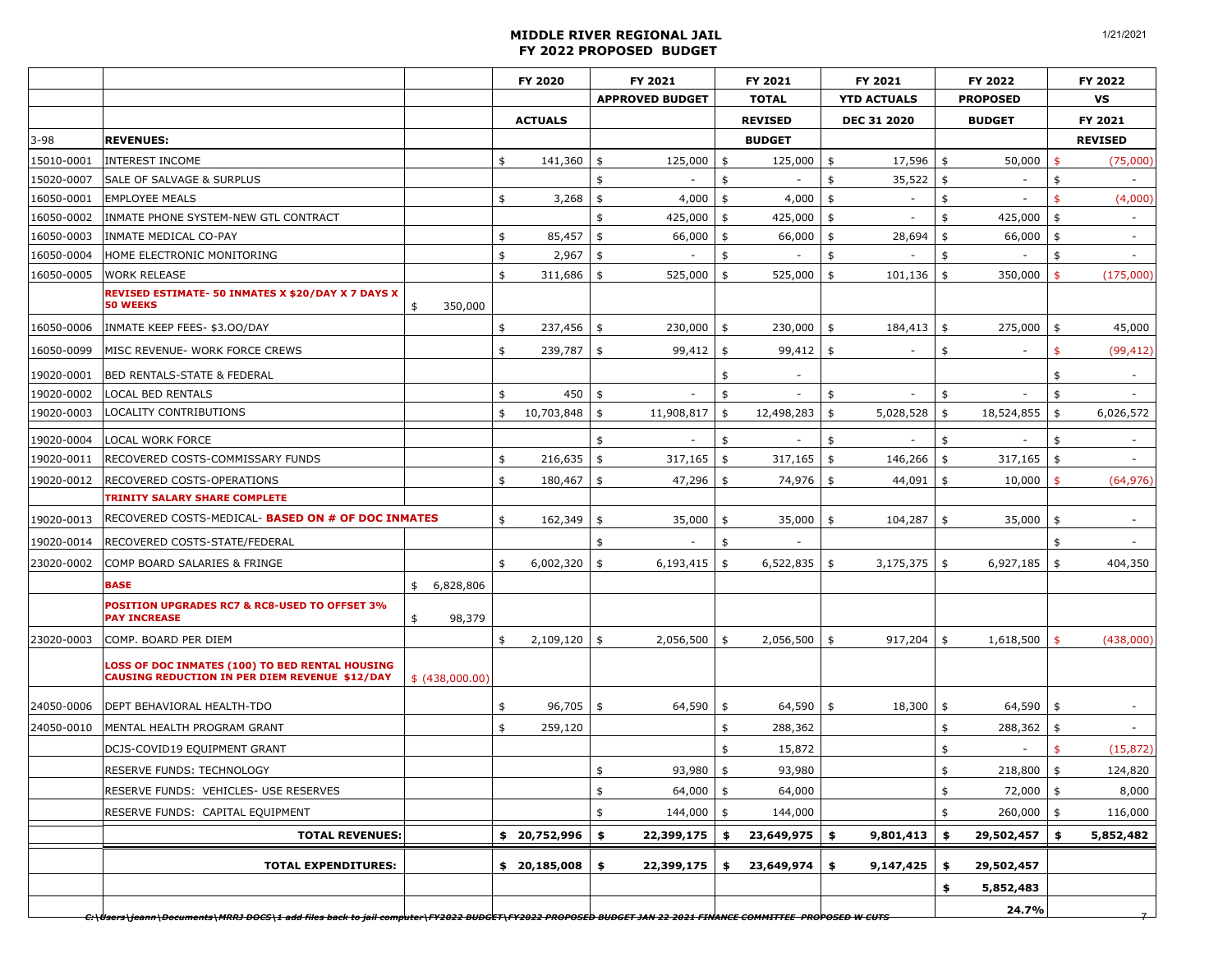|                                |  | PERCENTAGE SHARE OF LOCALITY CONTRIBUTIONS FY 2022 |                                                            |                                     |                      |                           |
|--------------------------------|--|----------------------------------------------------|------------------------------------------------------------|-------------------------------------|----------------------|---------------------------|
|                                |  | <b>FY2021 % COST</b><br><b>SHARE</b>               | <b>FY2021 REVISED</b><br><b>TOTAL</b><br><b>ALLOCATION</b> | <b>FY2022% COST</b><br><b>SHARE</b> | <b>FY2022 TOTALS</b> | FY2022<br><b>INCREASE</b> |
|                                |  |                                                    |                                                            |                                     | 18,524,855<br>\$     |                           |
| <b>AUGUSTA</b>                 |  | 34.031%                                            | \$<br>4,253,341                                            | $34.0\%$ \$                         | 6,298,451            | \$2,045,110               |
| <b>STAUNTON</b>                |  | 19.999%                                            | \$<br>2,499,582                                            | $20.2%$ \$                          | 3,742,021            | \$1,242,439               |
| <b>WAYNESBORO</b>              |  | 15.986%                                            | \$<br>1,997,951                                            | $15.0\%$ \$                         | 2,778,728            | \$780,778                 |
| <b>HIGHLAND</b>                |  | 0.362%                                             | \$<br>45,244                                               | $0.3\%$ \$                          | 55,575               | \$10,331                  |
| <b>ROCKINGHAM/HARRISONBURG</b> |  | 29.621%                                            | \$<br>3,702,166                                            | $30.5\%$ \$                         | 5,650,081            | \$1,947,914               |
|                                |  | 100.00%                                            | \$<br>12,498,283                                           | $100.00\%$ \$                       | $18,524,855$ \$      | 6,026,572                 |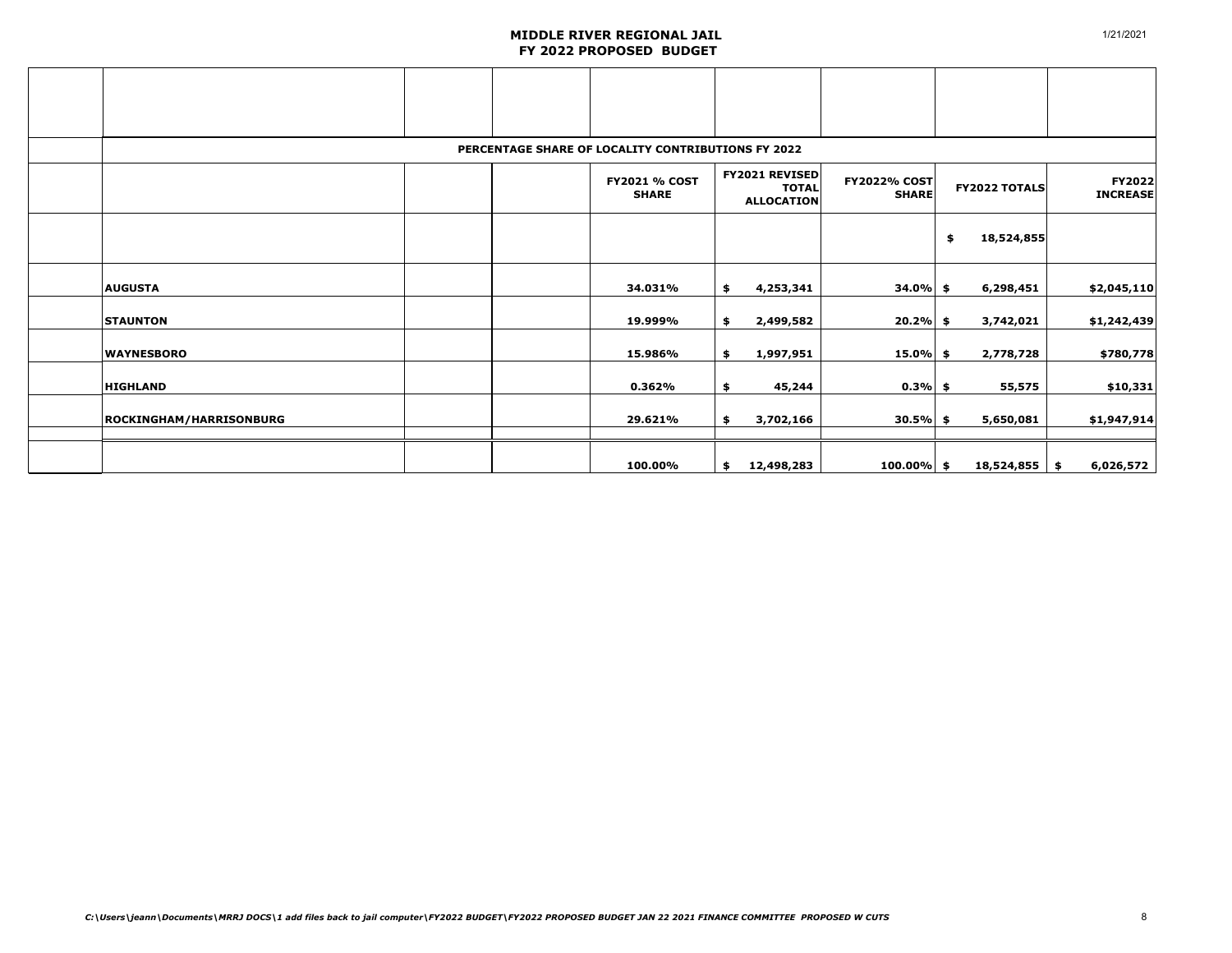# **MIDDLE RIVER REGIONAL JAIL EXECUTIVE SUMMARY JANUARY 27, 2021**

### **SUBJECT:** Inmate Records Jail Board Report

**BACKGROUND:** The Inmate Records information is a summary of the information in our Offender Management System. This information is transmitted to the State of Virginia on a daily basis. It is then reconciled and certified each month through a system known as LIDS.

**DISCUSSION:** The information included in this report is a snapshot of the offender information on the date and time of this report, January 27, 2021 at 08:16 am. This information is continuously changing; numbers can change depending upon the time in which the information was complied. This difference is due to several people who were bonded on their charges and in-home monitoring was a condition of their bond. Inmate Records is not able to count those who were released on their charges. We can only count the people who are on the HEI program and still being held on their charges. The number of people on work release could also differ from Community Corrections due to some inmates being approved for work release but have not yet started to their jobs.

| <b>Total Inmate Population</b> | 842  |     |
|--------------------------------|------|-----|
|                                |      |     |
| Male Inmates                   | 695  | 83% |
|                                |      |     |
| <b>Female Inmates</b>          | I 47 | 17% |
|                                |      |     |

| Category                        | # of Inmates | % of Total |
|---------------------------------|--------------|------------|
|                                 |              |            |
| <b>Awaiting Trial</b>           | 299          | 35.51      |
| <b>Totally Sentenced</b>        | 420          | 49.88      |
| <b>Partially Sentenced</b>      | 108          | 12.83      |
| <b>Awaiting Programs</b>        | 4            | .48        |
| <b>Awaiting Appeal</b>          |              | .12        |
| Convicted but not Sentenced     | 10           | 1.18       |
| Drug Court Sanction - Pre-Trial | $\theta$     | 00.0       |
| In Hospital                     |              | (C)        |

| Number of days since last Sentenced | SAW   | Rockingham   | Others | Total |
|-------------------------------------|-------|--------------|--------|-------|
|                                     |       | Harrisonburg |        |       |
| $90+$                               | 138   | 125          |        | 263   |
| $60 - 90$                           | 16    | 8            |        | 24    |
| $30 - 60$                           | 14    | h            |        | 21    |
| $<$ 30                              | 12    |              |        |       |
| Sentence includes CCAP              |       |              |        |       |
| Total                               | 180   | 143          |        | 328   |
| % of Total Population               | 21.38 | 16.98        | .59    | 38.95 |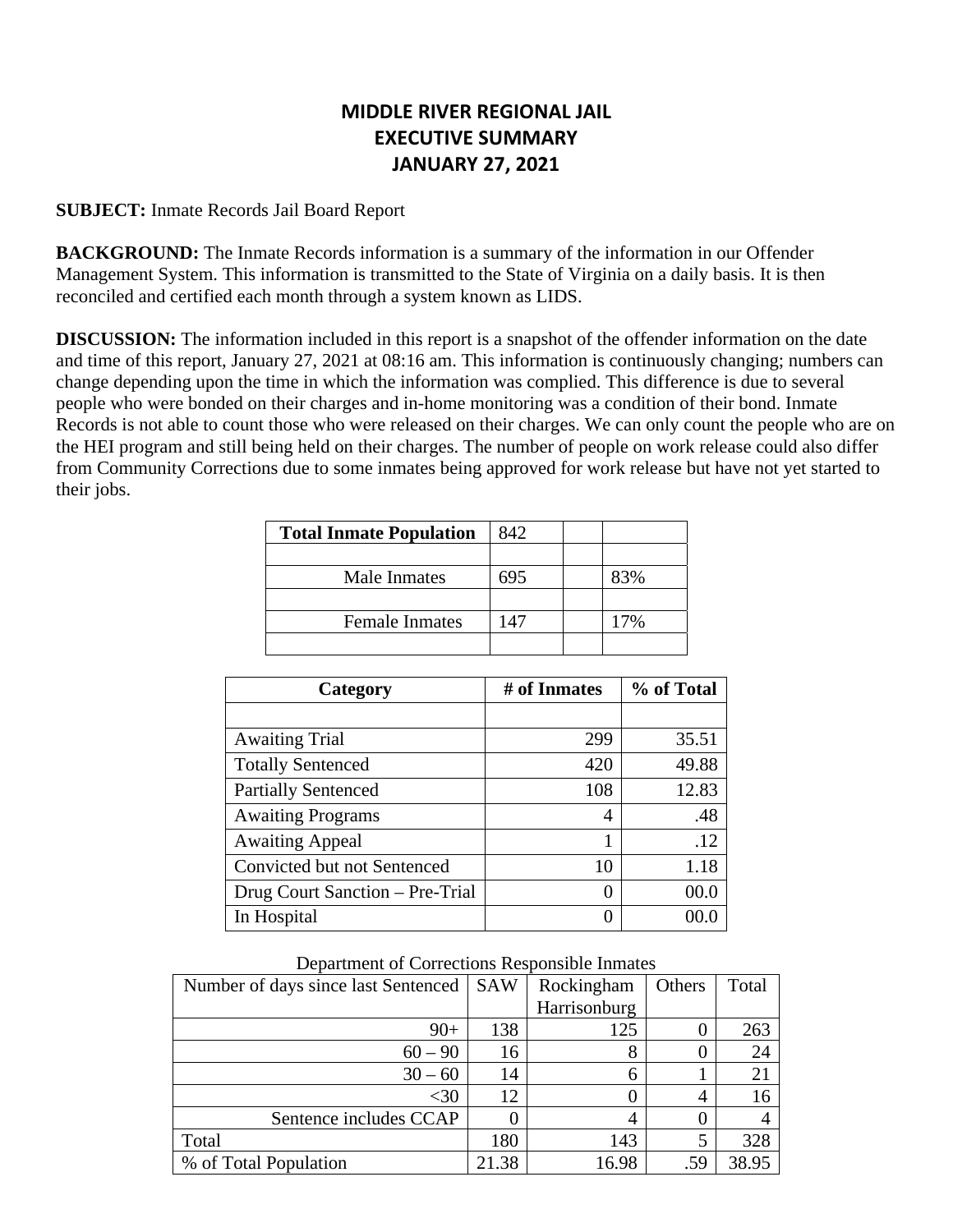#### MIDDLE RIVER REGIONAL JAIL SUBJECT: Inmate Records Jail Board Report

| Work Release               |  |
|----------------------------|--|
| Local Work Release (RC 26) |  |
| DOC Work Release (RC 28)   |  |
| Total                      |  |

\*\*\*These numbers are included in the Jurisdiction Totals

HEM/HEI

Home Electronic Incarceration (RC 80) 61 \*\*\*These numbers are included in the Jurisdiction Totals

| <b>Locality Code</b> | Jurisdiction | Total |
|----------------------|--------------|-------|
| 015                  | Augusta      | 325   |
| 091                  | Highland     |       |
| 165                  | Rockingham   | 185   |
| 660                  | Harrisonburg | 31    |
| 790                  | Staunton     | 168   |
|                      | Waynesboro   | 116   |

#### LOCAL Inmates by Jurisdiction

Other Virginia Jurisdictions – Non-Contract Holds

| <b>Locality Code</b> | Jurisdiction | Total |
|----------------------|--------------|-------|
| 003                  | Albemarle    |       |
| 017                  | Bath         |       |
| 031                  | Campbell     |       |
| 047                  | Culpeper     |       |
| 127                  | New Kent     |       |
| 139                  | Page         |       |
| 163                  | Rockbridge   |       |
| 171                  | Shenandoah   |       |

| <b>Inmates transferred to DOC</b> |    | Male   Female | Total |
|-----------------------------------|----|---------------|-------|
| March 2020                        | 15 |               |       |
| September 2020                    |    |               |       |
| October 2020                      |    |               |       |
| November 2020                     |    |               |       |
| January 2021                      |    | 14            |       |
| Total                             |    | 1 C           |       |

**CONCLUSION:** During the year 2020, new commitments into the jail totaled 3618 with a monthly average of 302. The total number of released inmates was 3661 with a monthly average of 305. The ADP for the year was 843, which includes the subjects serving time on Home Electronic Incarceration.

**ACTION OFFICER:** Tami Bird, LIDS Tech

**EXECUTIVE SUMMARY #**ES-2021-004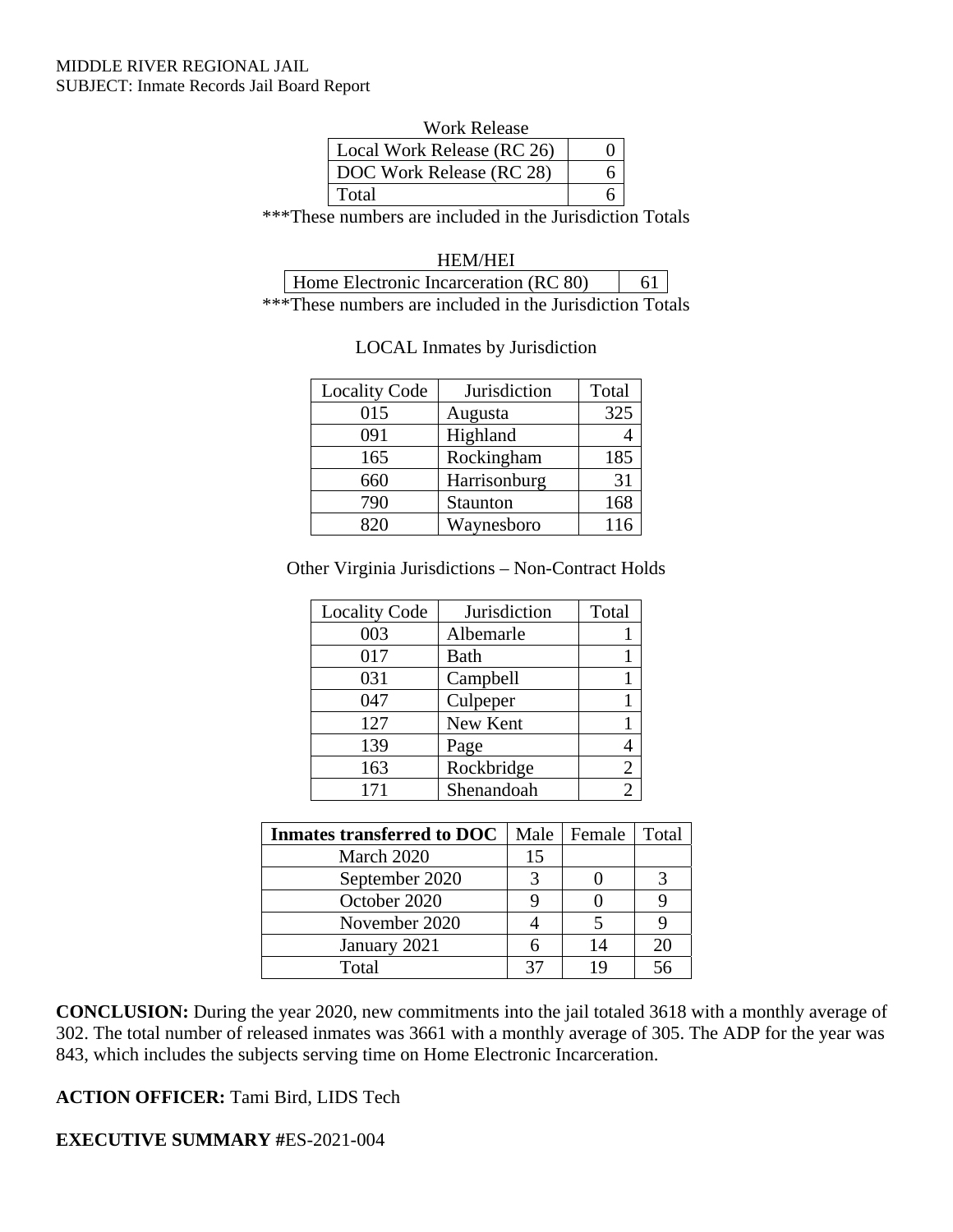# **MIDDLE RIVER REGIONAL JAIL Executive Summary January 25, 2021**

**SUBJECT:** Community Corrections Quarterly Review

**BACKGROUND:** The Community Corrections Department is divided among Work Force, Work Release, and Home Electronic Monitoring.

**DISCUSSION:** Due to the COVID 19, MRRJ restarted the Home Electronic Monitoring and Home Electronic Incarceration Program to accommodate the need for bed space in the facility in anticipation of a quarantine.

- 1. The Home Electronic Monitoring inmates are not Allowed to work. MRRJ monitors them and reports any issues to Blue Ridge Court Services or the courts.
- 2. The Home Electronic Incarceration inmates are allowed to work. They are charged a supervision fee (\$20/day), a one-time admin fee of \$25, drug test (\$1.89 each), and they must pay their court fines and or child support.

| <b>LOCALITY</b>                     | <b>MALE</b> | <b>FEMALE</b> |
|-------------------------------------|-------------|---------------|
| <b>Augusta County</b>               | 25          | 13            |
| Rockingham                          |             | o             |
| Harrisonburg                        |             | U             |
| <b>Staunton</b>                     | 14          |               |
| Waynesboro                          |             | 3             |
| <b>TOTAL</b>                        | 58          | 27            |
| <b>Total HEM/HEI Inmates:</b><br>85 |             |               |

 **HEM/HEI INMATES** 

Below are the HEM/HEI participants broken down by Bond status and Custody status by Locality.

| Locality                         | <b>Bond</b> | <b>Custody</b> |
|----------------------------------|-------------|----------------|
| <b>Augusta County</b>            |             | 25             |
| Rockingham                       |             | ר ו            |
| Harrisonburg                     |             |                |
| Staunton                         |             |                |
| Waynesboro                       |             | ΙU             |
| <b>Total HEM/HEI Inmates: 85</b> |             |                |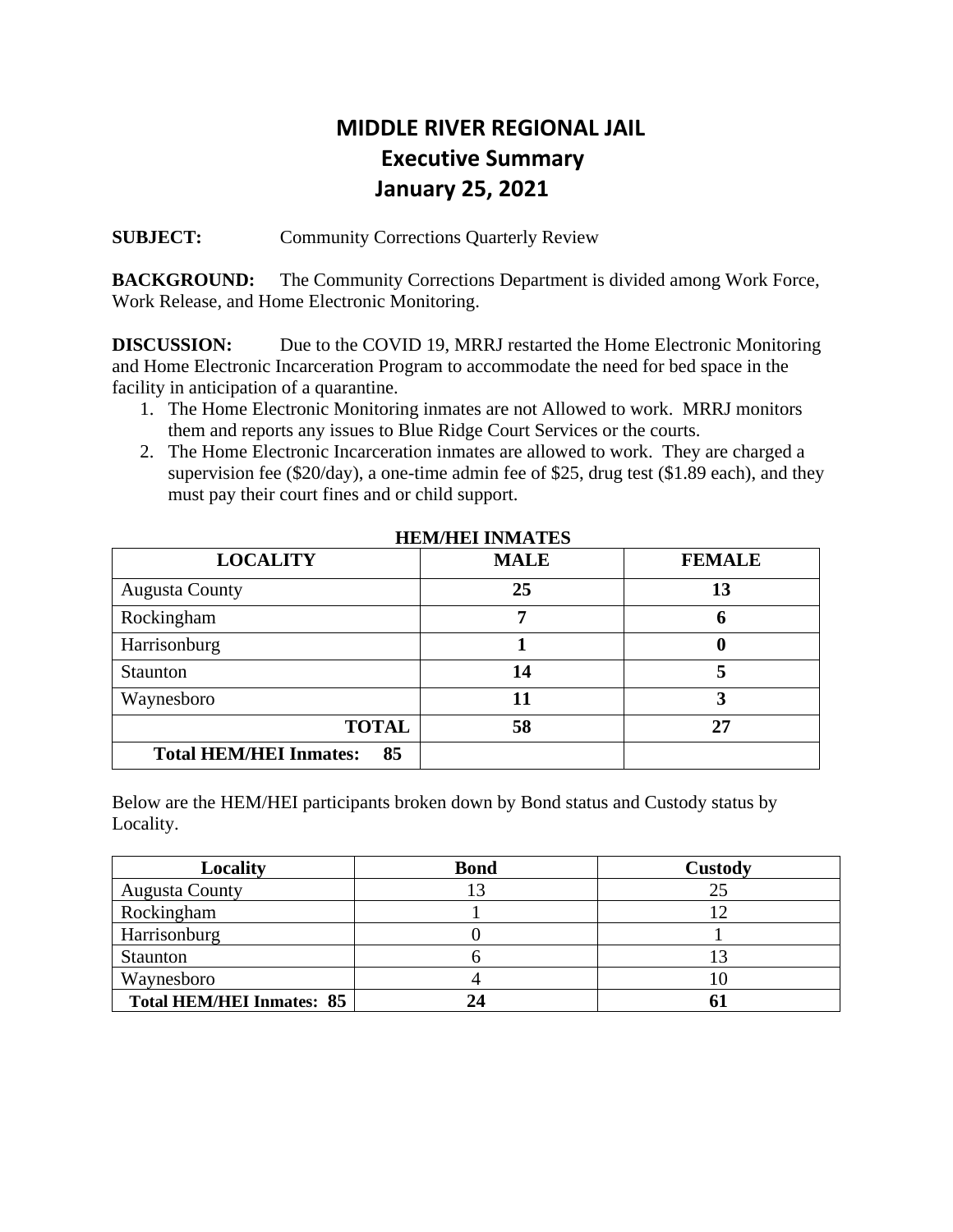# **Middle River Regional Jail**

Community Corrections Quarterly Review

We started allowing HEI inmates to go to a paying job on July 20 after approval from Commonwealth, Courts, and VADOC. MRRJ currently has 56 HEI inmates that are working a paying job and/or are required to pay for program participation.

| <b>LOCALITY</b>              | <b>MALE</b> | <b>FEMALE</b> |
|------------------------------|-------------|---------------|
| <b>Augusta County</b>        | 14          |               |
| Waynesboro                   |             |               |
| <b>Rockingham County</b>     |             |               |
| Harrisonburg                 |             |               |
| Staunton                     |             |               |
|                              |             |               |
|                              |             |               |
| <b>TOTAL</b>                 | 39          |               |
| <b>TOTAL HEI AT WORK: 56</b> |             |               |

Action Officer: Lisa McCray Executive Summary # ES-2021-003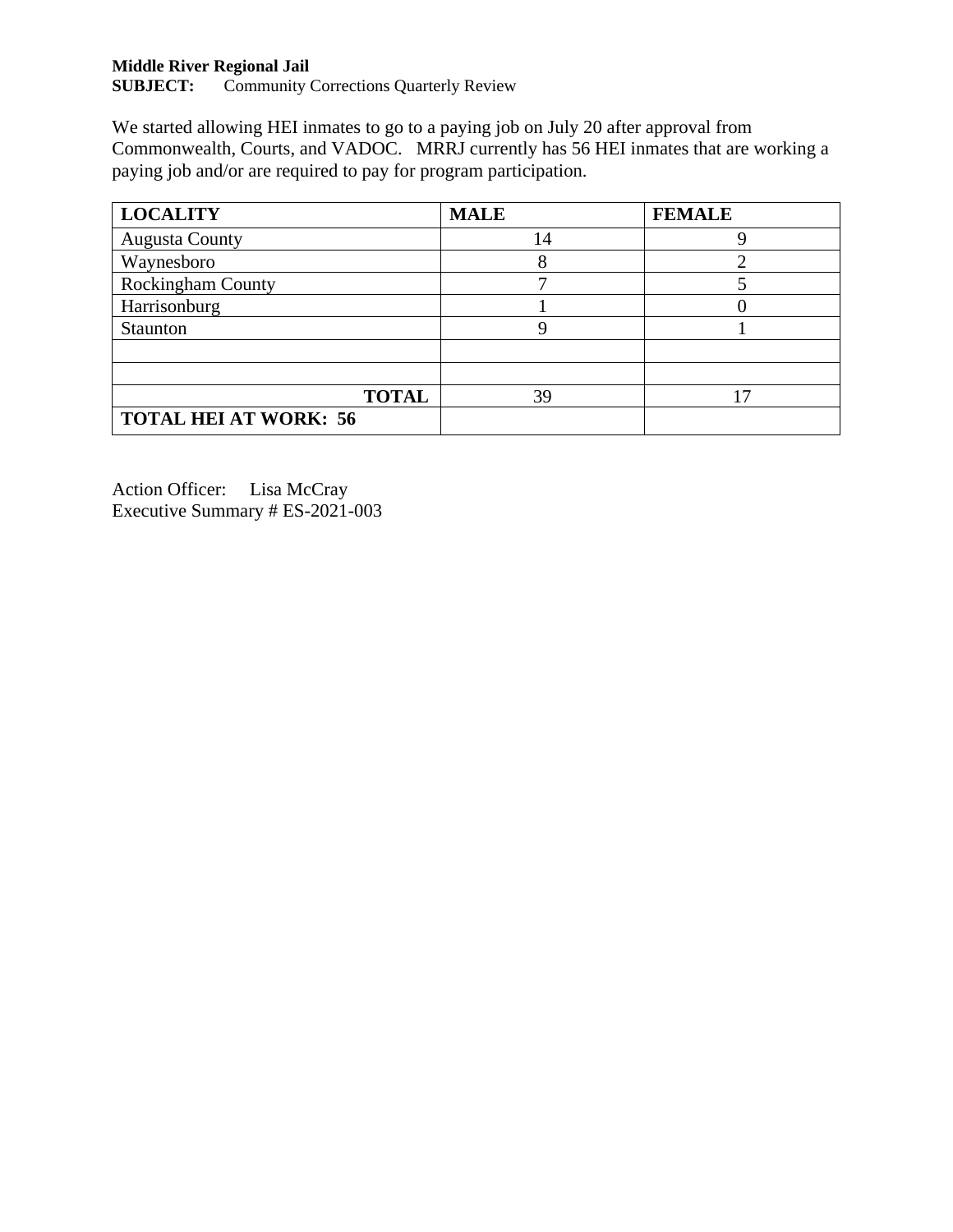Attachment 7D

# MIDDLE RIVER REGIONAL JAIL

# VACANCY REPORT

MRRJ has the following vacancies as of February 1, 2021:

| Officer      | 31 (18 of these positions are new emergency            |
|--------------|--------------------------------------------------------|
|              | positions added for FY 2021 as of November 1,<br>2020) |
|              | ર                                                      |
| <b>Nurse</b> |                                                        |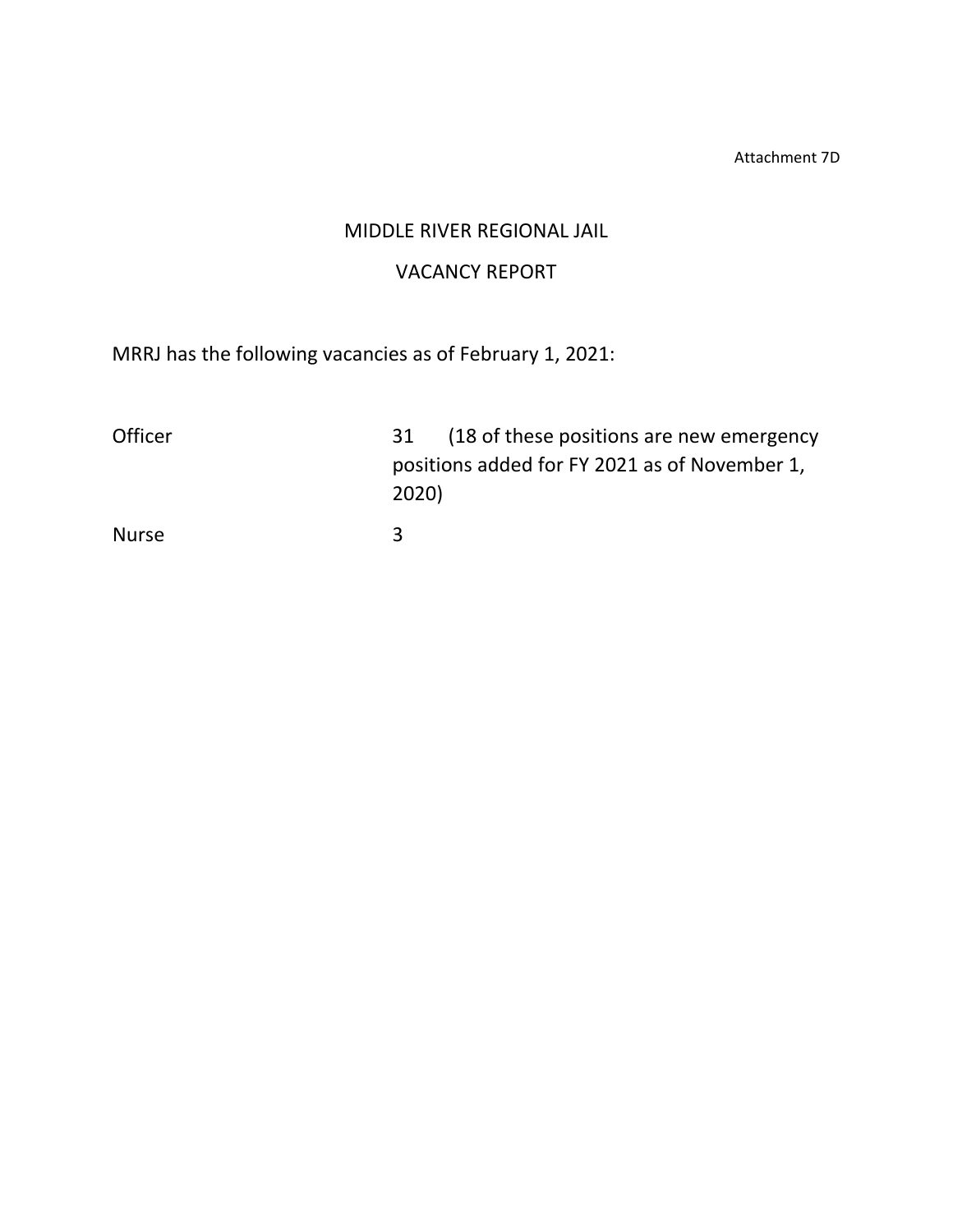# **MIDDLE RIVER REGIONAL JAIL**

**EXECUTIVE SUMMARY** 

January 27, 2021

# **SUBJECT:** Superintendent/COVID-19 Report

**BACKGROUND:** MRRJ has continued to respond and take a number of discrete actions in response to the Governor's declaration of a state of emergency concerning the spread of COVID-19.

**DISCUSSION:** MRRJ staff continue to work collaboratively on a number of issues. A summary of key decision points in addition to those outlined in the referenced Executive Summary:

- 104 staff have been required to self-isolate for almost 6,000 hours. 75 since the November 13, 2020.
- 559 inmates have tested positive since November 13, 2020. Only one inmate has been hospitalized and that inmate was subsequently released to bond and released from the hospital.
- MRRJ has coordinated with Dr. Kornegay.
	- 1. Mass tested inmate population for 10 weeks in a row. Most recent test resulted in only one inmate testing positive.
	- 2. 10 medically trained staff received  $1<sup>st</sup>$  vaccine does in January with the  $2<sup>nd</sup>$  dose due the first week of February.
	- 3. Begun discussion concerning vaccination for all staff and inmates. I anticipate vaccine being available for staff in the next few weeks. MRRJ has had some medically trained staff receive their first dose with the second dose due the first week of February.
- Operational procedures changed as of November 17, 2020:
	- 1. MRRJ stopped family visitation
	- 2. MRRJ stopped inmate programs
	- 3. MRRJ coordinated with the court and Judge Goodwin issued order to stop movement of inmates to court and changed the report date of inmates already sentenced with a delayed report to MRRJ date; the order delaying self-reports expires January 31, 2021.
	- 4. MRRJ coordinated with Harrisonburg/Rockingham Sheriff's Office to discontinue transfer of inmates for at least 14 days.
	- 5. MRRJ canceled non-emergency medical appointments and procedures.
	- 6. MRRJ has published periodic notices to Board and the Public.
- Operational procedures as of February 1, 20221.
	- 1. MRRJ anticipates beginning some transport of inmates to court beginning February 1, 2021.
	- 2. MRRJ anticipates beginning to accept inmates ordered to self-report beginning February 1, 2021.
	- 3. MRRJ is examining when to re-open family visitation
	- 4. MRRJ is examining when to resume inmate recreation and programs
	- 5. MRRJ is examining when to resume accepting inmates from Harrisonburg/Rockingham.
- To better manage inmate population MRRJ staff are coordinating with other regional jails for needed bed space. MOU signed with Pamunkey Regional Jail for 30 (10 female/20 male) beds beginning January 2021.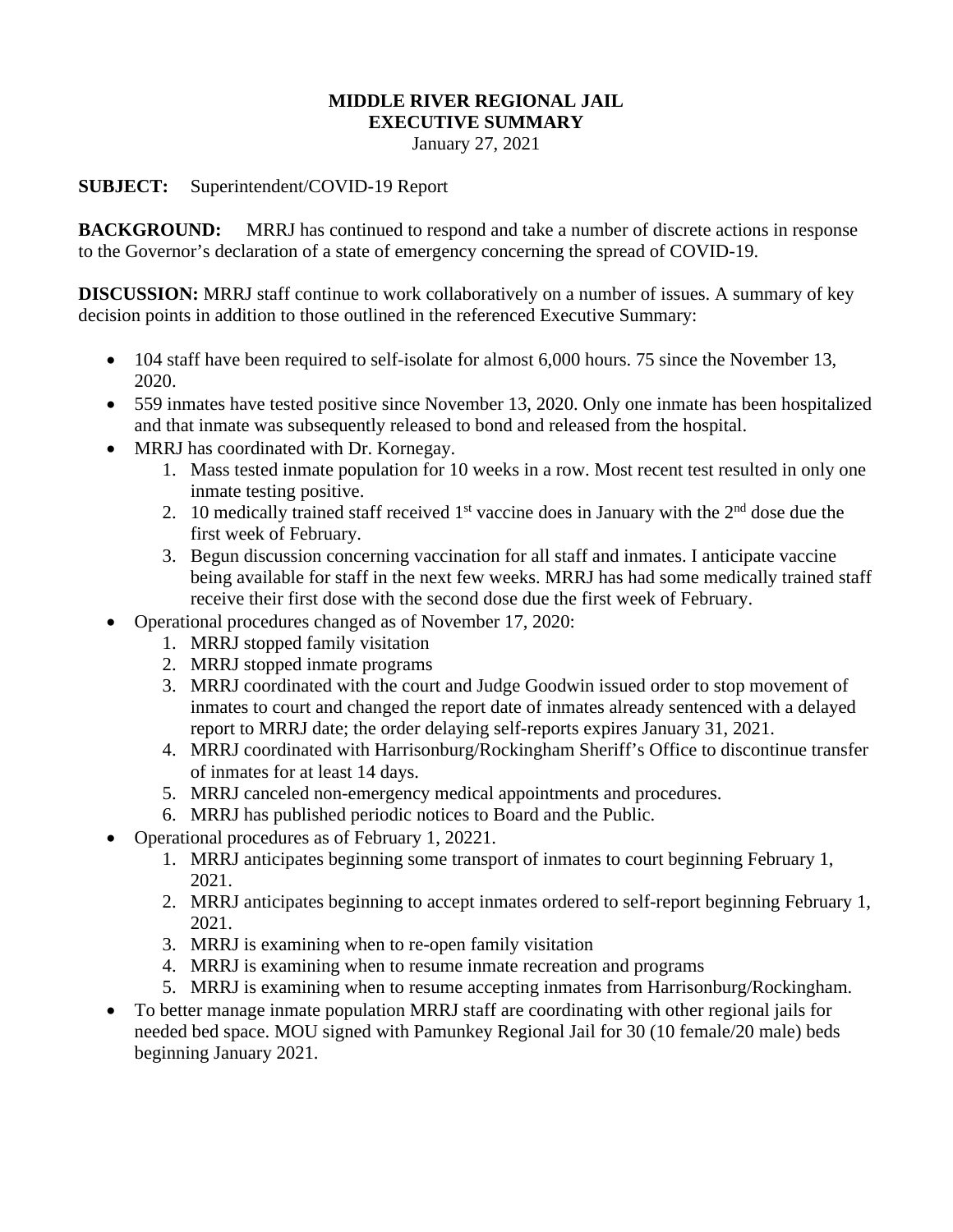As you may recall with the beginning of the COVID-19 Pandemic, the VADOC stopped all transfer of inmates from local and regional jails in Mid-March 2020. The VADOC did not begin taking inmates from local and regional jails until September 2020. As I have discussed this challenging issue (backup of VADOC inmates in local and regional jails) most other regional jails have not transferred any measurable number of inmates to VADOC since March 2020. MRRJ has been more fortunate than some as we have moved a few inmates to VADOC. Note the difference in transports prior to and after March 15, 2020.

| <b>Inmate Transfer to Virginia Department of Corrections</b> |                        |                  |                      |                          |                 |                         |                        |
|--------------------------------------------------------------|------------------------|------------------|----------------------|--------------------------|-----------------|-------------------------|------------------------|
|                                                              | <b>January</b><br>2020 | February<br>2020 | <b>March</b><br>2020 | <b>September</b><br>2020 | October<br>2020 | <b>November</b><br>2020 | <b>January</b><br>2021 |
| Males                                                        | 42                     | 27               | 15                   | 3                        |                 | 4                       |                        |
| Females                                                      | 5                      | 13               | $\theta$             | $\theta$                 |                 |                         | 14                     |
| Total                                                        | 47                     | 40               | 15                   | 3                        | 9               | Q                       | 20                     |

**CONCLUSION:** Staff continue to keep the Board, Court, and Public informed.

# **RECOMMENDATION:** None.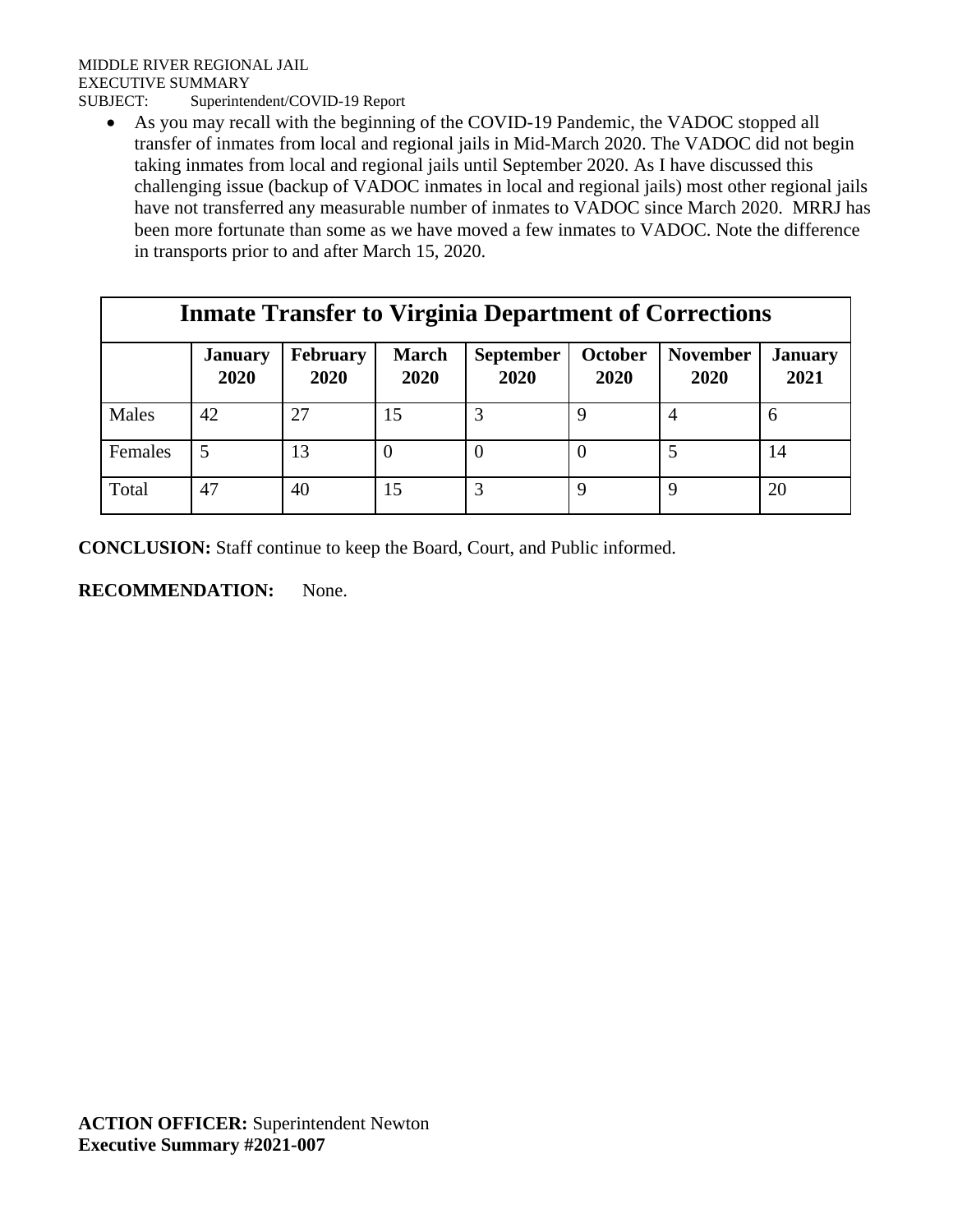#### **MIDDLE RIVER REGIONAL JAIL**

Executive Summary

January 25, 2021

| <b>SUBJECT:</b>    | 2020 Program Annual Report                                                                                                               |
|--------------------|------------------------------------------------------------------------------------------------------------------------------------------|
| <b>BACKGROUND:</b> | The Middle River Regional Jail (MRRJ) is required to report program activity to the court<br>annually and the Authority Board quarterly. |
| <b>DIGOLIGALAN</b> | ווודו וליווי ווווי היום הווויות היום והיום והיום והיום היום היו                                                                          |

**DISCUSSION:** Report is a summary of the Annual Program Report that will be sent to the court. Included are short descriptions of the programs along with attendance and completion rates.

**Education Programs:** After a four-month period of not being able to hold classes, MRRJ resumed GED on Monday July 20. Due to a new spike in cases, MRRJ discontinued classes again on Tuesday November 17. 1 Male and 1 Female earned their GED in 2020.

| GED                         |                             |               |  |
|-----------------------------|-----------------------------|---------------|--|
|                             | <b>Male</b>                 | <b>Female</b> |  |
| <b>Total Participants</b>   | 14                          | 16            |  |
| <b>Current Participants</b> |                             |               |  |
| Discipline Removal          | $\mathcal{D}_{\mathcal{A}}$ |               |  |
| Non-Attendance              | $\mathcal{R}$               |               |  |
| Removal                     |                             |               |  |
| Transfer to VADOC           |                             | 6             |  |
| Pending Test                |                             | 3             |  |

**Career Readiness Certificate** class and **Logistics** class with an emphasis in manufacturing are offered in cooperation with local **Adult Education** and **Blue Ridge Community College**.

- **Career Readiness Certificate 3** women successfully completed the program
- **Logistics** 7 men were on track to complete before classes suspended due to COVID precautions

**Community Volunteers** - Due to COVID precautions, community volunteers were only able to come inside the jail through March 13. During that time, there were **70** volunteers who lead classes and programs donated a total of **380 manhours**.

**Addictions Programs:** *Breaking the Cycle of Addiction*. This program is taught by Mental Health Professionals from Valley Community Services Board. Due to the structure of the program, new students are not able to join until the current session is completed. Meetings were suspended during the  $2<sup>nd</sup>$  Quarter due to the COVID-19 and started meeting again on July 22. Due to a new spike in cases, we stopped classes again on Tuesday November 17.

| <b>Breaking the Cycle of Addiction</b> |             |        |  |
|----------------------------------------|-------------|--------|--|
|                                        | <b>Male</b> | Female |  |
| <b>Total Participants</b>              | 14          | 13     |  |
| <b>Current Participants</b>            | 6           |        |  |
| <b>Completed Sentence</b>              |             |        |  |
| <b>Graduated Program</b>               |             |        |  |
| Removed non-Attendance                 |             |        |  |

Since not any one approach works for everyone, MRRJ provides not only the educational based programs above, but also 12 step and Faith-based programs, which are led by community volunteers.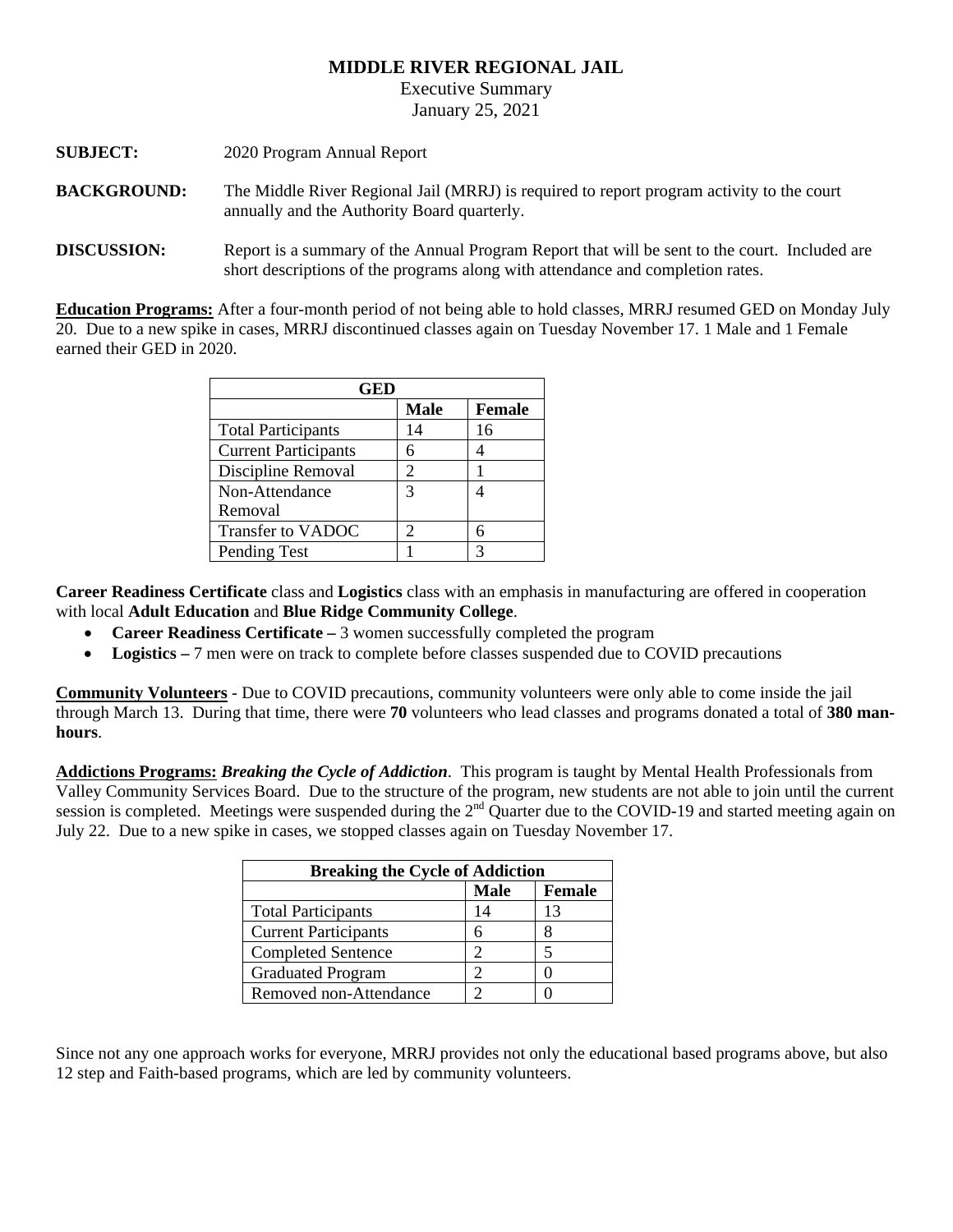| <b>Volunteer Led Programs</b>  |      |        |  |
|--------------------------------|------|--------|--|
|                                | Male | Female |  |
| <b>Alcoholics Anonymous</b>    | 25   | 24     |  |
| Narcotics Anonymous            | 23   |        |  |
| Celebrate Recovery (Male Only) |      |        |  |

Thought Process and Behavior Programs: **Dialectical Behavior Therapy** is a cognitive behavior

therapy class taught by Mental Health Professionals from Valley Community Services Board. Its main goals are to teach people how to live in the moment, cope healthily with stress, regulate emotions, and improve relationships with others. Due to COVID-19, classes were stopped on March 13 and resumed July 21. Due to a new spike in the number of COVID cases, classes have been halted again on November 17.

| <b>Dialectical Behavior Therapy</b> |             |               |  |
|-------------------------------------|-------------|---------------|--|
|                                     | <b>Male</b> | <b>Female</b> |  |
| <b>Total Participants</b>           | 35          | 49            |  |
| <b>Current Participants</b>         | 13          | 13            |  |
| Non-Attendance Removal              | 10          | 22            |  |
| Sentenced Served/Transferred        |             |               |  |
| Graduated                           |             |               |  |

**"Women's Empowerment Group"** is an 8-week program designed to assist women to feel empowered in dealing with trauma they have experienced in their lives. The program begins with 15 seats, but does not add new participants due to the design of the program. Twelve completed the program, with two released to time served and one person released to Bond. The second group was not able to begin due to the COVID-19 issues.

- 15 total participants
- 12 completed
- 2 served sentence
- 1 released to bond

**"Facing Life's Issues"** class assists men in dealing with everyday issues that they face. Each class is a standalone class and new participants are added each week as space becomes available. There are 12 seats available in each class session and a total of 25 different people participated.

- 25 total participants
- 12 enrolled
- 6 removed for non-attendance
- 4 released to another facility
- 2 released sentence served
- 1 released to Bond

Total of three Men's Faith classes - 36 total participant seats weekly for the three classes. Had a total of 54 different people participate.

- 54 total participants
- 36 currently enrolled
- 5 removed for non-attendance
- 2 released sentence served
- 9 released to another facility
- 2 released on Bond

Total of two Women's Faith classes – 27 total participant seats weekly for the two classes. Had a total of 47 different people participate.

- 47 total participants
- 27 enrolled